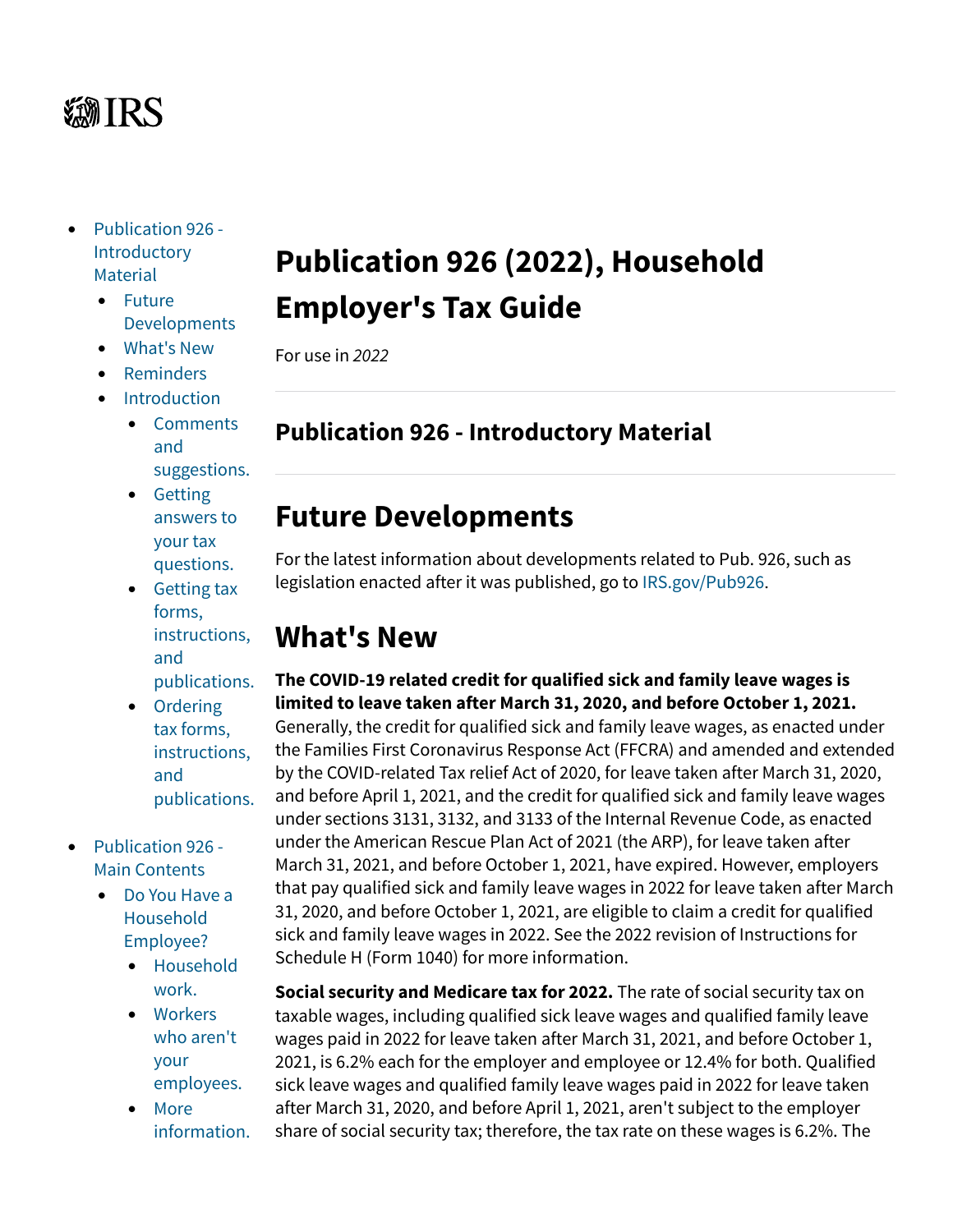- [Can Your](https://www.irs.gov/publications/p926#en_US_2022_publink100086728) [Employee](https://www.irs.gov/publications/p926#en_US_2022_publink100086728) [Legally Work in](https://www.irs.gov/publications/p926#en_US_2022_publink100086728) [the United](https://www.irs.gov/publications/p926#en_US_2022_publink100086728) [States?](https://www.irs.gov/publications/p926#en_US_2022_publink100086728)
- [Do You Need](https://www.irs.gov/publications/p926#idm140464070803968) [To Pay](https://www.irs.gov/publications/p926#idm140464070803968) [Employment](https://www.irs.gov/publications/p926#idm140464070803968) [Taxes?](https://www.irs.gov/publications/p926#idm140464070803968)
	- [State](https://www.irs.gov/publications/p926#en_US_2022_publink100086734) [employment](https://www.irs.gov/publications/p926#en_US_2022_publink100086734) [taxes.](https://www.irs.gov/publications/p926#en_US_2022_publink100086734)
	- [Consequences](https://www.irs.gov/publications/p926#en_US_2022_publink100046670) [of not](https://www.irs.gov/publications/p926#en_US_2022_publink100046670) [paying](https://www.irs.gov/publications/p926#en_US_2022_publink100046670) [employment](https://www.irs.gov/publications/p926#en_US_2022_publink100046670) [taxes.](https://www.irs.gov/publications/p926#en_US_2022_publink100046670)
	- [Social](https://www.irs.gov/publications/p926#en_US_2022_publink100086735) **[Security](https://www.irs.gov/publications/p926#en_US_2022_publink100086735)** [and](https://www.irs.gov/publications/p926#en_US_2022_publink100086735) [Medicare](https://www.irs.gov/publications/p926#en_US_2022_publink100086735) [Taxes](https://www.irs.gov/publications/p926#en_US_2022_publink100086735)
		- [Social](https://www.irs.gov/publications/p926#en_US_2022_publink100086737) [security](https://www.irs.gov/publications/p926#en_US_2022_publink100086737) [and](https://www.irs.gov/publications/p926#en_US_2022_publink100086737) **[Medicare](https://www.irs.gov/publications/p926#en_US_2022_publink100086737)** [wages.](https://www.irs.gov/publications/p926#en_US_2022_publink100086737)

• [Cash](https://www.irs.gov/publications/p926#en_US_2022_publink100086738)

[wages.](https://www.irs.gov/publications/p926#en_US_2022_publink100086738) **Filing due date for 2022 Forms W-2 and W-3.** Both paper and electronically filed 2022 Forms W-2, Wage and Tax Statement, and W-3, Transmittal of Wage and Tax Statements, must be filed with the Social Security Administration (SSA) by January 31, 2023.

• [State](https://www.irs.gov/publications/p926#en_US_2022_publink100086739) [disability](https://www.irs.gov/publications/p926#en_US_2022_publink100086739) [payments](https://www.irs.gov/publications/p926#en_US_2022_publink100086739) [treated](https://www.irs.gov/publications/p926#en_US_2022_publink100086739) [as](https://www.irs.gov/publications/p926#en_US_2022_publink100086739) [wages.](https://www.irs.gov/publications/p926#en_US_2022_publink100086739)

**Paying the deferred amount of the employer share of social security tax.** The Coronavirus Aid, Relief, and Economic Security (CARES) Act allowed employers to defer the deposit and payment of the employer share of social security tax. The deferred amount of the employer share of social security tax was only available for deposits due on or after March 27, 2020, and before

- [Wages](https://www.irs.gov/publications/p926#en_US_2022_publink100086740) [not](https://www.irs.gov/publications/p926#en_US_2022_publink100086740) [counted.](https://www.irs.gov/publications/p926#en_US_2022_publink100086740) January 1, 2021, as well as deposits and payments due after January 1, 2021, that were required for wages paid on or after March 27, 2020, and before January 1, 2021. One-half of the employer share of social security tax was due by
- [Withholding](https://www.irs.gov/publications/p926#en_US_2022_publink100086741) while because [the](https://www.irs.gov/publications/p926#en_US_2022_publink100086741) main of the remainder is due by December 31, 2022. Because the state because the state December 21, 2021, and December 21, 2022, are nanhusiness days [employee's](https://www.irs.gov/publications/p926#en_US_2022_publink100086741) [share.](https://www.irs.gov/publications/p926#en_US_2022_publink100086741) both December 31, 2021, and December 31, 2022, are nonbusiness days, payments made on the next business day will be considered timely. Any
- [Not](https://www.irs.gov/publications/p926#en_US_2022_publink100086743) [withholding](https://www.irs.gov/publications/p926#en_US_2022_publink100086743) payment due on December 31, 2022. For more information, go to [IRS.gov/ETD](https://www.irs.gov/etd). [the](https://www.irs.gov/publications/p926#en_US_2022_publink100086743) [employee's](https://www.irs.gov/publications/p926#en_US_2022_publink100086743) deferred amount.payments or deposits you made before December 31, 2021, are first applied against your payment due on December 31, 2021, and then applied against your Also see the Instructions for Schedule H (Form 1040), including how to pay the

social security wage base limit is \$147,000.The Medicare tax rate is 1.45% each for the employee and employer, unchanged from 2021. There is no wage base limit for Medicare tax.Social security and Medicare taxes apply to the wages of household workers you pay \$2,400 or more in cash wages in 2022. For more information, see *[Cash wages](https://www.irs.gov/publications/p926#en_US_2022_publink100086738)*, later.

**Qualified parking exclusion and commuter transportation benefit.** For 2022, the monthly exclusion for qualified parking is \$280 and the monthly exclusion for commuter highway vehicle transportation and transit passes is \$280.

# **Reminders**

**2022 withholding tables.** The federal income tax withholding tables are included in Pub. 15-T, Federal Income Tax Withholding Methods, available at [IRS.gov/Pub15T](https://www.irs.gov/Pub15T). You may also use the Income Tax Withholding Assistant for Employers at [IRS.gov/ITWA](https://www.irs.gov/itwa) to help you figure federal income tax withholding; however, this transitional tool will no longer be available after 2022.

**2022 federal income tax withholding.** The household employer rules for federal income tax withholding have not changed. That is, you're not required to withhold federal income tax from wages you pay a household employee. You should withhold federal income tax only if your household employee asks you to withhold it and you agree. Employers will figure withholding based on the information from the employee's most recently submitted Form W-4, Employee's Withholding Certificate. Similarly, any employees hired prior to 2021 who wish to adjust their withholding must use the redesigned form. For the latest

information about developments related to Form W-4, go to [IRS.gov/FormW4.](https://www.irs.gov/formw4)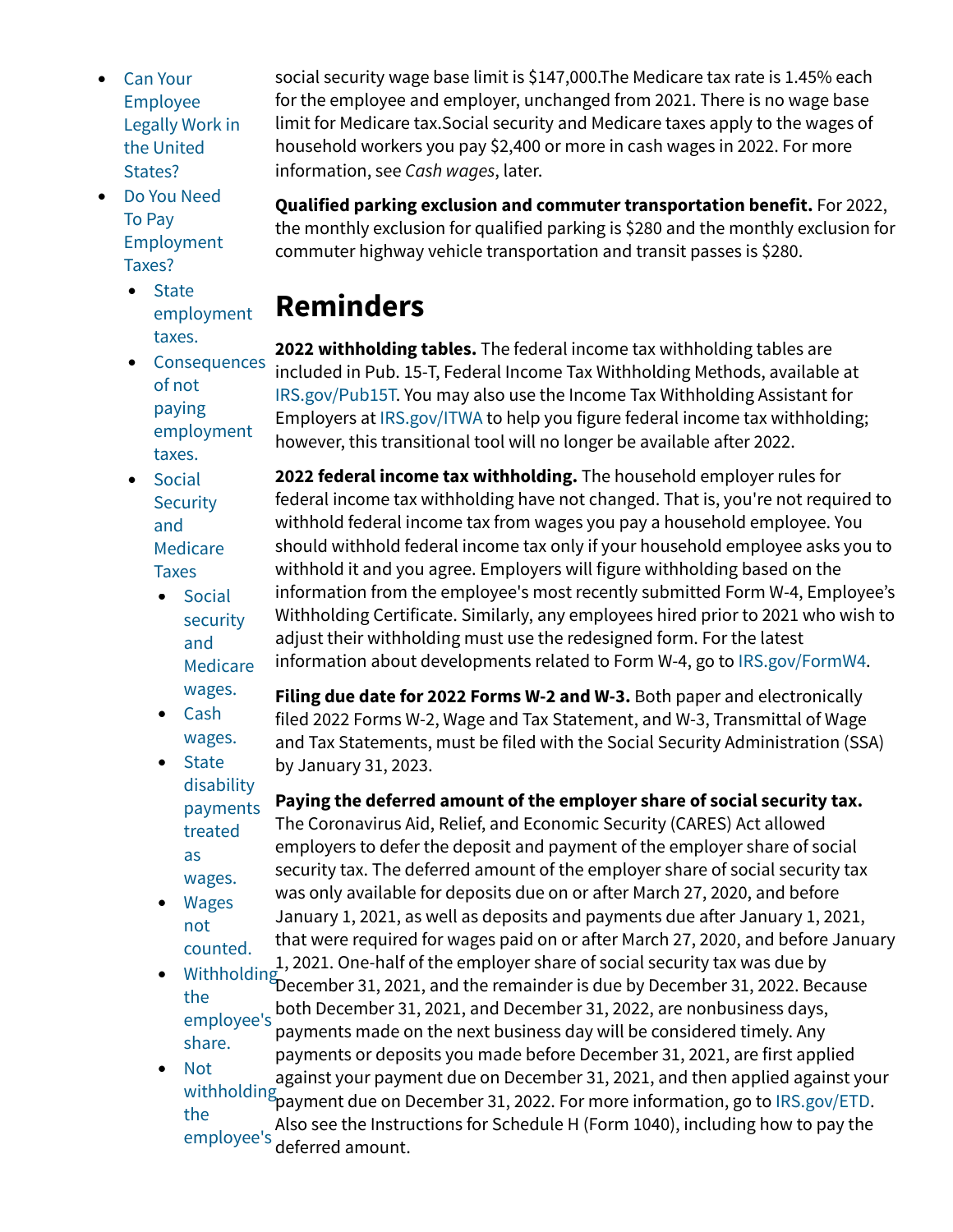[share.](https://www.irs.gov/publications/p926#en_US_2022_publink100086743) • [Table](https://www.irs.gov/publications/p926#en_US_2022_publink100021965)

[3.](https://www.irs.gov/publications/p926#en_US_2022_publink100021965)

**Disaster tax relief.** Disaster tax relief is available for those impacted by

disasters. For more information about disaster relief, go to

[IRS.gov/DisasterTaxRelief](https://www.irs.gov/newsroom/tax-relief-in-disaster-situations).

[Employee](https://www.irs.gov/publications/p926#en_US_2022_publink100021965) [Social](https://www.irs.gov/publications/p926#en_US_2022_publink100021965) **[Security](https://www.irs.gov/publications/p926#en_US_2022_publink100021965)**  $(6.2\%)$ **Qualified bicycle commuting reimbursement suspended.** Section 11047 of P.L. 115-97, Tax Cuts and Jobs Act, suspends the exclusion of qualified bicycle commuting reimbursements from your employee's income for any tax years beginning after 2017 and before 2026.

[Medicare](https://www.irs.gov/publications/p926#en_US_2022_publink100021965) [\(1.45%](https://www.irs.gov/publications/p926#en_US_2022_publink100021965) **Certification program for professional employer organizations (PEOs).** The Stephen Beck, Jr., Achieving a Better Life Experience Act of 2014 required the IRS to establish a voluntary certification program for PEOs. PEOs handle various

- [Federal](https://www.irs.gov/publications/p926#en_US_2022_publink100086745) [Unemployment](https://www.irs.gov/publications/p926#en_US_2022_publink100086745) payroll administration and tax reporting responsibilities for their business [\(FUTA\) Tax](https://www.irs.gov/publications/p926#en_US_2022_publink100086745)
	- [Note.](https://www.irs.gov/publications/p926#en_US_2022_publink1000236749)

[and](https://www.irs.gov/publications/p926#en_US_2022_publink100021965)

- [FUTA](https://www.irs.gov/publications/p926#en_US_2022_publink100086747) [wages.](https://www.irs.gov/publications/p926#en_US_2022_publink100086747)
- [Wages](https://www.irs.gov/publications/p926#en_US_2022_publink100086748) [not](https://www.irs.gov/publications/p926#en_US_2022_publink100086748) [counted.](https://www.irs.gov/publications/p926#en_US_2022_publink100086748)
- [Do You Need](https://www.irs.gov/publications/p926#en_US_2022_publink100086752) [To Withhold](https://www.irs.gov/publications/p926#en_US_2022_publink100086752) [Federal](https://www.irs.gov/publications/p926#en_US_2022_publink100086752) [Income Tax?](https://www.irs.gov/publications/p926#en_US_2022_publink100086752)
	- [Wages.](https://www.irs.gov/publications/p926#en_US_2022_publink100086753)
	- [Paying tax](https://www.irs.gov/publications/p926#en_US_2022_publink100086754) [without](https://www.irs.gov/publications/p926#en_US_2022_publink100086754) [withholding.](https://www.irs.gov/publications/p926#en_US_2022_publink100086754)
- [What Do You](https://www.irs.gov/publications/p926#en_US_2022_publink100086755) [Need To Know](https://www.irs.gov/publications/p926#en_US_2022_publink100086755) [About the](https://www.irs.gov/publications/p926#en_US_2022_publink100086755) [Earned Income](https://www.irs.gov/publications/p926#en_US_2022_publink100086755) [Credit?](https://www.irs.gov/publications/p926#en_US_2022_publink100086755)
	- [Notice](https://www.irs.gov/publications/p926#en_US_2022_publink100086757) [about the](https://www.irs.gov/publications/p926#en_US_2022_publink100086757) [EIC.](https://www.irs.gov/publications/p926#en_US_2022_publink100086757)
- [How Do You](https://www.irs.gov/publications/p926#en_US_2022_publink100086758) [Make Tax](https://www.irs.gov/publications/p926#en_US_2022_publink100086758) [Payments?](https://www.irs.gov/publications/p926#en_US_2022_publink100086758)
	- [Asking for](https://www.irs.gov/publications/p926#en_US_2022_publink100086760) [more](https://www.irs.gov/publications/p926#en_US_2022_publink100086760) [federal](https://www.irs.gov/publications/p926#en_US_2022_publink100086760) [income tax](https://www.irs.gov/publications/p926#en_US_2022_publink100086760) [withholding.](https://www.irs.gov/publications/p926#en_US_2022_publink100086760)
	- [Paying](https://www.irs.gov/publications/p926#en_US_2022_publink100086761) [estimated](https://www.irs.gov/publications/p926#en_US_2022_publink100086761) [tax.](https://www.irs.gov/publications/p926#en_US_2022_publink100086761)

clients and are typically paid a fee based on payroll costs. To become and remain certified under the certification program, certified professional employer organizations (CPEOs) must meet various requirements described in sections 3511 and 7705 and related published guidance. Certification as a CPEO may affect the employment tax liabilities of both the CPEO and its customers. A CPEO is generally treated for employment tax purposes as the employer of any individual who performs services for a customer of the CPEO and is covered by a contract described in section 7705(e)(2) between the CPEO and the customer (CPEO contract), but only for wages and other compensation paid to the individual by the CPEO. To become a CPEO, the organization must apply through the IRS Online Registration System. For more information or to apply to become a CPEO, go to [IRS.gov/CPEO](https://www.irs.gov/cpeo). Also, see Revenue Procedure 2017-14, 2017-3 I.R.B. 426, available at [IRS.gov/irb/2017-03\\_IRB#RP-2017-14.](https://www.irs.gov/irb/2017-03_IRB#RP-2017-14)

**Outsourcing payroll duties.** Generally, as an employer, you're responsible to ensure that tax returns are filed and deposits and payments are made, even if you contract with a third party to perform these acts. You remain responsible if the third party fails to perform any required action. Before you choose to outsource any of your payroll and related tax duties (that is, withholding, reporting, and paying over social security, Medicare, federal unemployment (FUTA), and income taxes) to a third-party payer, such as a payroll service provider or reporting agent, go to [IRS.gov/OutsourcingPayrollDuties](https://www.irs.gov/outsourcingpayrollduties) for helpful information on this topic. If a CPEO pays wages and other compensation to an individual performing services for you, and the services are covered by a contract described in section 7705(e)(2) between you and the CPEO (CPEO contract), then the CPEO is generally treated as the employer, but only for wages and other compensation paid to the individual by the CPEO. However, with respect to certain employees covered by a CPEO contract, you may also be treated as an employer of the employees and, consequently, may also be liable for federal employment taxes imposed on wages and other compensation paid by the CPEO to such employees. For more information on the different types of third-party payer arrangements, see section 16 of Pub. 15.

**Credit reduction states.** A state that hasn't repaid money it borrowed from the federal government to pay unemployment benefits is a "credit reduction state." The Department of Labor determines these states. If you paid wages that are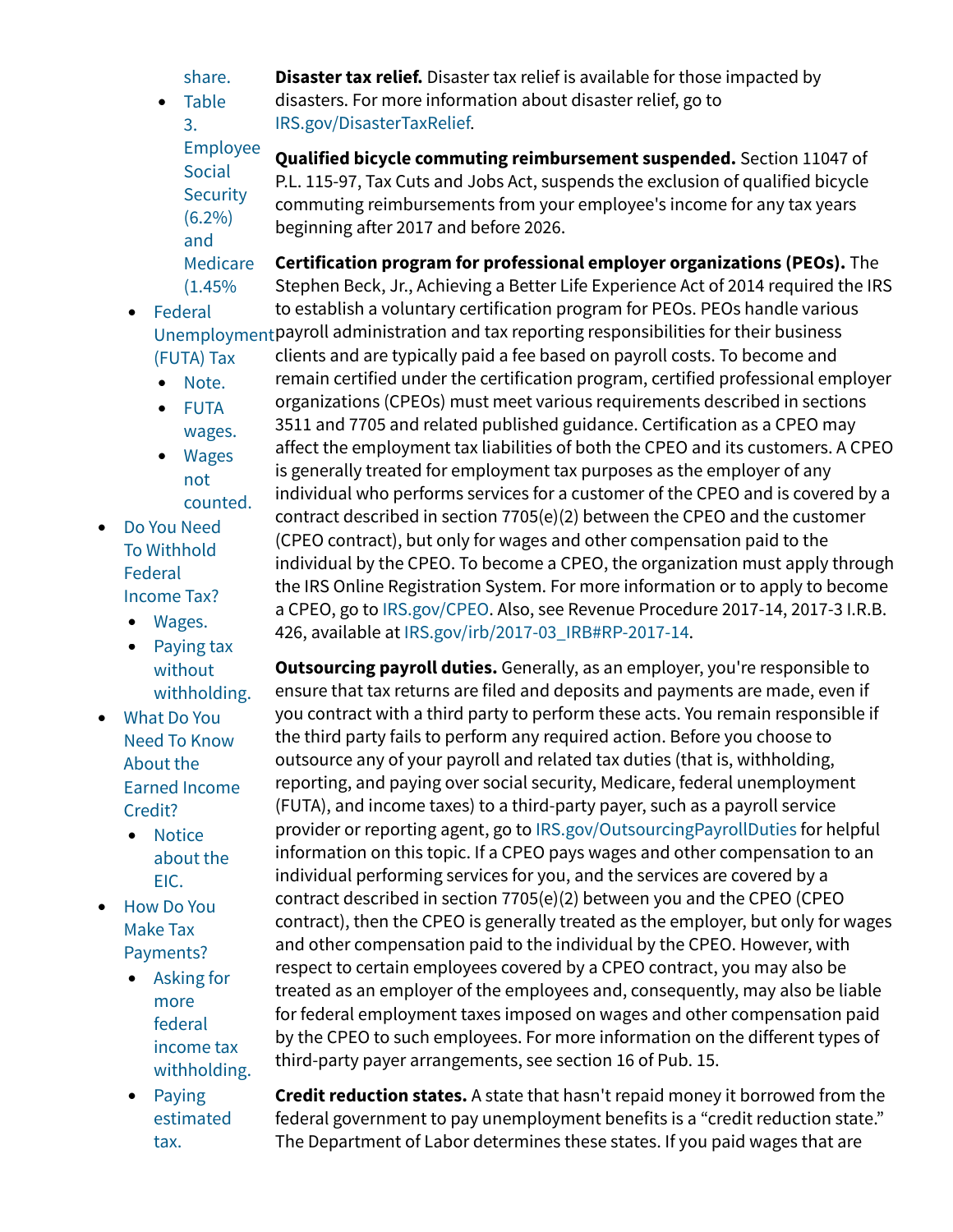- [Payment](https://www.irs.gov/publications/p926#en_US_2022_publink100086762) [option for](https://www.irs.gov/publications/p926#en_US_2022_publink100086762) [business](https://www.irs.gov/publications/p926#en_US_2022_publink100086762) [employers.](https://www.irs.gov/publications/p926#en_US_2022_publink100086762)
- [More](https://www.irs.gov/publications/p926#en_US_2022_publink100086764) [information.](https://www.irs.gov/publications/p926#en_US_2022_publink100086764)
- [What Forms](https://www.irs.gov/publications/p926#en_US_2022_publink100086765) [Must You File?](https://www.irs.gov/publications/p926#en_US_2022_publink100086765)
	- [Employer](https://www.irs.gov/publications/p926#en_US_2022_publink100086766) [identification](https://www.irs.gov/publications/p926#en_US_2022_publink100086766) [number](https://www.irs.gov/publications/p926#en_US_2022_publink100086766) [\(EIN\).](https://www.irs.gov/publications/p926#en_US_2022_publink100086766)
	- [Form W-2.](https://www.irs.gov/publications/p926#en_US_2022_publink100086768)
	- [Employee](https://www.irs.gov/publications/p926#en_US_2022_publink100086769) [who leaves](https://www.irs.gov/publications/p926#en_US_2022_publink100086769) [during the](https://www.irs.gov/publications/p926#en_US_2022_publink100086769) [year.](https://www.irs.gov/publications/p926#en_US_2022_publink100086769)
	- [Schedule](https://www.irs.gov/publications/p926#en_US_2022_publink100086770) [H.](https://www.irs.gov/publications/p926#en_US_2022_publink100086770)
	- [Filing](https://www.irs.gov/publications/p926#en_US_2022_publink100086771) [options](https://www.irs.gov/publications/p926#en_US_2022_publink100086771) [when no](https://www.irs.gov/publications/p926#en_US_2022_publink100086771) [return is](https://www.irs.gov/publications/p926#en_US_2022_publink100086771) [required.](https://www.irs.gov/publications/p926#en_US_2022_publink100086771)
	- [Business](https://www.irs.gov/publications/p926#en_US_2022_publink100086772) [employment](https://www.irs.gov/publications/p926#en_US_2022_publink100086772) [tax](https://www.irs.gov/publications/p926#en_US_2022_publink100086772) [returns.](https://www.irs.gov/publications/p926#en_US_2022_publink100086772)
- [What Records](https://www.irs.gov/publications/p926#en_US_2022_publink100086773) [Must You](https://www.irs.gov/publications/p926#en_US_2022_publink100086773) [Keep?](https://www.irs.gov/publications/p926#en_US_2022_publink100086773)
	- [Wage and](https://www.irs.gov/publications/p926#en_US_2022_publink100086775) [tax](https://www.irs.gov/publications/p926#en_US_2022_publink100086775) [records.](https://www.irs.gov/publications/p926#en_US_2022_publink100086775)
	- [Employee's](https://www.irs.gov/publications/p926#en_US_2022_publink100086776) [SSN.](https://www.irs.gov/publications/p926#en_US_2022_publink100086776)
	- [How long](https://www.irs.gov/publications/p926#en_US_2022_publink100086779) [to keep](https://www.irs.gov/publications/p926#en_US_2022_publink100086779) [records.](https://www.irs.gov/publications/p926#en_US_2022_publink100086779)
- [Can You Claim](https://www.irs.gov/publications/p926#en_US_2022_publink100086780) [a Credit for](https://www.irs.gov/publications/p926#en_US_2022_publink100086780) [Child and](https://www.irs.gov/publications/p926#en_US_2022_publink100086780) [Dependent](https://www.irs.gov/publications/p926#en_US_2022_publink100086780) [Care](https://www.irs.gov/publications/p926#en_US_2022_publink100086780) [Expenses?](https://www.irs.gov/publications/p926#en_US_2022_publink100086780)

subject to the unemployment tax laws of a credit reduction state, your FUTA tax credit is reduced. See the Instructions for Schedule H (Form 1040) for more information.

**Medicaid waiver payments.** Notice 2014-7 provides that certain Medicaid waiver payments are excludable from income for federal income tax purposes. See Notice 2014-7, 2014-4 I.R.B. 445, available at [IRS.gov/irb/2014-04\\_IRB#NOT-](https://www.irs.gov/irb/2014-04_IRB#NOT-2014-7)[2014-7.](https://www.irs.gov/irb/2014-04_IRB#NOT-2014-7) For more information, including questions and answers related to Notice 2014-7, go to [IRS.gov/MedicaidWaiverPayments](https://www.irs.gov/medicaidwaiverpayments).

**Photographs of missing children.** The IRS is a proud partner with the [National](http://www.missingkids.org/) [Center for Missing & Exploited Children® \(NCMEC\)](http://www.missingkids.org/)  $\mathbb{Z}$ . Photographs of missing children selected by the Center may appear in this publication on pages that would otherwise be blank. You can help bring these children home by looking at the photographs and calling 1-800-THE-LOST (1-800-843-5678) if you recognize a child.

## **Introduction**

The information in this publication applies to you only if you have a household employee. If you have a household employee in 2022, you may need to pay state and federal employment taxes for 2022. You must generally add your federal employment taxes to the income tax that you will report on your 2022 federal income tax return.

This publication will help you decide whether you have a household employee and, if you do, whether you need to pay federal employment taxes (social security tax, Medicare tax, FUTA tax, and federal income tax withholding). It explains how to figure, pay, and report these taxes for your household employee. It also explains what records you need to keep.

This publication also tells you where to find out whether you need to pay state unemployment tax for your household employee.

**Comments and suggestions.** We welcome your comments about this publication and your suggestions for future editions.

You can send us comments through [IRS.gov/FormComments](https://www.irs.gov/formcomments).

Or you can write to:

Internal Revenue Service Tax Forms and Publications 1111 Constitution Ave. NW, IR-6526

Washington, DC 20224

Although we can't respond individually to each comment received, we do appreciate your feedback and will consider your comments and suggestions as we revise our tax forms, instructions, and publications. **Don't** send tax questions, tax returns, or payments to the above address.

• [How Can You](https://www.irs.gov/publications/p926#en_US_2022_publink100086781)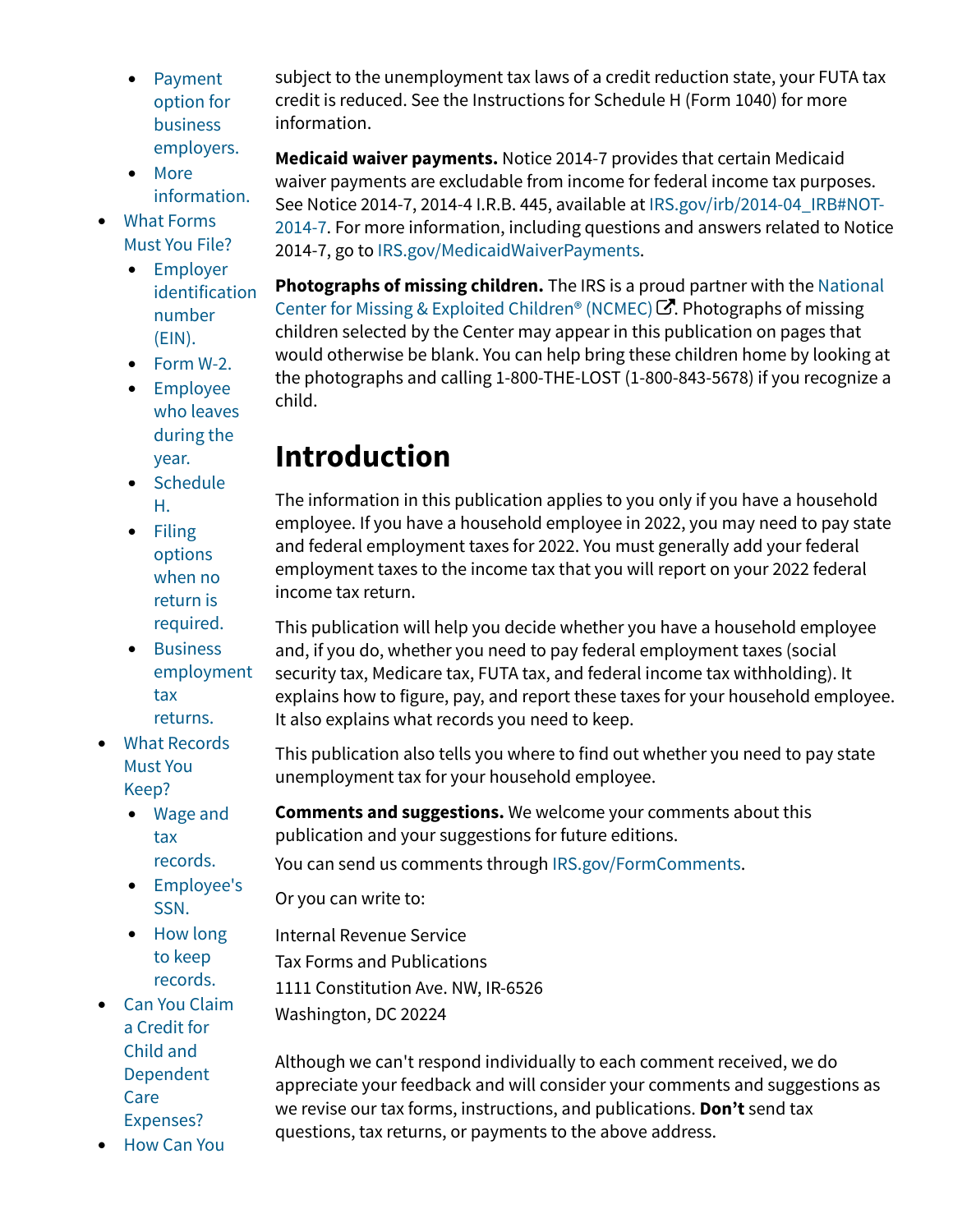#### **[Correct](https://www.irs.gov/publications/p926#en_US_2022_publink100086781)** [Schedule H?](https://www.irs.gov/publications/p926#en_US_2022_publink100086781)

- [Schedule](https://www.irs.gov/publications/p926#en_US_2022_publink1000105085) [H attached](https://www.irs.gov/publications/p926#en_US_2022_publink1000105085) [to another](https://www.irs.gov/publications/p926#en_US_2022_publink1000105085) [form.](https://www.irs.gov/publications/p926#en_US_2022_publink1000105085)
- [Schedule](https://www.irs.gov/publications/p926#en_US_2022_publink1000105086) [H filed by](https://www.irs.gov/publications/p926#en_US_2022_publink1000105086) [itself.](https://www.irs.gov/publications/p926#en_US_2022_publink1000105086)
- [When to](https://www.irs.gov/publications/p926#en_US_2022_publink1000105087) [file.](https://www.irs.gov/publications/p926#en_US_2022_publink1000105087)
- [Underpayment](https://www.irs.gov/publications/p926#en_US_2022_publink1000105088) [of tax.](https://www.irs.gov/publications/p926#en_US_2022_publink1000105088)
- [Overpayment](https://www.irs.gov/publications/p926#en_US_2022_publink1000105089) [of tax.](https://www.irs.gov/publications/p926#en_US_2022_publink1000105089)
- [Adjust the](https://www.irs.gov/publications/p926#en_US_2022_publink1000105090) [overpayment.](https://www.irs.gov/publications/p926#en_US_2022_publink1000105090)
- [Claim for](https://www.irs.gov/publications/p926#en_US_2022_publink1000105091) [refund](https://www.irs.gov/publications/p926#en_US_2022_publink1000105091) [process.](https://www.irs.gov/publications/p926#en_US_2022_publink1000105091)
- [Required](https://www.irs.gov/publications/p926#en_US_2022_publink1000105092) [repayment](https://www.irs.gov/publications/p926#en_US_2022_publink1000105092) [or consent.](https://www.irs.gov/publications/p926#en_US_2022_publink1000105092)
- [Filing](https://www.irs.gov/publications/p926#en_US_2022_publink1000105093) [required](https://www.irs.gov/publications/p926#en_US_2022_publink1000105093) [for Forms](https://www.irs.gov/publications/p926#en_US_2022_publink1000105093) [W-2 or](https://www.irs.gov/publications/p926#en_US_2022_publink1000105093) [Forms](https://www.irs.gov/publications/p926#en_US_2022_publink1000105093)  $W-2c$ .
- [Additional](https://www.irs.gov/publications/p926#en_US_2022_publink10003807) [Medicare](https://www.irs.gov/publications/p926#en_US_2022_publink10003807) [Tax.](https://www.irs.gov/publications/p926#en_US_2022_publink10003807)
- [Additional](https://www.irs.gov/publications/p926#en_US_2022_publink1000105094) [information.](https://www.irs.gov/publications/p926#en_US_2022_publink1000105094)
- [How To Get](https://www.irs.gov/publications/p926#idm140464079578752) [Tax Help](https://www.irs.gov/publications/p926#idm140464079578752)
	- [Preparing](https://www.irs.gov/publications/p926#en_US_2022_publink100091080) [and filing](https://www.irs.gov/publications/p926#en_US_2022_publink100091080) [your tax](https://www.irs.gov/publications/p926#en_US_2022_publink100091080) [return.](https://www.irs.gov/publications/p926#en_US_2022_publink100091080)
	- [Free](https://www.irs.gov/publications/p926#en_US_2022_publink100091082) [options for](https://www.irs.gov/publications/p926#en_US_2022_publink100091082) [tax](https://www.irs.gov/publications/p926#en_US_2022_publink100091082) [preparation.](https://www.irs.gov/publications/p926#en_US_2022_publink100091082)
	- [Using](https://www.irs.gov/publications/p926#en_US_2022_publink100091083) [online](https://www.irs.gov/publications/p926#en_US_2022_publink100091083)

*Getting answers to your tax questions.* If you have a tax question not answered by this publication or the *[How To Get Tax Help](https://www.irs.gov/publications/p926#en_US_2022_publink100091079)* section at the end of this publication, go to the IRS Interactive Tax Assistant page at [IRS.gov/ITA](https://www.irs.gov/help/ita) where you can find topics by using the search feature or viewing the categories listed.

*Getting tax forms, instructions, and publications.* Go to [IRS.gov/Forms](https://www.irs.gov/forms) to download current and prior-year forms, instructions, and publications.

*Ordering tax forms, instructions, and publications.* Go to [IRS.gov/OrderForms](https://www.irs.gov/orderforms) to order current forms, instructions, and publications; call 800-829-3676 to order prior-year forms and instructions. The IRS will process your order for forms and publications as soon as possible. **Don't** resubmit requests you've already sent us. You can get forms and publications faster online.

## **Publication 926 - Main Contents**

# **Do You Have a Household Employee?**

You have a household employee if you hired someone to do household work and that worker is your employee. The worker is your employee if you can control not only what work is done, but how it is done. If the worker is your employee, it doesn't matter whether the work is full time or part time or that you hired the worker through an agency or from a list provided by an agency or association. It also doesn't matter whether you pay the worker on an hourly, daily, or weekly basis, or by the job.

*Example.* You pay Betty Shore to babysit your child and do light housework 4 days a week in your home. Betty follows your specific instructions about household and childcare duties. You provide the household equipment and supplies that Betty needs to do her work. Betty is your household employee.

**Household work.** Household work is work done in or around your home. Some examples of workers who do household work are:

- Babysitters,
- Butlers,
- Caretakers,
- Cooks,
- Domestic workers,
- Drivers,
- Health aides,
- Housecleaning workers,
- Housekeepers,
- Maids,
- Nannies,
- Private nurses, and
- Yard workers.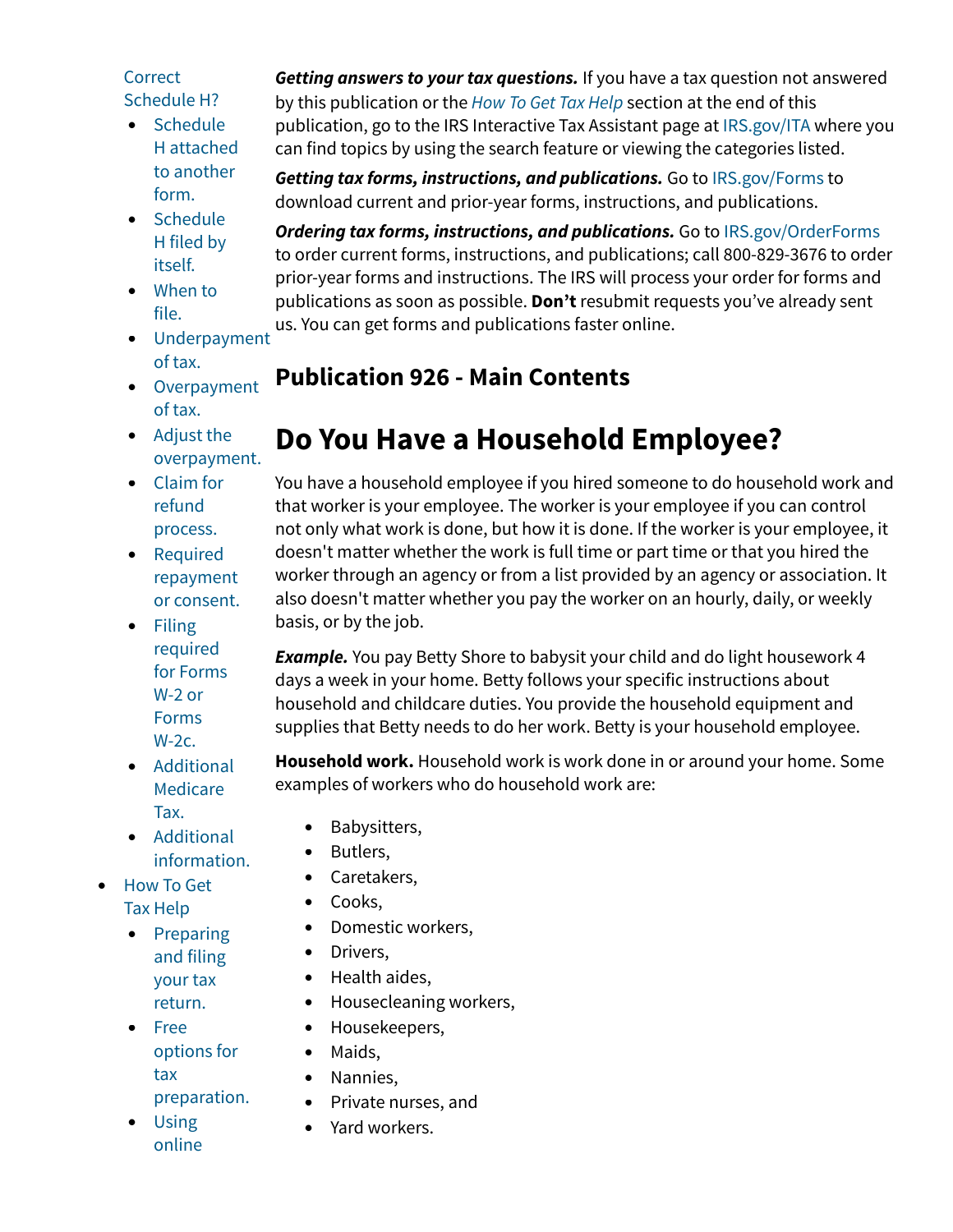[tools to](https://www.irs.gov/publications/p926#en_US_2022_publink100091083) [help](https://www.irs.gov/publications/p926#en_US_2022_publink100091083) [prepare](https://www.irs.gov/publications/p926#en_US_2022_publink100091083) [your](https://www.irs.gov/publications/p926#en_US_2022_publink100091083) [return.](https://www.irs.gov/publications/p926#en_US_2022_publink100091083)

- [Need](https://www.irs.gov/publications/p926#en_US_2022_publink100091085) [someone](https://www.irs.gov/publications/p926#en_US_2022_publink100091085) [to prepare](https://www.irs.gov/publications/p926#en_US_2022_publink100091085) [your tax](https://www.irs.gov/publications/p926#en_US_2022_publink100091085) [return?](https://www.irs.gov/publications/p926#en_US_2022_publink100091085)
- [Advance](https://www.irs.gov/publications/p926#en_US_2022_publink100091086) [child tax](https://www.irs.gov/publications/p926#en_US_2022_publink100091086) [credit](https://www.irs.gov/publications/p926#en_US_2022_publink100091086) [payments.](https://www.irs.gov/publications/p926#en_US_2022_publink100091086)

• [Coronavirus.](https://www.irs.gov/publications/p926#en_US_2022_publink100091087)

- 
- [Employers](https://www.irs.gov/publications/p926#en_US_2022_publink100091088) [can](https://www.irs.gov/publications/p926#en_US_2022_publink100091088) [register to](https://www.irs.gov/publications/p926#en_US_2022_publink100091088) [use](https://www.irs.gov/publications/p926#en_US_2022_publink100091088) **[Business](https://www.irs.gov/publications/p926#en_US_2022_publink100091088) [Services](https://www.irs.gov/publications/p926#en_US_2022_publink100091088)** [Online.](https://www.irs.gov/publications/p926#en_US_2022_publink100091088)
- [IRS social](https://www.irs.gov/publications/p926#en_US_2022_publink100091089) [media.](https://www.irs.gov/publications/p926#en_US_2022_publink100091089)
- [Watching](https://www.irs.gov/publications/p926#en_US_2022_publink100091090) [IRS videos.](https://www.irs.gov/publications/p926#en_US_2022_publink100091090)
- [Online tax](https://www.irs.gov/publications/p926#en_US_2022_publink100091091) [information](https://www.irs.gov/publications/p926#en_US_2022_publink100091091) [in other](https://www.irs.gov/publications/p926#en_US_2022_publink100091091) [languages.](https://www.irs.gov/publications/p926#en_US_2022_publink100091091)
- [Free Over](https://www.irs.gov/publications/p926#en_US_2022_publink100091092)[the-Phone](https://www.irs.gov/publications/p926#en_US_2022_publink100091092) [Interpreter](https://www.irs.gov/publications/p926#en_US_2022_publink100091092) [\(OPI\)](https://www.irs.gov/publications/p926#en_US_2022_publink100091092) [Service.](https://www.irs.gov/publications/p926#en_US_2022_publink100091092)
- [Accessibility](https://www.irs.gov/publications/p926#en_US_2022_publink100091093) **[Helpline](https://www.irs.gov/publications/p926#en_US_2022_publink100091093)** [available](https://www.irs.gov/publications/p926#en_US_2022_publink100091093) [for](https://www.irs.gov/publications/p926#en_US_2022_publink100091093) [taxpayers](https://www.irs.gov/publications/p926#en_US_2022_publink100091093) [with](https://www.irs.gov/publications/p926#en_US_2022_publink100091093) [disabilities.](https://www.irs.gov/publications/p926#en_US_2022_publink100091093)
- [Getting tax](https://www.irs.gov/publications/p926#en_US_2022_publink100091094) [forms and](https://www.irs.gov/publications/p926#en_US_2022_publink100091094) [publications.](https://www.irs.gov/publications/p926#en_US_2022_publink100091094)

• [Getting tax](https://www.irs.gov/publications/p926#en_US_2022_publink100091095)

For more information on completing Form I-9, see M-274, Handbook for Employers, published by the USCIS.

*You can get Form I-9 and the USCIS Handbook for Employers by visiting the USCIS website at [USCIS.gov/I-9-Central](https://www.uscis.gov/i-9-central)* [!](https://www.uscis.gov/i-9-central)*.*

Household work doesn't include services performed by these workers unless the services are performed in or around your private home. A separate and distinct dwelling unit maintained by you in an apartment house, hotel, or other similar establishment is considered a private home. Services not of a household nature, such as services performed as a private secretary, tutor, or librarian, even though performed in your home, aren't considered household work.

**Workers who aren't your employees.** If only the worker can control how the work is done, the worker isn't your employee but is self-employed. A selfemployed worker usually provides his or her own tools and offers services to the general public in an independent business.

A worker who performs childcare services for you in his or her home generally isn't your employee.

If an agency provides the worker and controls what work is done and how it is done, the worker isn't your employee.

*Example.* You made an agreement with John Peters to care for your lawn. John runs a lawn care business and offers his services to the general public. He provides his own tools and supplies, and he hires and pays any helpers he needs. Neither John nor his helpers are your household employees.

**More information.** More information about who is an employee is in section 2 of Pub. 15-A.

## **Can Your Employee Legally Work in the United States?**

*It is unlawful for you to knowingly hire or continue to employ a person who can't legally work in the United States.*

When you hire a household employee to work for you on a regular basis, you and the employee must each complete the U.S. Citizenship and Immigration Services (USCIS) Form I-9, Employment Eligibility Verification. No later than the first day of work, the employee must complete the employee section of the form by providing certain required information and attesting to his or her current work eligibility status in the United States. You must complete the employer section by examining documents presented by the employee as evidence of his or her identity and employment eligibility. Acceptable documents to establish identity and employment eligibility are listed on Form I-9. You should keep the completed Form I-9 in your own records. Don't submit it to the IRS, the USCIS, or any other government or other entity. The form must be kept available for review upon notice by an authorized U.S. Government official.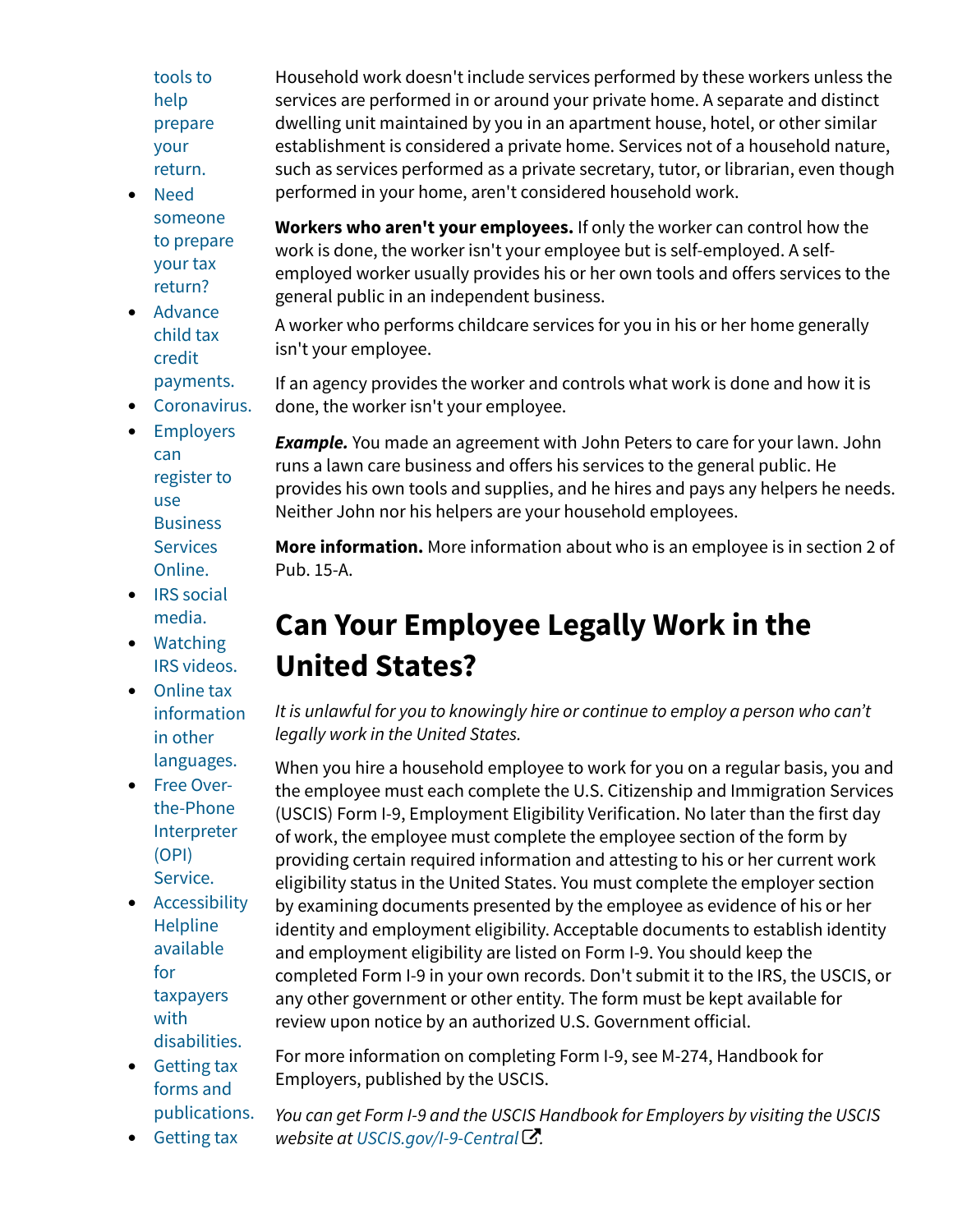[publications](https://www.irs.gov/publications/p926#en_US_2022_publink100091095) [and](https://www.irs.gov/publications/p926#en_US_2022_publink100091095) [instructions](https://www.irs.gov/publications/p926#en_US_2022_publink100091095) [in eBook](https://www.irs.gov/publications/p926#en_US_2022_publink100091095) [format.](https://www.irs.gov/publications/p926#en_US_2022_publink100091095)

- [Access](https://www.irs.gov/publications/p926#en_US_2022_publink100091097) [your](https://www.irs.gov/publications/p926#en_US_2022_publink100091097) [online](https://www.irs.gov/publications/p926#en_US_2022_publink100091097) [account](https://www.irs.gov/publications/p926#en_US_2022_publink100091097) [\(individual](https://www.irs.gov/publications/p926#en_US_2022_publink100091097) [taxpayers](https://www.irs.gov/publications/p926#en_US_2022_publink100091097) [only\).](https://www.irs.gov/publications/p926#en_US_2022_publink100091097)
- [Tax Pro](https://www.irs.gov/publications/p926#en_US_2022_publink100091098) [Account.](https://www.irs.gov/publications/p926#en_US_2022_publink100091098)
- [Using](https://www.irs.gov/publications/p926#en_US_2022_publink100091099) [direct](https://www.irs.gov/publications/p926#en_US_2022_publink100091099) [deposit.](https://www.irs.gov/publications/p926#en_US_2022_publink100091099)
- [Getting a](https://www.irs.gov/publications/p926#en_US_2022_publink100091100) [transcript](https://www.irs.gov/publications/p926#en_US_2022_publink100091100) [of your](https://www.irs.gov/publications/p926#en_US_2022_publink100091100) [return.](https://www.irs.gov/publications/p926#en_US_2022_publink100091100)
- **[Reporting](https://www.irs.gov/publications/p926#en_US_2022_publink100091101)** [and](https://www.irs.gov/publications/p926#en_US_2022_publink100091101) [resolving](https://www.irs.gov/publications/p926#en_US_2022_publink100091101) [your tax](https://www.irs.gov/publications/p926#en_US_2022_publink100091101)[related](https://www.irs.gov/publications/p926#en_US_2022_publink100091101) [identity](https://www.irs.gov/publications/p926#en_US_2022_publink100091101) [theft](https://www.irs.gov/publications/p926#en_US_2022_publink100091101) [issues.](https://www.irs.gov/publications/p926#en_US_2022_publink100091101)
- [Ways to](https://www.irs.gov/publications/p926#en_US_2022_publink100091102) [check on](https://www.irs.gov/publications/p926#en_US_2022_publink100091102) [the status](https://www.irs.gov/publications/p926#en_US_2022_publink100091102) [of your](https://www.irs.gov/publications/p926#en_US_2022_publink100091102) [refund.](https://www.irs.gov/publications/p926#en_US_2022_publink100091102)
- [Making a](https://www.irs.gov/publications/p926#en_US_2022_publink100091104) [tax](https://www.irs.gov/publications/p926#en_US_2022_publink100091104) [payment.](https://www.irs.gov/publications/p926#en_US_2022_publink100091104)
- [What if I](https://www.irs.gov/publications/p926#en_US_2022_publink100091106) [can't pay](https://www.irs.gov/publications/p926#en_US_2022_publink100091106) [now?](https://www.irs.gov/publications/p926#en_US_2022_publink100091106)
- [Filing an](https://www.irs.gov/publications/p926#en_US_2022_publink100091107) [amended](https://www.irs.gov/publications/p926#en_US_2022_publink100091107) [return.](https://www.irs.gov/publications/p926#en_US_2022_publink100091107)
- [Checking](https://www.irs.gov/publications/p926#en_US_2022_publink100091108) [the status](https://www.irs.gov/publications/p926#en_US_2022_publink100091108) [of your](https://www.irs.gov/publications/p926#en_US_2022_publink100091108)

*If you have questions about the employment eligibility verification process or other immigration-related employment matters, contact the USCIS O*f*ice of Business Liaison at 800-357-2099.*

You may use the Social Security Number Verification Service (SSNVS) at [SSA.gov/employer/ssnv.htm](https://www.ssa.gov/employer/ssnv.htm) $G$  to verify that an employee name matches a social security number (SSN). A person may have a valid SSN but not be authorized to work in the United States. You may use E-Verify at [E-Verify.gov](https://www.e-verify.gov/) $\bm{\mathcal{C}}$ to confirm the employment eligibility of newly hired employees.

# **Do You Need To Pay Employment Taxes?**

If you have a household employee, you may need to withhold and pay social security and Medicare taxes, pay FUTA tax, or both. To find out, read [Table 1.](https://www.irs.gov/publications/p926#en_US_2022_publink100046623)

You don't need to withhold federal income tax from your household employee's wages. But if your employee asks you to withhold it, you can. See *[Do You Need To](https://www.irs.gov/publications/p926#en_US_2022_publink100086752) [Withhold Federal Income Tax](https://www.irs.gov/publications/p926#en_US_2022_publink100086752)*, later.

If you need to pay social security, Medicare, or FUTA tax or choose to withhold federal income tax, read [Table 2](https://www.irs.gov/publications/p926#en_US_2022_publink100046624) for an overview of what you may need to do.

*If you don't need to pay social security, Medicare, or FUTA tax and don't choose to withhold federal income tax, read [State employment taxes](https://www.irs.gov/publications/p926#en_US_2022_publink100086734) next. The rest of this publication doesn't apply to you.*

**State employment taxes.** You should contact your state unemployment tax agency to find out whether you need to pay state unemployment tax for your household employee. For a list of state unemployment tax agencies, visit the U.S.Department of Labor's website at oui.doleta.gov/unemploy/agencies.asp $\boxtimes$ . You should also determine if you need to pay or collect other state employment taxes or carry workers' compensation insurance.

**Consequences of not paying employment taxes.** If you have a household employee and you're required to withhold and pay employment taxes and you don't, you will generally be liable for the employment taxes that you should've withheld and paid. See section 2 of Pub. 15 for additional information. Interest and penalties may also be charged. You may have to pay a penalty if you don't give Forms W-2 to your employees or file Copy A of the forms with the SSA by the due dates. You may also have to pay a penalty if you don't show your employee's SSN on Form W-2 or don't provide correct information on the form.

## **Table 1. Do You Need To Pay Employment Taxes?**

| $\mathsf{IF}$ you $\mathsf{}$ | THEN you need to                                                                                    |  |  |
|-------------------------------|-----------------------------------------------------------------------------------------------------|--|--|
|                               | $\vert$ A $\vert$ Pay cash wages of \$2,400 or more in $\vert$ Withhold and pay social security and |  |  |
| 2022 to any one household     | Medicare taxes.                                                                                     |  |  |
| employee.                     |                                                                                                     |  |  |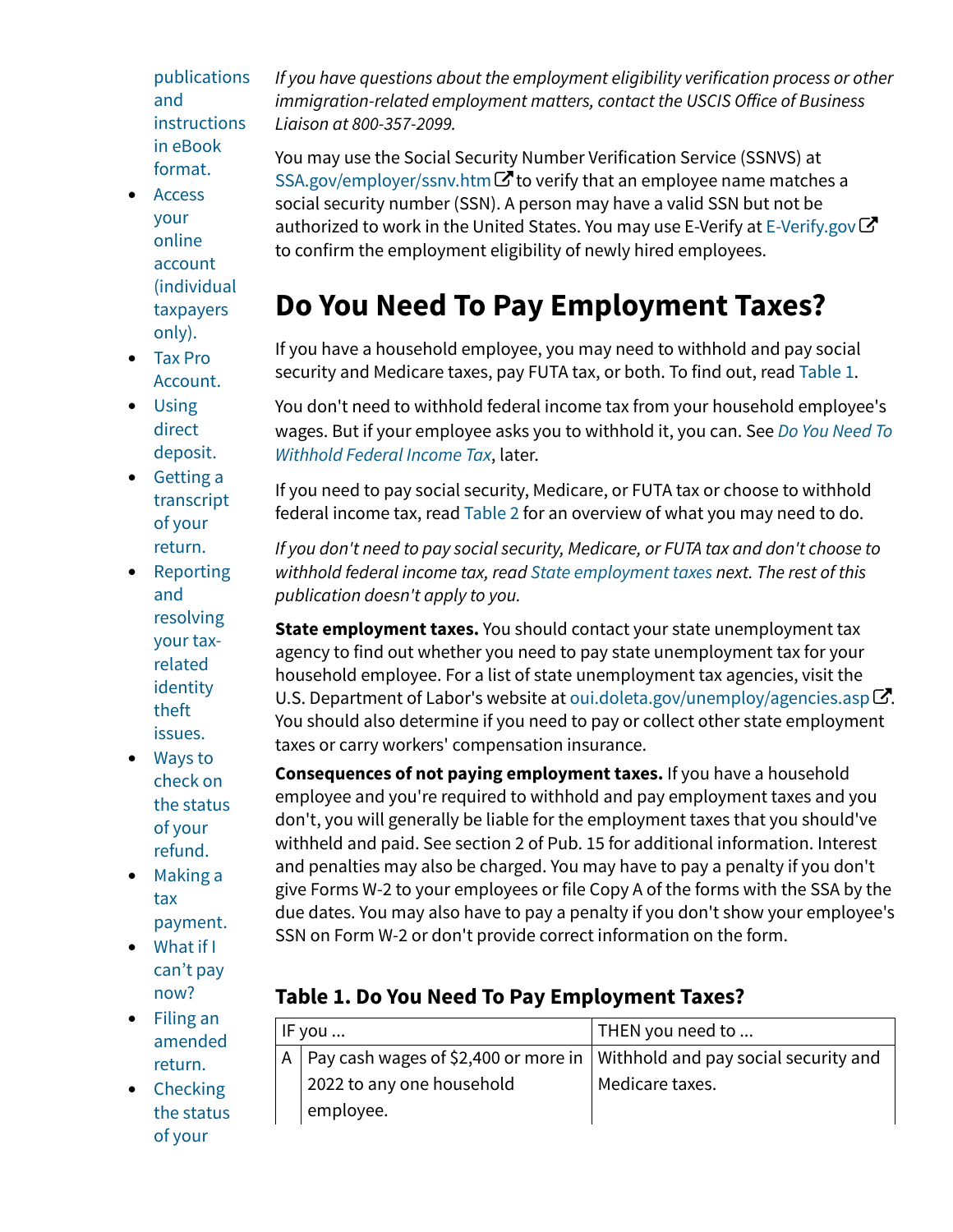| amended<br>return.<br>Understanding<br>$\bullet$<br>an IRS<br>notice or<br>letter<br>you've<br>received.<br>Contacting<br>$\bullet$<br>your local<br>IRS office.<br><b>The</b><br>$\bullet$<br><b>Taxpayer</b><br>Advocate |                                                                                                                                                                                                                                                                                                 | Don't count wages you pay to:<br>Your spouse,<br>Your child under the age of<br>21,<br>Your parent (see Wages not<br>$\bullet$<br>counted, later, for an<br>exception), or<br>Any employee under the age<br>of 18 at any time in 2022 (see<br>Wages not counted, later, for<br>an exception).                                                                                                                                     | The taxes are $15.3\%$ <sup>1</sup> of cash<br>wages.<br>Your employee's share is<br>7.65%. <sup>1</sup> (You can choose to<br>pay it yourself and not<br>withhold it.)<br>Your share is 7.65%.                           |  |  |
|----------------------------------------------------------------------------------------------------------------------------------------------------------------------------------------------------------------------------|-------------------------------------------------------------------------------------------------------------------------------------------------------------------------------------------------------------------------------------------------------------------------------------------------|-----------------------------------------------------------------------------------------------------------------------------------------------------------------------------------------------------------------------------------------------------------------------------------------------------------------------------------------------------------------------------------------------------------------------------------|---------------------------------------------------------------------------------------------------------------------------------------------------------------------------------------------------------------------------|--|--|
| <b>Service</b>                                                                                                                                                                                                             | B                                                                                                                                                                                                                                                                                               | Pay total cash wages of \$1,000 or                                                                                                                                                                                                                                                                                                                                                                                                | Pay FUTA tax.                                                                                                                                                                                                             |  |  |
| (TAS) Is<br><b>Here To</b><br><b>Help You</b><br>What Is<br>TAS?<br>How<br>Can<br>You<br>Learn<br>About<br>Your<br><b>Taxpayer</b><br><b>Rights?</b><br>What                                                               |                                                                                                                                                                                                                                                                                                 | more in any calendar quarter of<br>2021 or 2022 to household<br>employees.<br>Don't count wages you pay to:<br>Your spouse,<br>Your child under the age of<br>21, or<br>Your parent.<br>$1$ In addition to withholding Medicare tax at 1.45%, you must withhold a 0.9%<br>Additional Medicare Tax from wages you pay to an employee in excess of<br>\$200,000 in a calendar year. You're required to begin withholding Additional | The tax is 6% of cash wages.<br>Wages over \$7,000 a year per<br>employee aren't taxed.<br>You may also owe state<br>unemployment tax.<br>Medicare Tax in the pay period in which you pay wages in excess of \$200,000 to |  |  |
| Can<br><b>TAS Do</b>                                                                                                                                                                                                       |                                                                                                                                                                                                                                                                                                 | an employee and continue to withhold it each pay period until the end of the                                                                                                                                                                                                                                                                                                                                                      |                                                                                                                                                                                                                           |  |  |
| for<br>You?<br>How<br>Can                                                                                                                                                                                                  | calendar year. Additional Medicare Tax is only imposed on the employee. There<br>is no employer share of Additional Medicare Tax. All wages that are subject to<br>Medicare tax are subject to Additional Medicare Tax withholding if paid in<br>excess of the \$200,000 withholding threshold. |                                                                                                                                                                                                                                                                                                                                                                                                                                   |                                                                                                                                                                                                                           |  |  |
| You<br>Reach                                                                                                                                                                                                               |                                                                                                                                                                                                                                                                                                 | Note. If neither A nor B above applies, you don't need to pay any federal                                                                                                                                                                                                                                                                                                                                                         |                                                                                                                                                                                                                           |  |  |
| TAS?                                                                                                                                                                                                                       |                                                                                                                                                                                                                                                                                                 | employment taxes. But you may still need to pay state employment taxes.                                                                                                                                                                                                                                                                                                                                                           |                                                                                                                                                                                                                           |  |  |
| How<br><b>Else</b>                                                                                                                                                                                                         | Table 2. Household Employer's Checklist                                                                                                                                                                                                                                                         |                                                                                                                                                                                                                                                                                                                                                                                                                                   |                                                                                                                                                                                                                           |  |  |
| <b>Does</b><br><b>TAS</b><br>Help<br>Taxpayers?<br><b>TAS</b> for                                                                                                                                                          |                                                                                                                                                                                                                                                                                                 | You may need to do the following things when you have a household<br>employee.                                                                                                                                                                                                                                                                                                                                                    |                                                                                                                                                                                                                           |  |  |
| Tax                                                                                                                                                                                                                        |                                                                                                                                                                                                                                                                                                 |                                                                                                                                                                                                                                                                                                                                                                                                                                   |                                                                                                                                                                                                                           |  |  |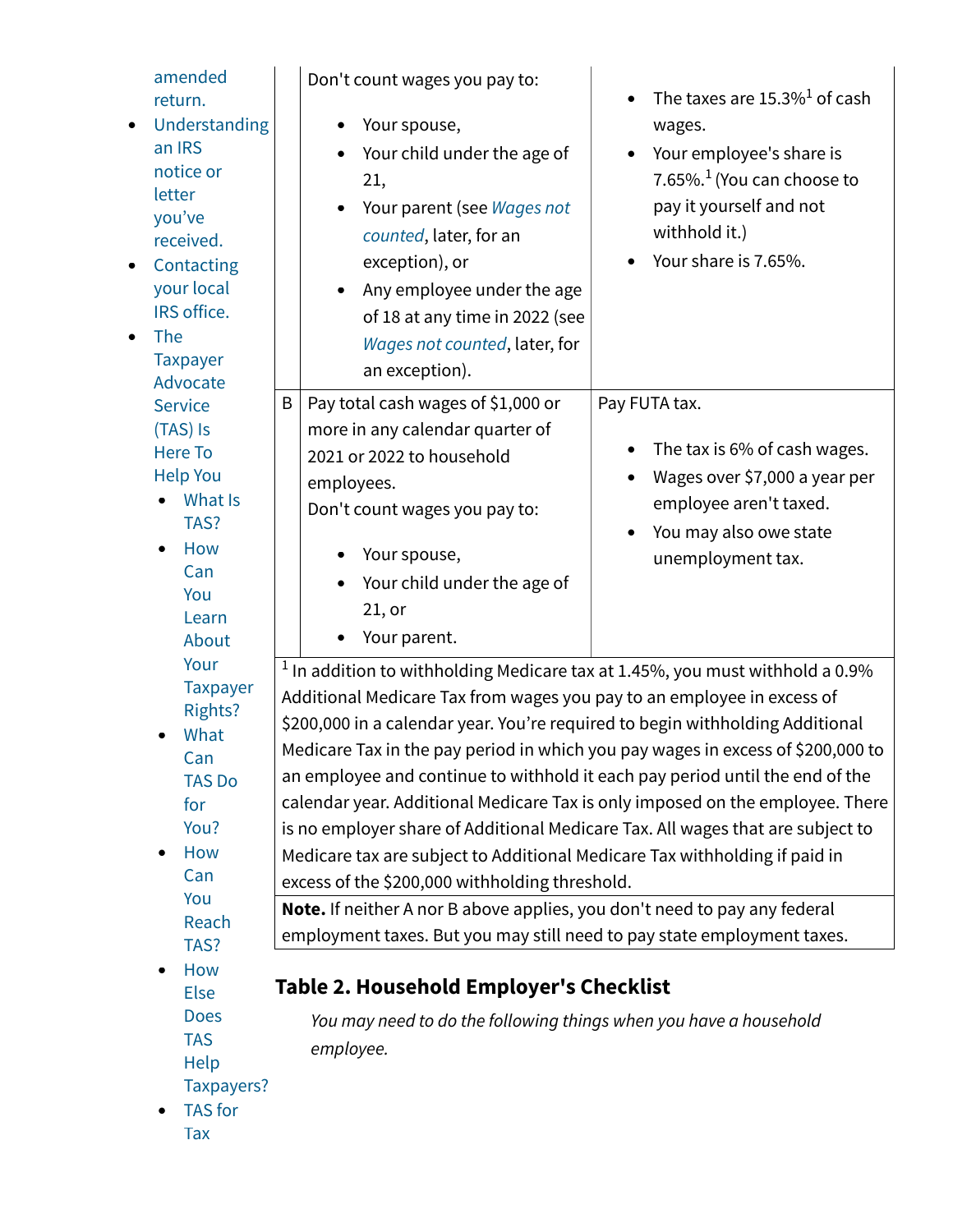| $\bullet$ | Low             |
|-----------|-----------------|
|           | Income          |
|           | <b>Taxpayer</b> |
|           | Clinics         |
|           | (LITCs)         |
|           |                 |

• [Publication 926 -](https://www.irs.gov/publications/p926#idm140464073143696) **[Additional](https://www.irs.gov/publications/p926#idm140464073143696) [Material](https://www.irs.gov/publications/p926#idm140464073143696)** 

|               | Professiona When you hire a | $\Box$ Find out if the person can legally work in the United   |  |  |
|---------------|-----------------------------|----------------------------------------------------------------|--|--|
|               | household                   | States.                                                        |  |  |
| <sub>me</sub> | employee:                   | $\Box$ Find out if you need to withhold and pay federal taxes. |  |  |
| bayer<br>ics  |                             | $\Box$ Find out if you need to withhold and pay state taxes.   |  |  |
| Cs)           | When you pay                | $\Box$ Withhold social security and Medicare taxes.            |  |  |
|               | your household              | $\Box$ Withhold federal income tax.                            |  |  |
| $926 -$       | employee:                   | $\Box$ Decide how you will make tax payments.                  |  |  |
|               |                             | $\Box$ Keep records.                                           |  |  |
|               | By January 31,              | $\Box$ Get an employer identification number (EIN).            |  |  |
|               | 2023:                       | $\Box$ Give your employee Copies B, C, and 2 of Form W-2,      |  |  |
|               |                             | Wage and Tax Statement.                                        |  |  |
|               |                             | $\Box$ Send Copy A of Form W-2 with Form W-3 to the SSA.       |  |  |
|               |                             | Don't send Form W-2 to the SSA if you didn't withhold          |  |  |
|               |                             | federal income tax and the social security and Medicare        |  |  |
|               |                             | wages were below \$2,400 for 2022.                             |  |  |
|               | By April 18, 2023:          | $\Box$ File Schedule H (Form 1040), Household Employment       |  |  |
|               |                             | Taxes, with your 2022 federal income tax return (Form          |  |  |
|               |                             | 1040, 1040-SR, 1040-NR, 1040-SS, or 1041).                     |  |  |
|               |                             | If you don't have to file a return, file Schedule H by itself. |  |  |

## **Social Security and Medicare Taxes**

The social security tax pays for old-age, survivors, and disability benefits for workers and their families. The Medicare tax pays for hospital insurance.

Both you and your household employee may owe social security and Medicare taxes. Your share is 7.65% (6.2% for social security tax and 1.45% for Medicare tax) of the employee's social security and Medicare wages. Your employee's share is also 7.65% (6.2% for social security tax and 1.45% for Medicare tax). In addition to withholding Medicare tax at 1.45%, you must withhold a 0.9% Additional Medicare Tax from wages you pay to an employee in excess of \$200,000 in a calendar year. You're required to begin withholding Additional Medicare Tax in the pay period in which you pay wages in excess of \$200,000 to an employee and continue to withhold it each pay period until the end of the calendar year. Additional Medicare Tax is only imposed on the employee. There is no employer share of Additional Medicare Tax. All wages that are subject to Medicare tax are subject to Additional Medicare Tax withholding if paid in excess of the \$200,000 withholding threshold. For more information on Additional Medicare Tax, go to [IRS.gov/ADMT.](https://www.irs.gov/admt)

*Generally, you can use [Table 3](https://www.irs.gov/publications/p926#en_US_2022_publink100021965) to figure the amount of social security and Medicare taxes to withhold from each wage payment.*

You're responsible for payment of your employee's share of the taxes as well as your own. You can either withhold your employee's share from the employee's wages or pay it from your own funds. If you decide to pay the employee's share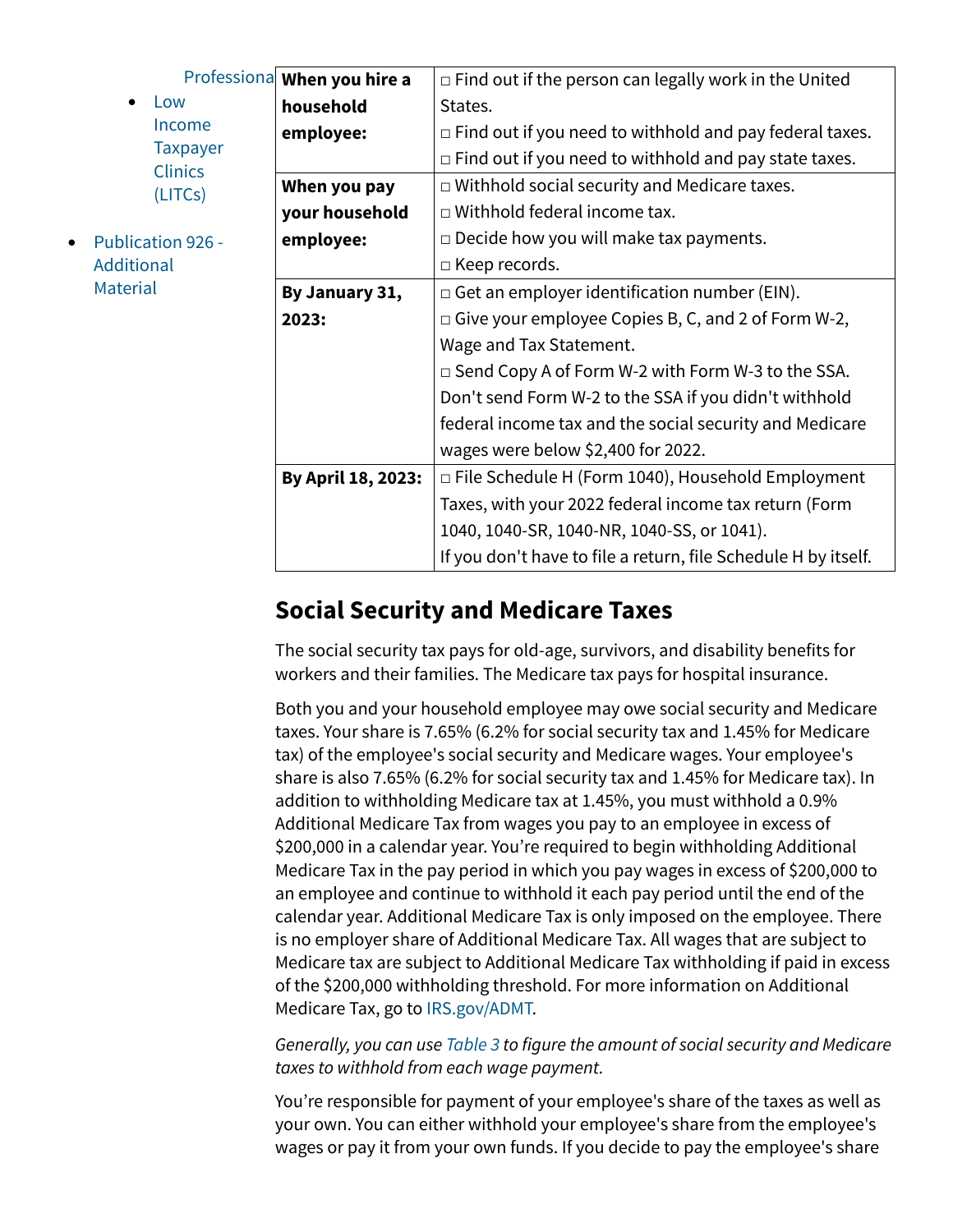from your own funds, see *[Not withholding the employee's share](https://www.irs.gov/publications/p926#en_US_2022_publink100086743)*, later. Pay the taxes as discussed under *[How Do You Make Tax Payments](https://www.irs.gov/publications/p926#en_US_2022_publink100086758)*, later. Also see *[What](https://www.irs.gov/publications/p926#en_US_2022_publink100086765) [Forms Must You File](https://www.irs.gov/publications/p926#en_US_2022_publink100086765)*, later.

**Social security and Medicare wages.** You figure social security and Medicare taxes on the social security and Medicare wages you pay your employee. If you pay your household employee cash wages of \$2,400 or more in 2022, all cash wages you pay to that employee in 2022 (regardless of when the wages were earned) up to \$147,000 are social security wages and all cash wages are Medicare wages. However, any noncash wages you pay don't count as social security and Medicare wages. If you pay the employee less than \$2,400 in cash wages in 2022, none of the wages you pay the employee are social security or Medicare wages and neither you nor your employee will owe social security or Medicare tax on those wages.

*Cash wages.* Cash wages include wages you pay by check, money order, etc. Cash wages don't include the value of food, lodging, clothing, transit passes, and other noncash items you give your household employee. However, cash you give your employee in place of these items is included in cash wages.

Noncash wages paid to household employees aren't subject to social security taxes or Medicare taxes; however, they are subject to federal income tax unless a specific exclusion applies. Report the value of taxable noncash wages in box 1 of Form W-2 together with cash wages. Don't show noncash wages in box 3 or in box 5 of Form W-2. See *[Do You Need To Withhold Federal Income Tax](https://www.irs.gov/publications/p926#en_US_2022_publink100086752)*, later. Also see section 5 of Pub. 15 for more information on cash and noncash wages, and Pub. 15-B for more information on fringe benefits.

*State disability payments treated as wages.* Certain state disability plan payments that your household employee may receive are treated as social security and Medicare wages. For more information about these payments, see the Instructions for Schedule H (Form 1040) and the notice issued by the state.

*Wages not counted.* Don't count wages you pay to any of the following individuals as social security or Medicare wages, even if these wages are \$2,400 or more during the year.

- 1. Your spouse.
- 2. Your child who is under the age of 21.
- 3. Your parent. *Exception:* Count these wages if both the following conditions apply.
	- a. Your parent cares for your child (including an adopted child or stepchild) who is either of the following.
		- i. Under the age of 18.
		- ii. Has a physical or mental condition that requires the personal care of an adult for at least 4 continuous weeks in the calendar quarter services were performed.
	- b. Your marital status is one of the following.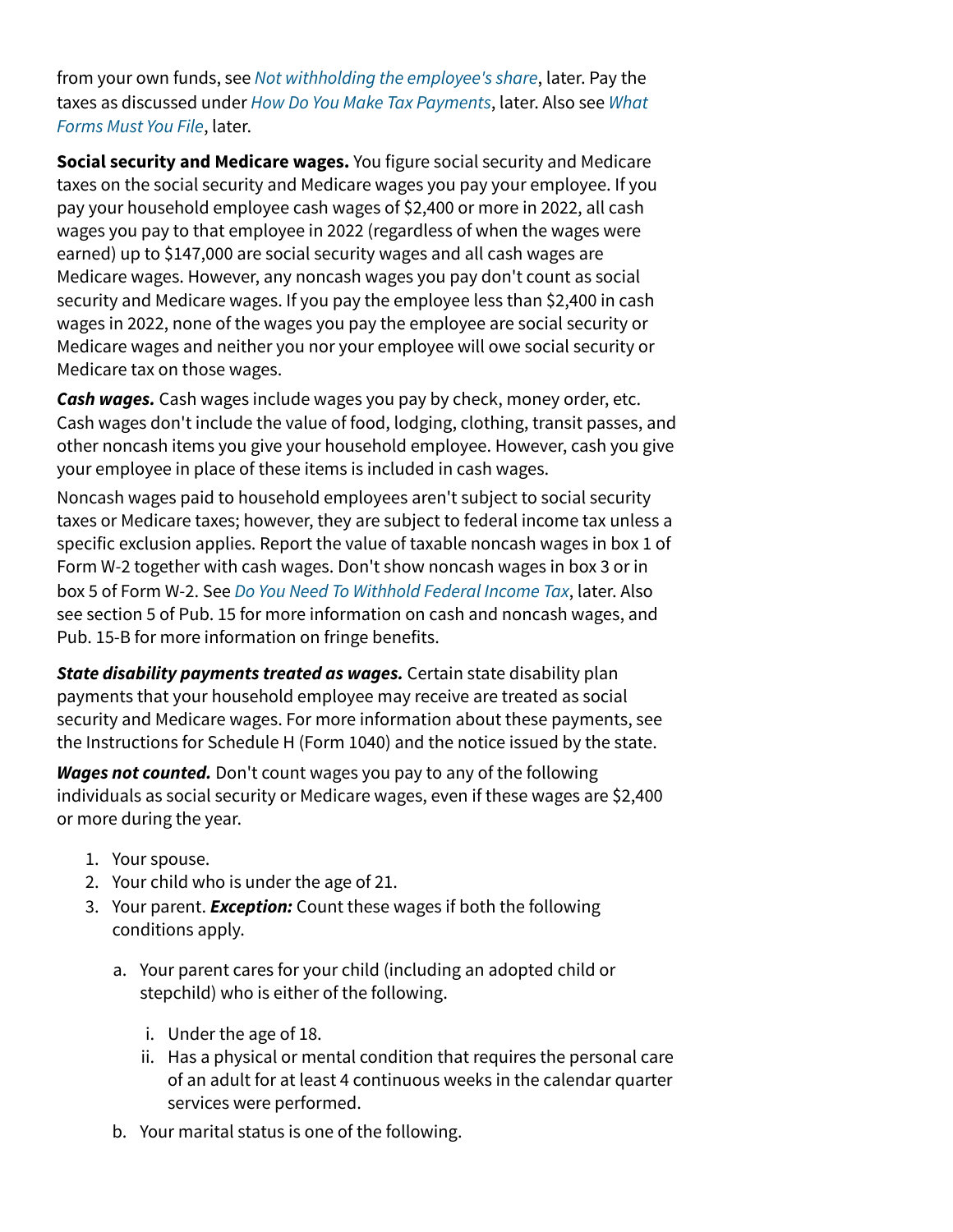- i. You're divorced and haven't remarried.
- ii. You're a widow or widower.
- iii. You're living with a spouse whose physical or mental condition prevents him or her from caring for your child for at least 4 continuous weeks in the calendar quarter services were performed.
- 4. An employee who is under the age of 18 at any time during the year. *Exception:* Count these wages if providing household services is the employee's principal occupation. If the employee is a student, providing household services isn't considered to be his or her principal occupation.

Also, if your employee's cash wages reach \$147,000 (maximum wages subject to social security tax) in 2022, don't count any wages you pay that employee during the rest of the year as social security wages to figure social security tax. Continue to count the employee's cash wages as Medicare wages to figure Medicare tax.

If you reimburse your employee for qualified parking, transportation in a commuter highway vehicle, or transit passes, you may be able to exclude the cash reimbursement amounts from counting as cash wages subject to social security and Medicare taxes. Qualified parking is parking at or near your home or at or near a location from which your employee commutes to your home. It doesn't include parking at or near your employee's home. For 2022, you can reimburse your employee up to \$280 per month for qualified parking and \$280 per month for combined commuter highway vehicle transportation and transit passes. See *Transportation (Commuting) Benefits* in Pub. 15-B for more information. Any cash reimbursement over these amounts is included as wages.

**Withholding the employee's share.** You should withhold the employee's share of social security and Medicare taxes if you expect to pay your household employee cash wages of \$2,400 or more in 2022. However, if you prefer to pay the employee's share yourself, see *[Not withholding the employee's share](https://www.irs.gov/publications/p926#en_US_2022_publink100086743)*, later.

You can withhold the employee's share of the taxes even if you're not sure your employee's cash wages will be \$2,400 or more in 2022. If you withhold the taxes but then actually pay the employee less than \$2,400 in cash wages for the year, you should repay the employee. Don't report withheld taxes that you repaid to the employee on Form W-2.

Withhold 7.65% (6.2% for social security tax and 1.45% for Medicare tax) from each payment of social security and Medicare wages. Generally, you can use [Table 3](https://www.irs.gov/publications/p926#en_US_2022_publink100021965) to figure the proper amount to withhold. You will pay the amount withheld to the IRS with your share of the taxes. Don't withhold any social security tax after your employee's social security wages for the year reach \$147,000.

If you make an error by withholding too little, you should withhold additional taxes from a later payment. If you withhold too much, you should repay the employee.

*In addition to withholding Medicare tax at 1.45%, you must withhold a 0.9% Additional Medicare Tax from wages you pay to an employee in excess of \$200,000*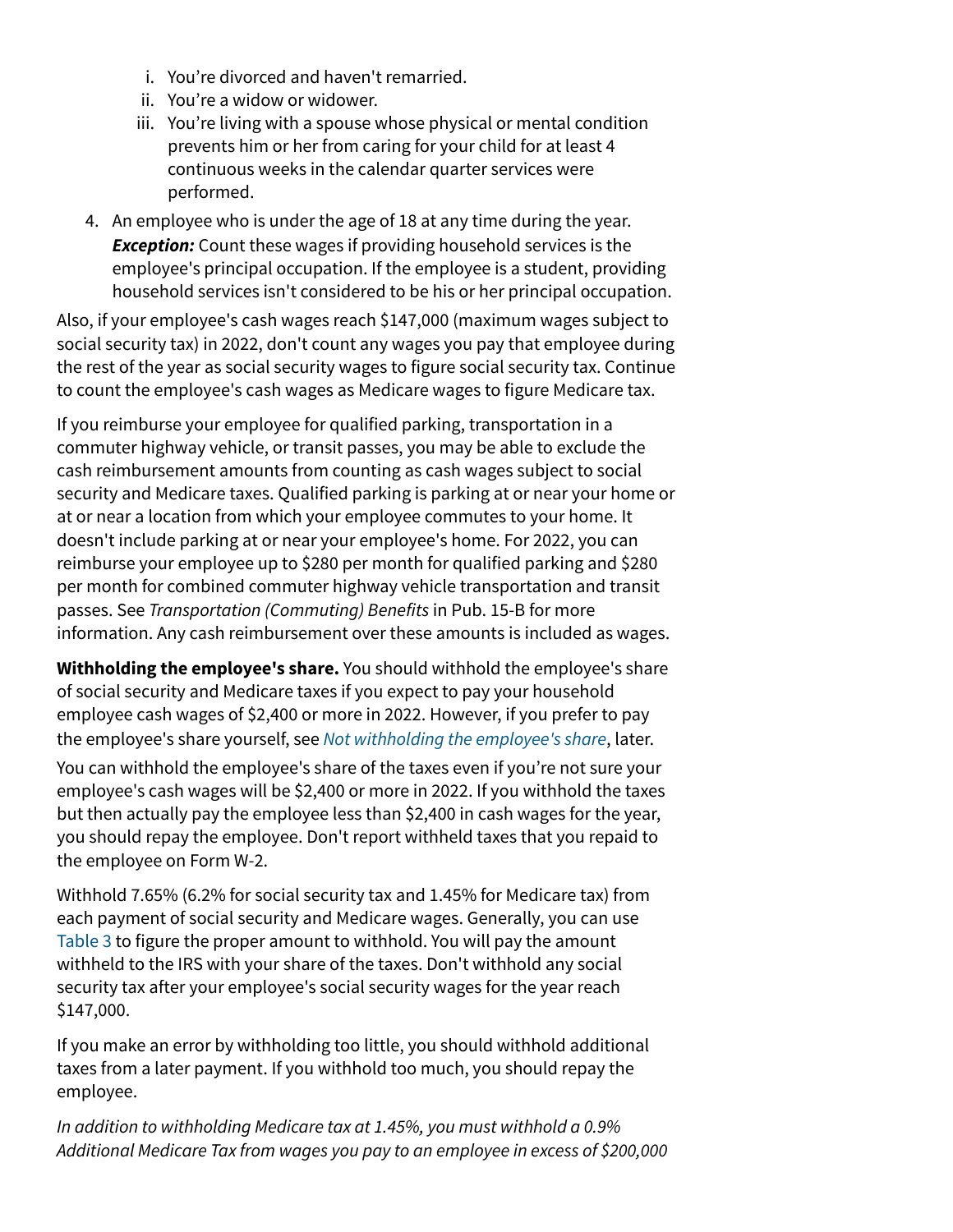*in a calendar year. You're required to begin withholding Additional Medicare Tax in the pay period in which you pay wages in excess of \$200,000 to an employee and continue to withhold it each pay period until the end of the calendar year. Additional Medicare Tax is only imposed on the employee. There is no employer share of Additional Medicare Tax. All wages that are subject to Medicare tax are subject to Additional Medicare Tax withholding if paid in excess of the \$200,000 withholding threshold. For more information on Additional Medicare Tax, go to [IRS.gov/ADMT.](https://www.irs.gov/admt)*

*Example.* On January 31, 2022, Mary Brown hired Jane A. Oak (who is an unrelated individual over age 18) to care for her child and agreed to pay cash wages of \$50 every Friday. Jane worked for the remainder of the year (a total of 48 weeks). Jane didn't give Mary a Form W-4 to request federal income tax withholding. The following is the information Mary will need to complete Schedule H (Form 1040), Form W-2, and Form W-3. Total cash wages paid to Jane \$2,400.00

(\$50 x 48 weeks)

| Jane's share of:                          |                                   |  |  |  |
|-------------------------------------------|-----------------------------------|--|--|--|
| Social security tax                       | \$148.80                          |  |  |  |
|                                           | $(52,400 \times 6.2\% (0.062))$   |  |  |  |
| Medicare tax                              | \$34.80                           |  |  |  |
|                                           | $(52,400 \times 1.45\% (0.0145))$ |  |  |  |
| Mary's share of:                          |                                   |  |  |  |
| Social security tax                       | \$148.80                          |  |  |  |
|                                           | $(52,400 \times 6.2\% (0.062))$   |  |  |  |
| Medicare tax                              | \$34.80                           |  |  |  |
|                                           | $(52,400 \times 1.45\% (0.0145))$ |  |  |  |
| Amount reported on Form W-2 and Form W-3: |                                   |  |  |  |
| Box 1: Wages, tips                        | \$2,400.00                        |  |  |  |
| Box 3: Social security wages              | \$2,400.00                        |  |  |  |
| Box 4: Social security tax withheld       | \$148.80                          |  |  |  |
| Box 5: Medicare wages and tips            | \$2,400.00                        |  |  |  |
| Box 6: Medicare tax withheld              | \$34.80                           |  |  |  |

For information on withholding and reporting federal income taxes, see Pub. 15 and Pub.15-T.

**Not withholding the employee's share.** If you prefer to pay your employee's social security and Medicare taxes from your own funds, don't withhold them from your employee's wages. The social security and Medicare taxes you pay to cover your employee's share must be included in the employee's wages for income tax purposes. However, they aren't counted as social security and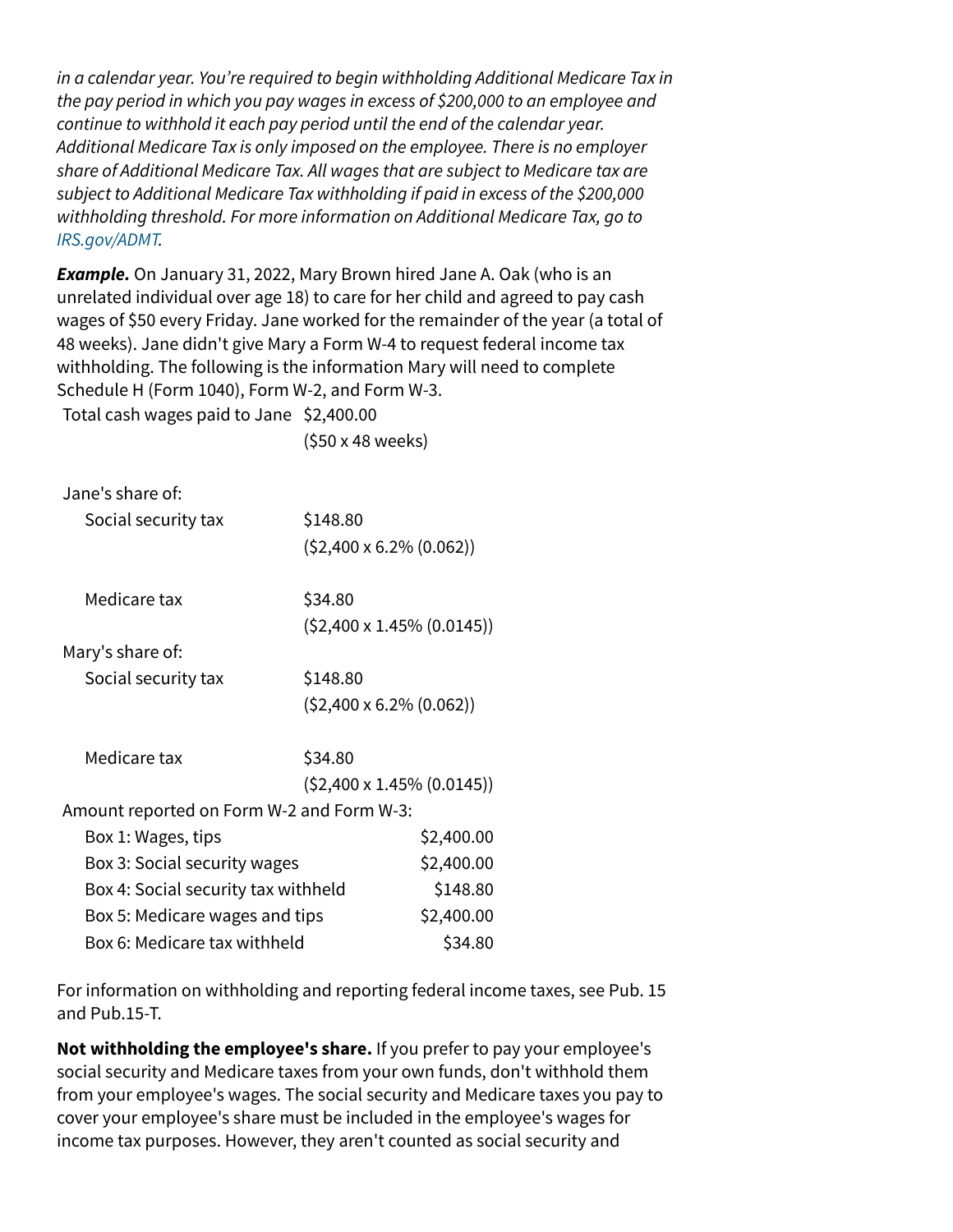Medicare wages or as FUTA wages. Report the social security and Medicare taxes that you paid in boxes 4 and 6 of your employee's Form W-2; also add the taxes to your employee's wages reported in box 1 of Form W-2.

*Example.* In 2022, you hire a household employee (who is an unrelated individual over age 18) to care for your child and agree to pay cash wages of \$100 every Friday. You expect to pay your employee \$2,400 or more for the year. You decide to pay your employee's share of social security and Medicare taxes from your own funds. You pay your employee \$100 every Friday without withholding any social security or Medicare taxes. For social security and Medicare tax purposes, your employee's wages each payday are \$100. For each wage payment, you will pay \$15.30 when you pay the taxes. This is \$7.65 (\$6.20 for social security tax plus \$1.45 for Medicare tax) to cover your employee's share plus \$7.65 (\$6.20 for social security tax plus \$1.45 for Medicare tax) for your share. For income tax purposes, your employee's wages each payday are \$107.65 (\$100 + the \$7.65 you will pay to cover your employee's share of social security and Medicare taxes).

For a more detailed example that includes a completed Schedule H, Form W-2, and Form W-3, see the Instructions for Schedule H (Form 1040).

## **Table 3. Employee Social Security (6.2%) and Medicare (1.45% ) Tax Withholding Table 1**

*(See Pub. 15-T for federal income tax withholding tables.)*

**Use this table to figure the amount of social security and Medicare taxes to withhold from each wage payment. For example, on a wage payment of \$180, the employee social security tax is \$11.16 (\$6.20 tax on \$100 plus \$4.96 on \$80 wages). The employee Medicare tax is \$2.61 (\$1.45 tax on \$100 plus \$1.16 on \$80 wages).**

| If wage<br>payment<br>is: | <b>The</b><br>social<br>security<br>tax to<br>be<br>withheld<br>is: | <b>The</b><br><b>Medicare</b><br>tax to be<br>withheld<br>is: | If wage<br>payment<br>is: | <b>The</b><br>social<br>security<br>tax to<br>be<br>withheld<br>is: | <b>The</b><br><b>Medicare</b><br>tax to be<br>withheld<br>is: |
|---------------------------|---------------------------------------------------------------------|---------------------------------------------------------------|---------------------------|---------------------------------------------------------------------|---------------------------------------------------------------|
| \$1.00                    | \$.06                                                               | \$.01                                                         | \$51.00                   | \$3.16                                                              | \$.74                                                         |
| 2.00                      | .12                                                                 | .03                                                           | 52.00                     | 3.22                                                                | .75                                                           |
| 3.00                      | .19                                                                 | .04                                                           | 53.00                     | 3.29                                                                | .77                                                           |
| 4.00                      | .25                                                                 | .06                                                           | 54.00                     | 3.35                                                                | .78                                                           |
| 5.00                      | .31                                                                 | .07                                                           | 55.00                     | 3.41                                                                | .80                                                           |
| 6.00                      | .37                                                                 | .09                                                           | 56.00                     | 3.47                                                                | .81                                                           |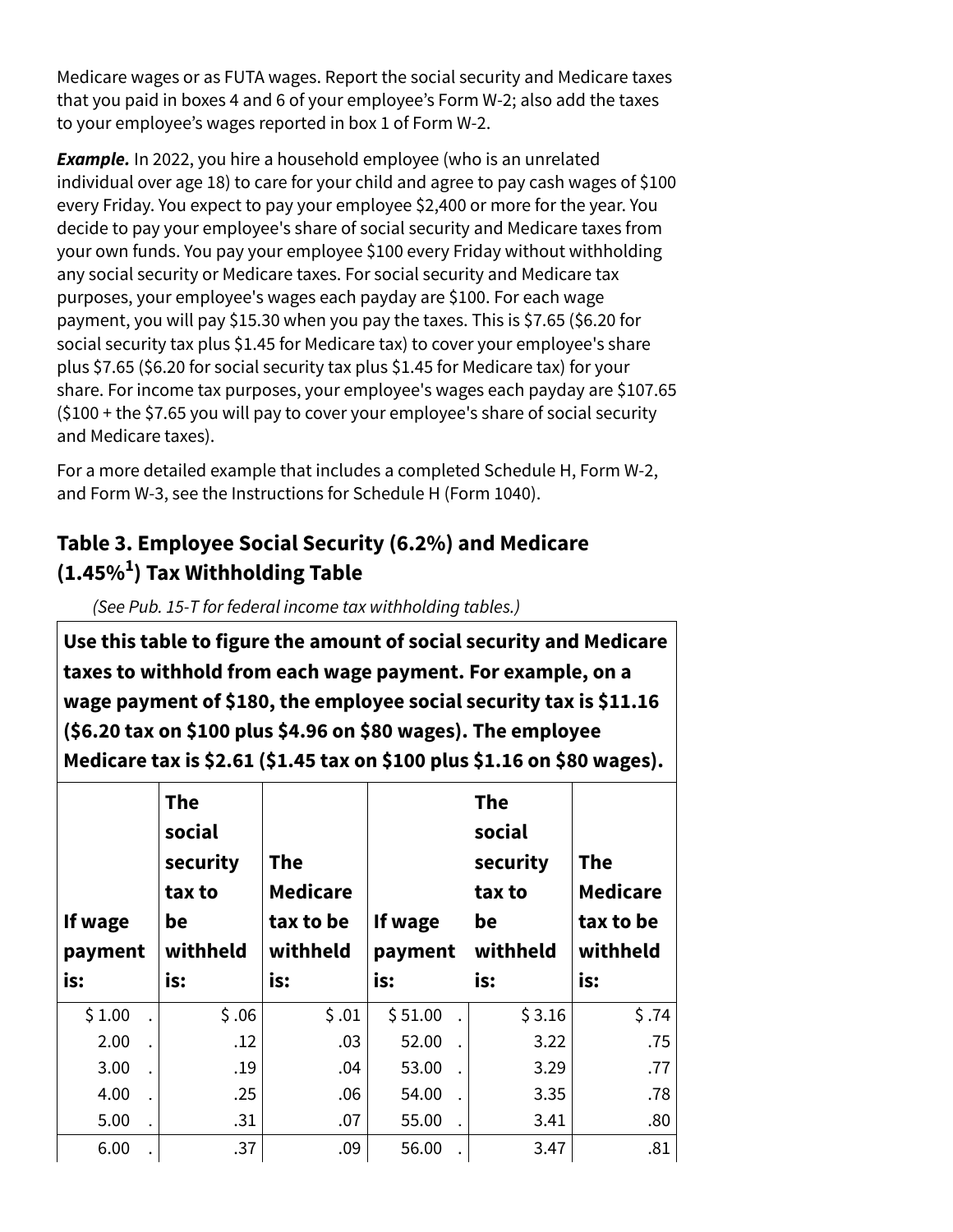| 7.00  | .43  | .10 | 57.00 | 3.53 | .83  |
|-------|------|-----|-------|------|------|
| 8.00  | .50  | .12 | 58.00 | 3.60 | .84  |
| 9.00  | .56  | .13 | 59.00 | 3.66 | .86  |
| 10.00 | .62  | .15 | 60.00 | 3.72 | .87  |
| 11.00 | .68  | .16 | 61.00 | 3.78 | .88  |
| 12.00 | .74  | .17 | 62.00 | 3.84 | .90  |
| 13.00 | .81  | .19 | 63.00 | 3.91 | .91  |
| 14.00 | .87  | .20 | 64.00 | 3.97 | .93  |
| 15.00 | .93  | .22 | 65.00 | 4.03 | .94  |
| 16.00 | .99  | .23 | 66.00 | 4.09 | .96  |
| 17.00 | 1.05 | .25 | 67.00 | 4.15 | .97  |
| 18.00 | 1.12 | .26 | 68.00 | 4.22 | .99  |
| 19.00 | 1.18 | .28 | 69.00 | 4.28 | 1.00 |
| 20.00 | 1.24 | .29 | 70.00 | 4.34 | 1.02 |
| 21.00 | 1.30 | .30 | 71.00 | 4.40 | 1.03 |
| 22.00 | 1.36 | .32 | 72.00 | 4.46 | 1.04 |
| 23.00 | 1.43 | .33 | 73.00 | 4.53 | 1.06 |
| 24.00 | 1.49 | .35 | 74.00 | 4.59 | 1.07 |
| 25.00 | 1.55 | .36 | 75.00 | 4.65 | 1.09 |
| 26.00 | 1.61 | .38 | 76.00 | 4.71 | 1.10 |
| 27.00 | 1.67 | .39 | 77.00 | 4.77 | 1.12 |
| 28.00 | 1.74 | .41 | 78.00 | 4.84 | 1.13 |
| 29.00 | 1.80 | .42 | 79.00 | 4.90 | 1.15 |
| 30.00 | 1.86 | .44 | 80.00 | 4.96 | 1.16 |
| 31.00 | 1.92 | .45 | 81.00 | 5.02 | 1.17 |
| 32.00 | 1.98 | .46 | 82.00 | 5.08 | 1.19 |
| 33.00 | 2.05 | .48 | 83.00 | 5.15 | 1.20 |
| 34.00 | 2.11 | .49 | 84.00 | 5.21 | 1.22 |
| 35.00 | 2.17 | .51 | 85.00 | 5.27 | 1.23 |
| 36.00 | 2.23 | .52 | 86.00 | 5.33 | 1.25 |
| 37.00 | 2.29 | .54 | 87.00 | 5.39 | 1.26 |
| 38.00 | 2.36 | .55 | 88.00 | 5.46 | 1.28 |
| 39.00 | 2.42 | .57 | 89.00 | 5.52 | 1.29 |
| 40.00 | 2.48 | .58 | 90.00 | 5.58 | 1.31 |
| 41.00 | 2.54 | .59 | 91.00 | 5.64 | 1.32 |
| 42.00 | 2.60 | .61 | 92.00 | 5.70 | 1.33 |
| 43.00 | 2.67 | .62 | 93.00 | 5.77 | 1.35 |
| 44.00 | 2.73 | .64 | 94.00 | 5.83 | 1.36 |
| 45.00 | 2.79 | .65 | 95.00 | 5.89 | 1.38 |
| 46.00 | 2.85 | .67 | 96.00 | 5.95 | 1.39 |
| 47.00 | 2.91 | .68 | 97.00 | 6.01 | 1.41 |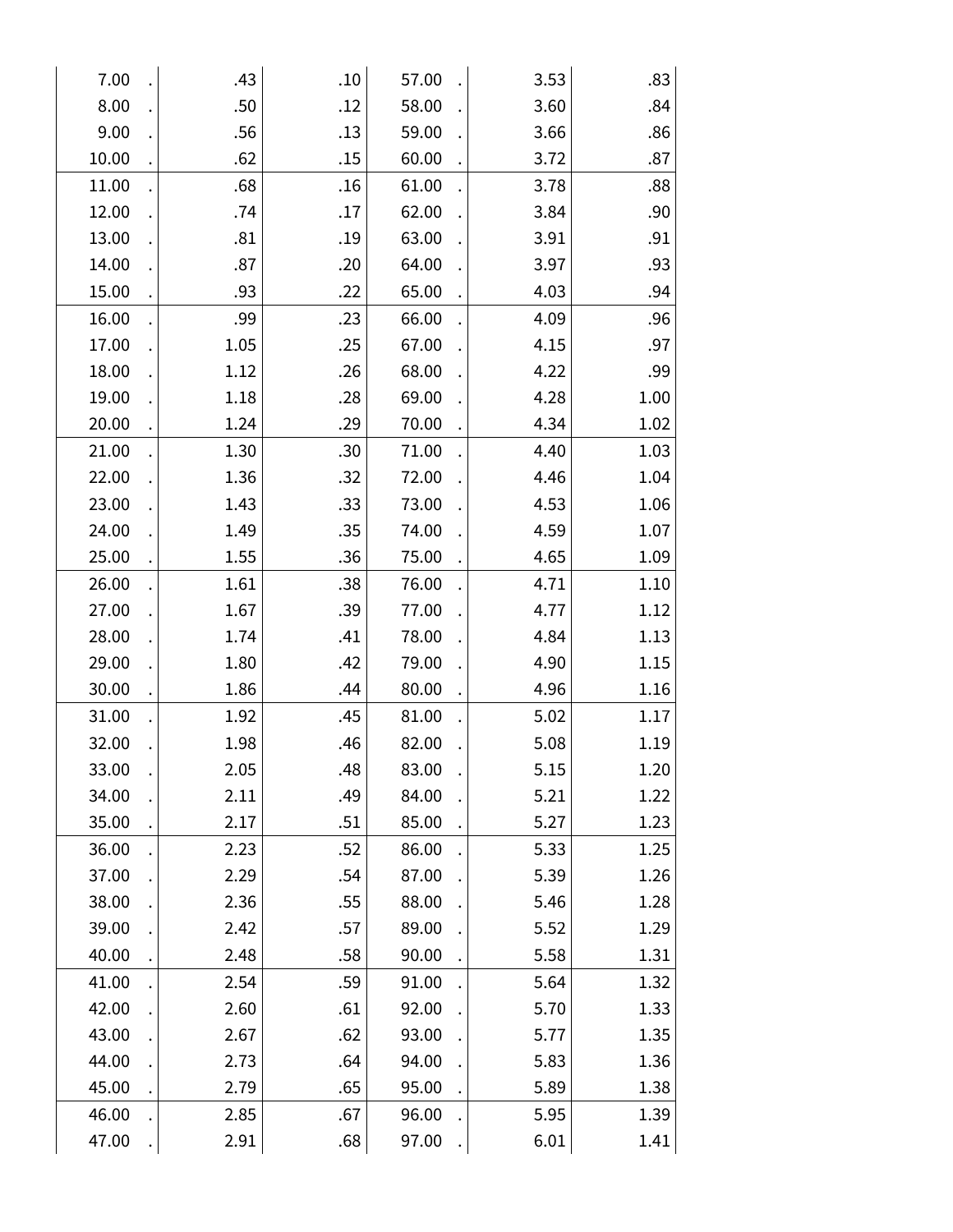| 48.00 | 2.98 | .70 <sup>1</sup> | 98.00  | 6.08 | 1.42 |
|-------|------|------------------|--------|------|------|
| 49.00 | 3.04 |                  | 99.00  | 6.14 | 1.44 |
| 50.00 | 3.10 | .73 <sup>1</sup> | 100.00 | 6.20 | 1.45 |

 $^1$  In addition to withholding Medicare tax at 1.45%, you must withhold a 0.9% Additional Medicare Tax from wages you pay to an employee in excess of \$200,000 in a calendar year. You're required to begin withholding Additional Medicare Tax in the pay period in which you pay wages in excess of \$200,000 to an employee and continue to withhold it each pay period until the end of the calendar year. Additional Medicare Tax is only imposed on the employee. There is no employer share of Additional Medicare Tax. All wages that are subject to Medicare tax are subject to Additional Medicare Tax withholding if paid in excess of the \$200,000 withholding threshold.

## **Federal Unemployment (FUTA) Tax**

The FUTA tax is part of the federal and state program under the Federal Unemployment Tax Act (FUTA) that pays unemployment compensation to workers who lose their jobs. Like most employers, you may owe both the FUTA tax and a state unemployment tax. Or you may owe only the FUTA tax or only the state unemployment tax. To find out whether you will owe state unemployment tax, contact your state's unemployment tax agency. For a list of state unemployment tax agencies, visit the U.S. Department of Labor's website at [oui.doleta.gov/unemploy/agencies.asp](https://oui.doleta.gov/unemploy/agencies.asp) ${\mathbf \Xi}.$  You should also find out if you need to pay or collect other state employment taxes or carry workers' compensation insurance.

The FUTA tax is 6.0% of your employee's FUTA wages. However, you may be able to take a credit of up to 5.4% against the FUTA tax, resulting in a net tax rate of 0.6%. Your credit for 2022 is limited unless you pay all the required contributions for 2022 to your state unemployment fund by April 18, 2023. The credit you can take for any contributions for 2022 that you pay after April 18, 2023, is limited to 90% of the credit that would have been allowable if the contributions were paid on or before that day.

**Note.** The 5.4% credit is reduced for wages paid in a credit reduction state. See the Instructions for Schedule H (Form 1040).

### *Don't withhold the FUTA tax from your employee's wages. You must pay it from your own funds.*

**FUTA wages.** Figure the FUTA tax on the FUTA wages you pay. If you pay cash wages to all your household employees totaling \$1,000 or more in any calendar quarter of 2021 or 2022, the first \$7,000 of cash wages you pay to each household employee in 2022 is FUTA wages. (A calendar quarter is January through March, April through June, July through September, or October through December.) If your employee's cash wages reach \$7,000 during the year, don't figure the FUTA tax on any wages you pay that employee during the rest of the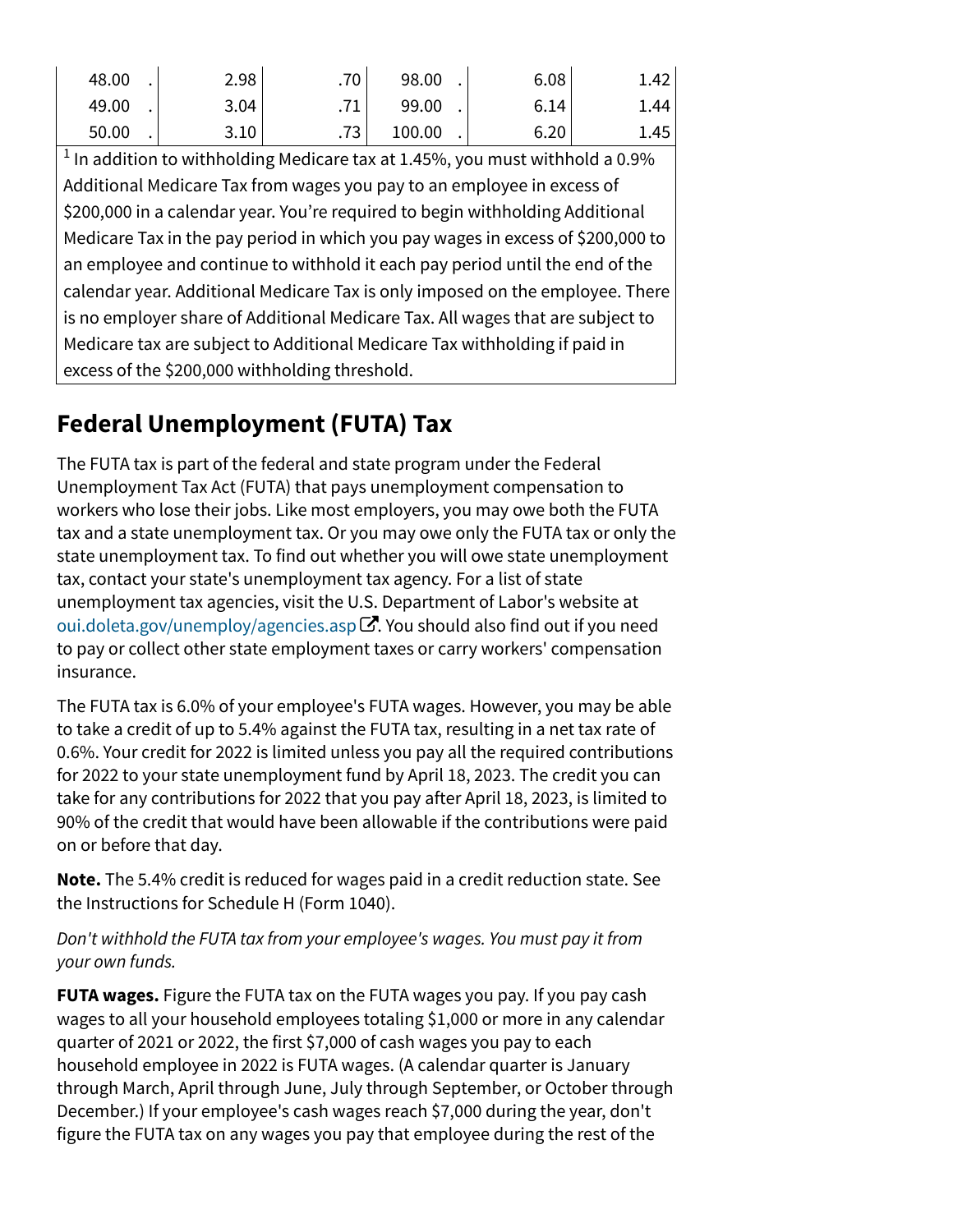year. For an explanation of cash wages, see *[Social security and Medicare wages](https://www.irs.gov/publications/p926#en_US_2022_publink100086737)* under *Social Security and Medicare Taxes*, earlier.

*Wages not counted.* Don't count wages you pay to any of the following individuals as FUTA wages.

- Your spouse.
- Your child who is under the age of 21.
- Your parent.

# **Do You Need To Withhold Federal Income Tax?**

You're not required to withhold federal income tax from wages you pay a household employee. You should withhold federal income tax only if your household employee asks you to withhold it and you agree. The employee must give you a completed Form W-4.

If you and your employee have agreed to withholding, either of you may end the agreement by letting the other know in writing.

If you agree to withhold federal income tax, you're responsible for paying it to the IRS. Pay the tax as discussed under *[How Do You Make Tax Payments](https://www.irs.gov/publications/p926#en_US_2022_publink100086758)*, later. Also see *[What Forms Must You File](https://www.irs.gov/publications/p926#en_US_2022_publink100086765)*, later.

Use the federal income tax withholding tables in Pub. 15-T to find out how much to withhold. Figure federal income tax withholding on taxable wages before you deduct any amounts for other withheld taxes. Withhold federal income tax from each payment of wages based on the information included on your employee's Form W-4. Pub. 15-T contains detailed instructions.

**Wages.** Figure federal income tax withholding on both cash and noncash wages you pay. Although wages paid to a child, spouse, or parent may be excluded from social security, Medicare, and FUTA taxes as described earlier, these wages are still subject to federal income tax. Measure wages you pay in any form other than cash by the fair market value of the noncash item.

Don't count as wages any of the following items.

- Meals provided to your employee at your home for your convenience.
- Lodging provided to your employee at your home for your convenience and as a condition of employment.
- Up to \$280 a month for 2022 for transit passes you give your employee or for any cash reimbursement you make for the amount your employee pays for transit passes used to commute to your home if you qualify for this exclusion. (See Pub. 15-B for special requirements for this exclusion.) A transit pass includes any pass, token, fare card, voucher, or similar item entitling a person to ride on mass transit, such as a bus or train.
- Up to \$280 a month for 2022 for the value of parking you provide your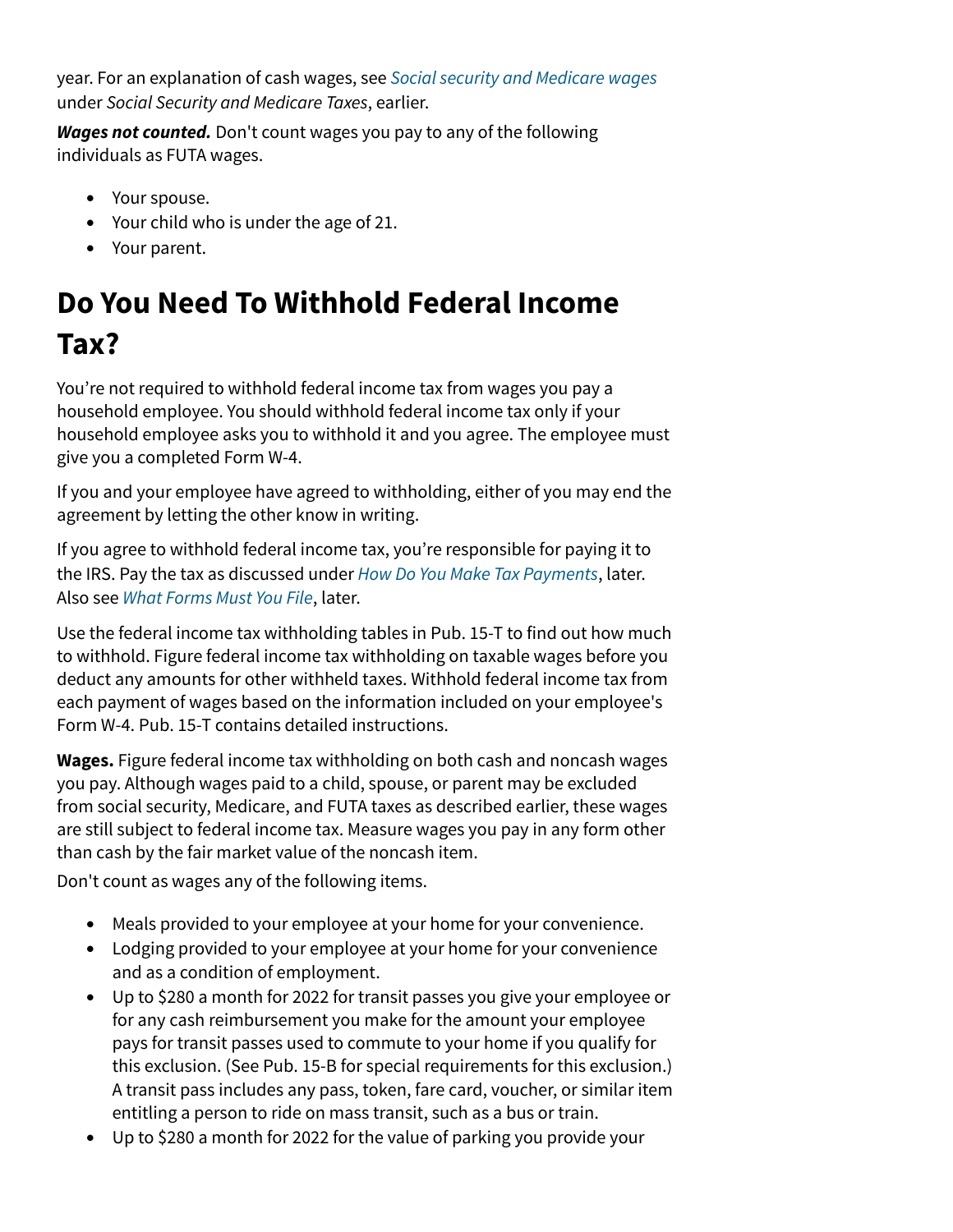employee or for any cash reimbursement you make for the amount your employee pays and substantiates for parking at or near your home or at or near a location from which your employee commutes to your home.

See section 5 of Pub. 15 for more information on cash and noncash wages, and Pub. 15-B for more information on fringe benefits.

**Paying tax without withholding.** Any income tax you pay for your employee without withholding it from the employee's wages must be included in the employee's wages for federal income tax purposes. It must also be included in social security and Medicare wages and in FUTA wages.

## **What Do You Need To Know About the Earned Income Credit?**

Certain workers can take the earned income credit (EIC) on their federal income tax return. This credit reduces their tax or allows them to receive a payment from the IRS.

**Notice about the EIC.** You must give your household employee a notice about the EIC if you agree to withhold federal income tax from the employee's wages (as discussed earlier under *[Do You Need To Withhold Federal Income Tax?](https://www.irs.gov/publications/p926#en_US_2022_publink100086752)*) and the federal income tax withholding tables show that no tax should be withheld. Even if not required, you're encouraged to give the employee a notice about the EIC if his or her 2021 wages were less than \$51,464 (\$57,414 if married filing jointly).

Copy B of Form W-2 has a statement about the EIC on the back. If you give your employee that copy by January 31, you don't have to give the employee any other notice about the EIC.

If you don't give your employee Copy B of the Form W-2, your notice about the EIC can be any of the following items.

- 1. A substitute Form W-2 with the same EIC information on the back of the employee's copy that is on Copy B of IRS Form W-2.
- 2. Notice 797, Possible Federal Tax Refund Due to the Earned Income Credit (EIC).
- 3. Your own written statement with the same wording as in Notice 797.

If a substitute Form W-2 is given on time but doesn't have the required EIC information, you must notify the employee within 1 week of the date the substitute Form W-2 is given. If Form W-2 is required but isn't given on time, you must give the employee Notice 797 or your written statement about the EIC by January 31. If Form W-2 isn't required, you must notify the employee by February 7.

## **How Do You Make Tax Payments?**

When you file your 2022 federal income tax return in 2023, attach Schedule H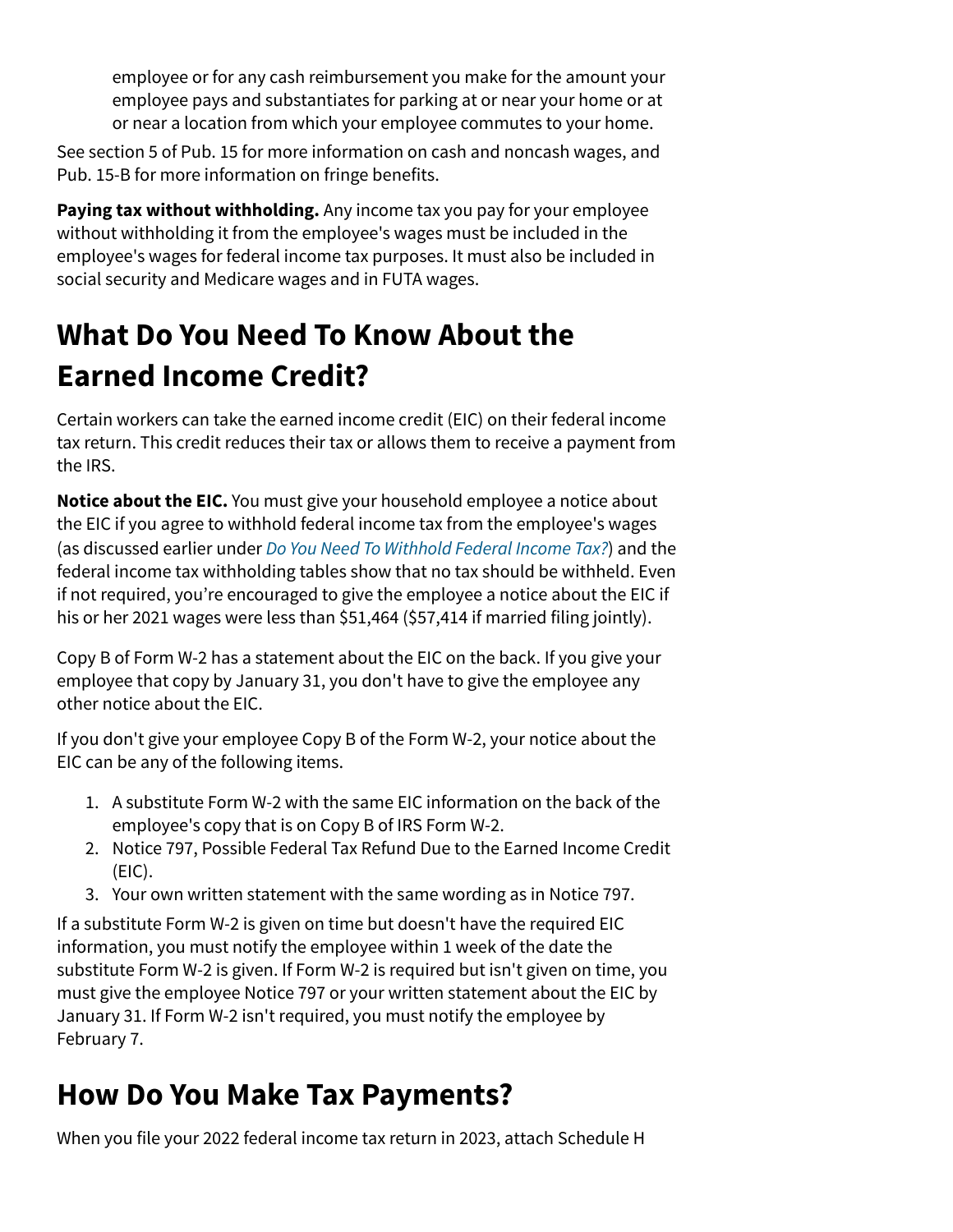(Form 1040) to your Form 1040, 1040-SR, 1040-NR, 1040-SS, or 1041. Use Schedule H to figure your total household employment taxes (social security, Medicare, FUTA, and withheld federal income). Add these household employment taxes to your income tax. Pay the amount due by April 18, 2023. For more information about using Schedule H, see *[Schedule H](https://www.irs.gov/publications/p926#en_US_2022_publink100086770)* under *What Forms Must You File*, later.

You can avoid owing tax with your return if you pay enough tax during the year to cover your household employment taxes, as well as your income tax. You can pay the additional tax in any of the following ways.

- Ask your employer to withhold more federal income tax from your wages in 2022.
- Ask the payer of your pension or annuity to withhold more federal income tax from your benefits.
- Make estimated tax payments for 2022 to the IRS.
- Increase your payments if you already make estimated tax payments.

*You may be subject to the estimated tax underpayment penalty if you didn't pay enough income and household employment taxes during the year. (See Pub. 505 for information about the underpayment penalty.) However, you won't be subject to the penalty if both of the following situations apply to you.*

- You won't have federal income tax withheld from wages, pensions, or any other payments you receive.
- Your income taxes, excluding your household employment taxes, wouldn't be enough to require payment of estimated taxes.

**Asking for more federal income tax withholding.** If you're employed and want more federal income tax withheld from your wages to cover your household employment taxes, give your employer a new Form W-4. Complete Form W-4 and show the additional amount you want withheld from each paycheck on the appropriate line of Form W-4. If you receive a pension or annuity and want more federal income tax withheld to cover household employment taxes, give the payer a new Form W-4P (or a similar form provided by the payer). Complete Form W-4P and show the additional amount you want withheld from each benefit payment on the appropriate line of Form W-4P. See Pub. 505 to make sure you will have the right amount withheld. It will help you compare your total expected withholding for 2022 with the combined income tax and employment taxes that you can expect to figure on your 2022 tax return. You may also use the IRS Tax Withholding Estimator available at [IRS.gov/W4app](https://www.irs.gov/w4app) to estimate the amount of your federal income taxes.

**Paying estimated tax.** If you want to make estimated tax payments to cover household employment taxes, get Form 1040-ES. You can use its payment vouchers to make your payments by check or money order. Estimated tax payments can also be made by cash, credit or debit card, and several electronic payment methods. For details, see the form instructions or go to [IRS.gov/Payments](https://www.irs.gov/payments).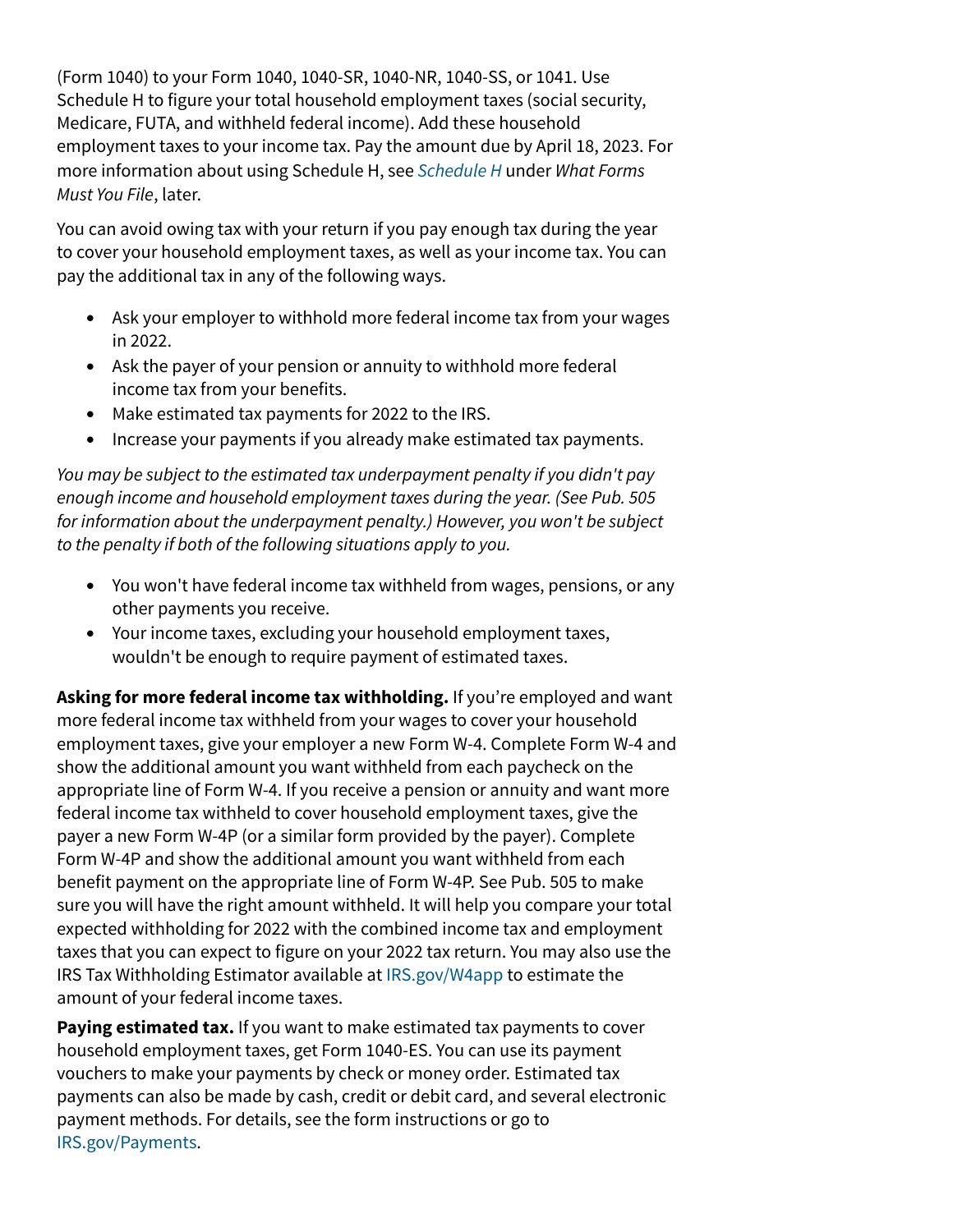You can pay all the employment taxes at once or you can pay them in installments. If you have already made some estimated tax payments for 2022, you should increase your remaining payments to cover the employment taxes. Estimated tax payments for 2022 are due April 18, June 15, and September 15, 2022, and January 17, 2023.

**Payment option for business employers.** If you own a business or a farm operated for profit, you can choose either of two ways to pay your 2022 household employment taxes. You can pay them with your federal income tax as previously described, or you can include them with your federal employment tax deposits or other payments for your business or farm employees. For information on depositing employment taxes, see section 11 of Pub. 15.

If you pay your household employment taxes with your business or farm employment taxes, you must report your household employment taxes with those other employment taxes on Form 941, Employer's QUARTERLY Federal Tax Return; Form 944, Employer's ANNUAL Federal Tax Return; or Form 943, Employer's Annual Federal Tax Return for Agricultural Employees, and on Form 940, Employer's Annual Federal Unemployment (FUTA) Tax Return. See *[Business](https://www.irs.gov/publications/p926#en_US_2022_publink100086772) [employment tax returns](https://www.irs.gov/publications/p926#en_US_2022_publink100086772)*, later.

*The deduction that can be taken on Schedules C and F (Form 1040) for wages and employment taxes applies only to wages and taxes paid for business and farm employees. You can't deduct the wages and employment taxes paid for your household employees on your Schedule C or F.*

**More information.** For more information about paying taxes through federal income tax withholding and estimated tax payments, and figuring the estimated tax penalty, see Pub. 505.

## **What Forms Must You File?**

You must file certain forms to report your household employee's wages and the federal employment taxes for the employee if you pay any of the following wages to the employee.

- Social security and Medicare wages.
- FUTA wages.
- Wages from which you withhold federal income tax.

For information on getting employment tax forms, see *[How To Get Tax Help](https://www.irs.gov/publications/p926#en_US_2022_publink100091079)*, later.

**Employer identification number (EIN).** You must include your EIN on the forms you file for your household employee. An EIN is a nine-digit number issued by the IRS. It isn't the same as an SSN.

*You will ordinarily have an EIN if you previously paid taxes for employees, either as a household employer or as a sole proprietor of a business you own. If you already have an EIN, use that number.*

If you don't have an EIN, you may apply for one online by going to [IRS.gov/EIN](https://www.irs.gov/ein).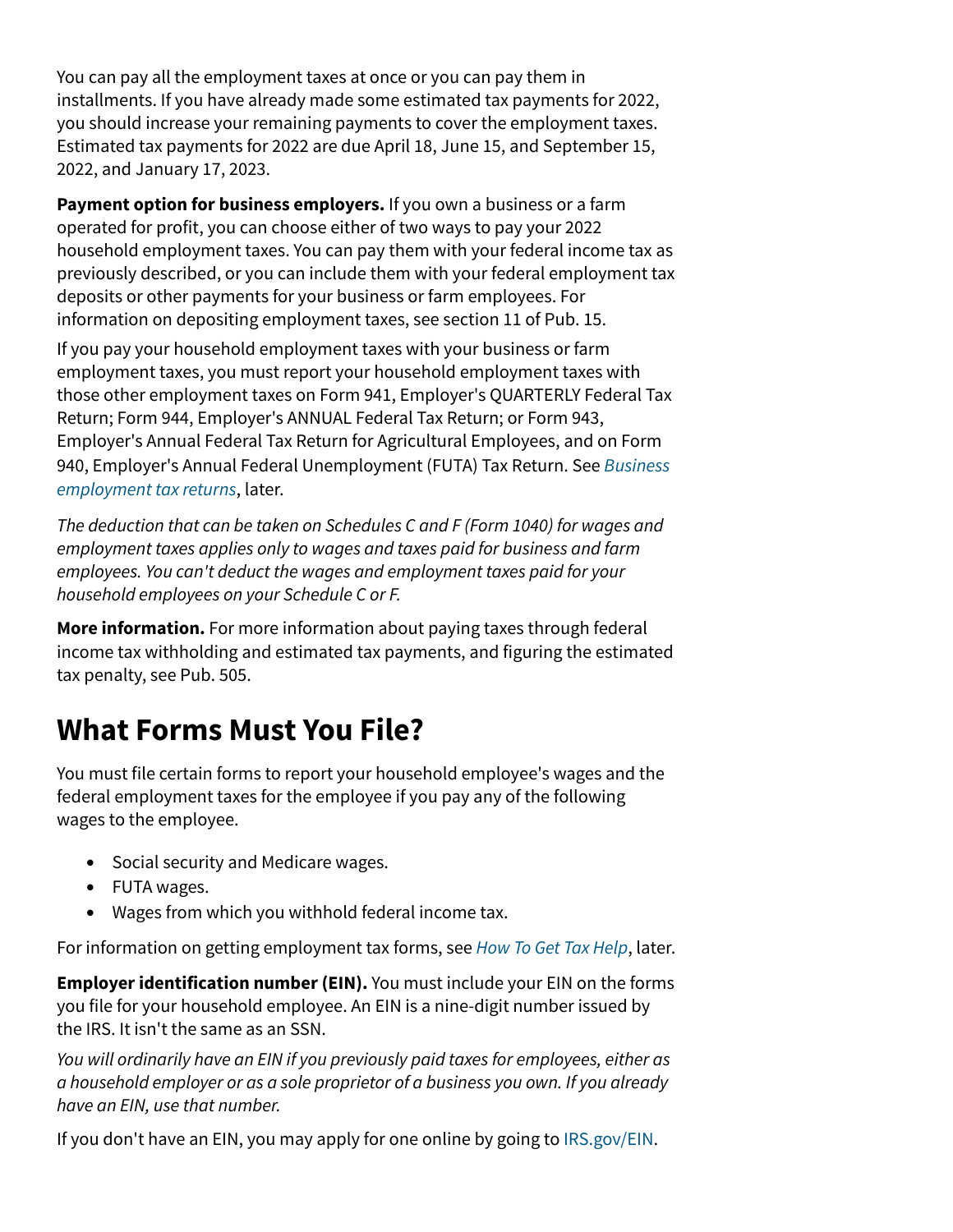You may also apply for an EIN by faxing or mailing Form SS-4 to the IRS. If you are an international applicant, you may apply for an EIN by calling 267-941-1099 (toll call), Monday through Friday from 6:00 a.m. to 11:00 p.m. Eastern time.

**Form W-2.** File a separate 2022 Form W-2 for each household employee to whom you pay either of the following wages during the year.

- Social security and Medicare wages of \$2,400 or more.
- Wages from which you withhold federal income tax.

You must complete Form W-2 and give Copies B, C, and 2 to your employee by January 31, 2023. You must also send Copy A of Form W-2 with Form W-3 to the SSA by January 31, 2023. We encourage you to file Form W-2 electronically. Electronic filing is available to all employers and is free, fast, and secure. Visit the SSA's Employer W-2 Filing Instructions & Information website at [SSA.gov/employer](https://www.ssa.gov/employer)  $\bm{\mathcal{G}}$  for guidelines on filing electronically. If filing electronically via the SSA's W-2 Online service, the SSA will generate Form W-3 data from the electronic submission of Form(s) W-2; no separate Form W-3 is required.

If you're not required to file Form W-2, we encourage you to provide your household employee with a receipt for services that includes the dates worked, wages paid, and a general description of work completed. This receipt will help the household employee to report his or her wages on Form 1040 or 1040-SR.

*Employee who leaves during the year.* If an employee stops working for you before the end of 2022, you can file Form W-2 and provide copies to your employee immediately after you make your final payment of wages. You don't need to wait until 2023. If the employee asks you for Form W-2, give it to him or her within 30 days after the request or the last wage payment, whichever is later.

**Schedule H.** Use Schedule H (Form 1040) to report household employment taxes if you pay any of the following wages to the employee.

- Social security and Medicare wages of \$2,400 or more.
- FUTA wages.
- Wages from which you withhold federal income tax.

File Schedule H (Form 1040) with your 2022 federal income tax return by April 18, 2023. If you get an extension to file your return, the extension will also apply to your Schedule H (Form 1040).

Filing options when no return is required. If you're not required to file a 2022 tax return, you have the following two options.

- 1. You can file Schedule H by itself. See the Schedule H (Form 1040) instructions for details.
- 2. If, besides your household employee, you have other employees for whom you report employment taxes on Form 941, Form 944, or Form 943 and on Form 940, you can include your taxes for your household employee on those forms. See *[Business employment tax returns](https://www.irs.gov/publications/p926#en_US_2022_publink100086772)* next.

Employers having the options listed above include certain tax-exempt organizations that don't have to file a tax return, such as churches that pay a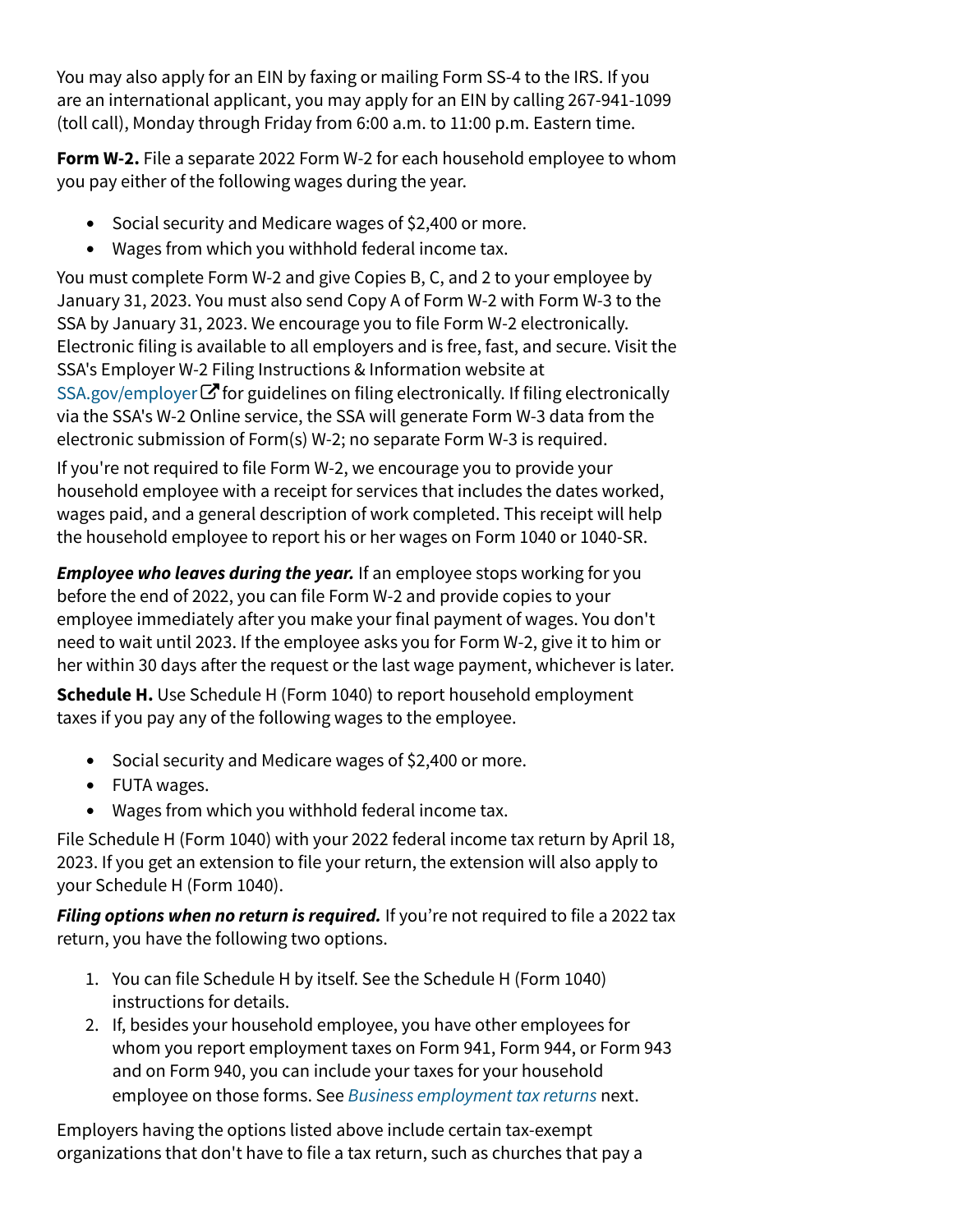household worker to take care of a minister's home.

**Business employment tax returns.** Don't use Schedule H if you choose to pay the employment taxes for your household employee with business or farm employment taxes. (See *[Payment option for business employers](https://www.irs.gov/publications/p926#en_US_2022_publink100086762)*, earlier.) Instead, include the social security, Medicare, and withheld federal income taxes for the employee on the Form 941 or Form 944 you file for your business or on the Form 943 you file for your farm. Include the FUTA tax for the employee on your Form 940.

If you report the employment taxes for your household employee on Form 941, Form 944, or Form 943, file Form W-2 for that employee with the Forms W-2 and Form W-3 for your business or farm employees.

For information on filing Form 941 or Form 944, see Pub. 15. For information on filing Form 943, see Pub. 51. Both of these publications also provide information about filing Form 940.

## **What Records Must You Keep?**

*Keep your copies of Schedule H (Form 1040) or other employment tax forms you file and related Forms W-2, W-3, and W-4. You must also keep records to support the information you enter on the forms you file. If you must file Form W-2, you will need to keep a record of your employee's name, address, and SSN.*

**Wage and tax records.** On each payday, you should record the date and amounts of all the following items.

- Your employee's cash and noncash wages.
- Any employee social security tax you withhold or agree to pay for your employee.
- Any employee Medicare tax you withhold or agree to pay for your employee.
- Any federal income tax you withhold.
- Any state employment taxes you withhold.

**Employee's SSN.** You must keep a record of your employee's name and SSN exactly as they appear on his or her social security card if you pay the employee either of the following.

- Social security and Medicare wages of \$2,400 or more.
- Wages from which you withhold federal income tax.

You must ask for your employee's SSN no later than the first day on which you pay the wages. You may consider asking for it when you hire your employee. You should ask your employee to show you his or her social security card. The employee may show the card if it is available. You may, but aren't required to, photocopy the card if the employee provides it.

An employee who doesn't have an SSN must apply for one on Form SS-5, Application for a Social Security Card. An employee who has lost his or her social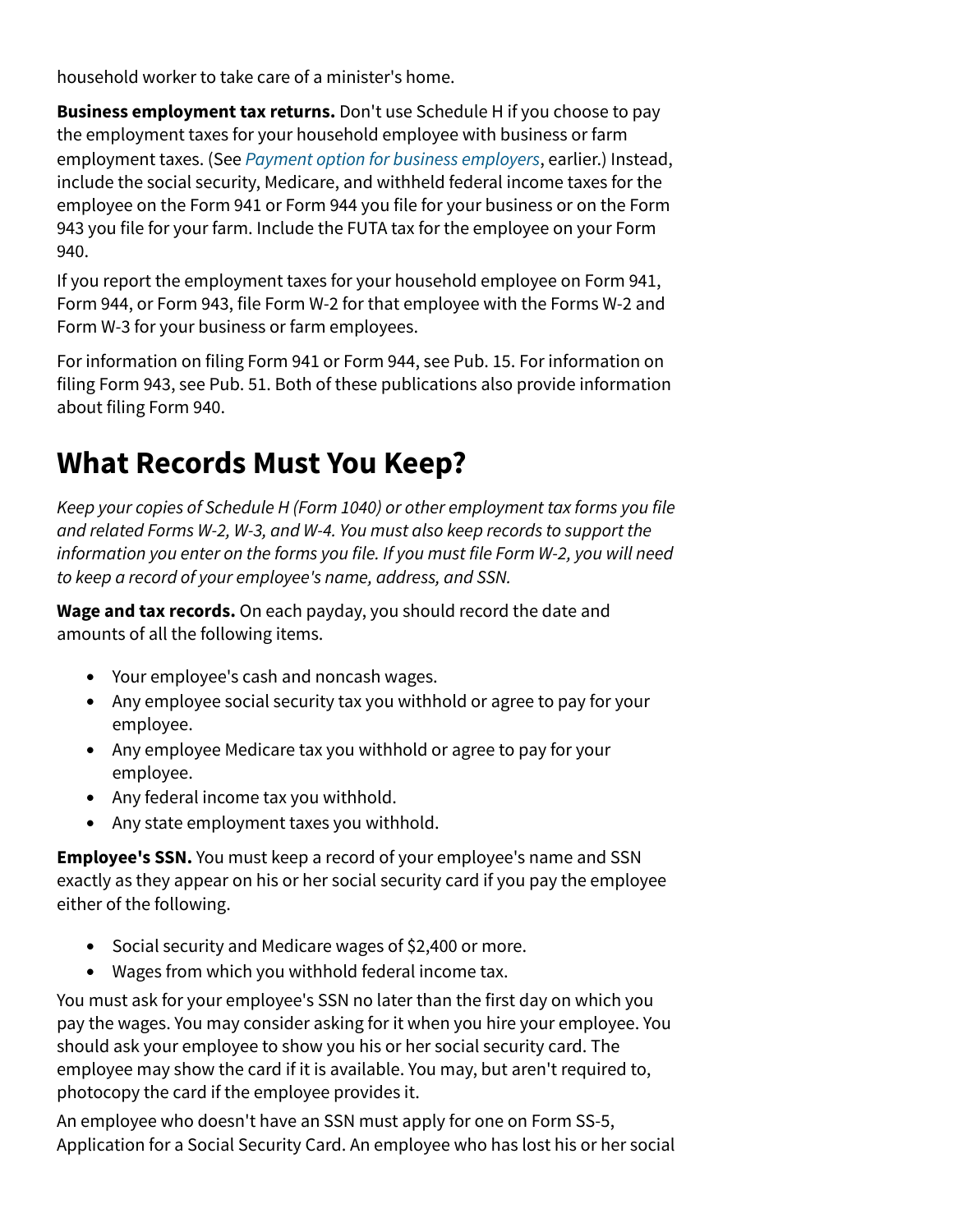security card or whose name isn't correctly shown on the card may apply for a replacement card.

*You can download Form SS-5 from the SSA website at . [SSA.gov/online/ss-5.pdf](https://www.ssa.gov/forms/ss-5.pdf)* [!](https://www.ssa.gov/forms/ss-5.pdf)

*Employees can also get Form SS-5 from any SSA o*f*ice or by calling 800-772-1213.*

**How long to keep records.** Keep your employment tax records for at least 4 years after the due date of the return on which you report the taxes or the date the taxes were paid, whichever is later.

*Records related to qualified sick leave wages and qualified family leave wages for leave taken a*f*er March 31, 2021, and before October 1, 2021, should be kept for at least 6 years. For more information on substantiation requirements, go to [IRS.gov/PLC](https://www.irs.gov/plc).*

# **Can You Claim a Credit for Child and Dependent Care Expenses?**

If your household employee cares for your dependent who is under age 13 or for your spouse or dependent who isn't capable of self-care, you may be able to take an income tax credit against some of your expenses. To qualify, you must pay these expenses so you can work or look for work. If you can take the credit, you can include in your qualifying expenses your share of the federal and state employment taxes you pay, as well as the employee's wages. For information about the credit, see Pub. 503.

# **How Can You Correct Schedule H?**

If you discover that you made an error on a Schedule H (Form 1040) (or Anexo H-PR (Form 1040-PR)), the forms used to correct the error depend on whether the Schedule H was attached to another form or whether it was filed by itself.

**Schedule H attached to another form.** If you discover an error on a Schedule H that you previously filed with Form 1040, Form 1040-SR, Form 1040-NR, or Form 1040-SS, file Form 1040-X, Amended U.S. Individual Income Tax Return, and attach a corrected Schedule H. If you filed Form 1040-PR, file a Form 1040-X and attach a corrected Anexo H-PR. If you discover an error on a Schedule H that you previously filed with Form 1041, U.S. Income Tax Return for Estates and Trusts, file an "amended" Form 1041 and attach a corrected Schedule H. You discovered (that is, ascertained) the error when you had enough information to be able to correct the error. Write "CORRECTED" (or "CORREGIDO") and the date you discovered the error in the top margin of your corrected Schedule H (or Anexo H-PR) (in bold letters). In addition, explain the reason for your correction and the date the error was discovered in Part III of Form 1040-X or in a statement attached to the amended Form 1041.

**Schedule H filed by itself.** If you discover an error on a Schedule H (or Anexo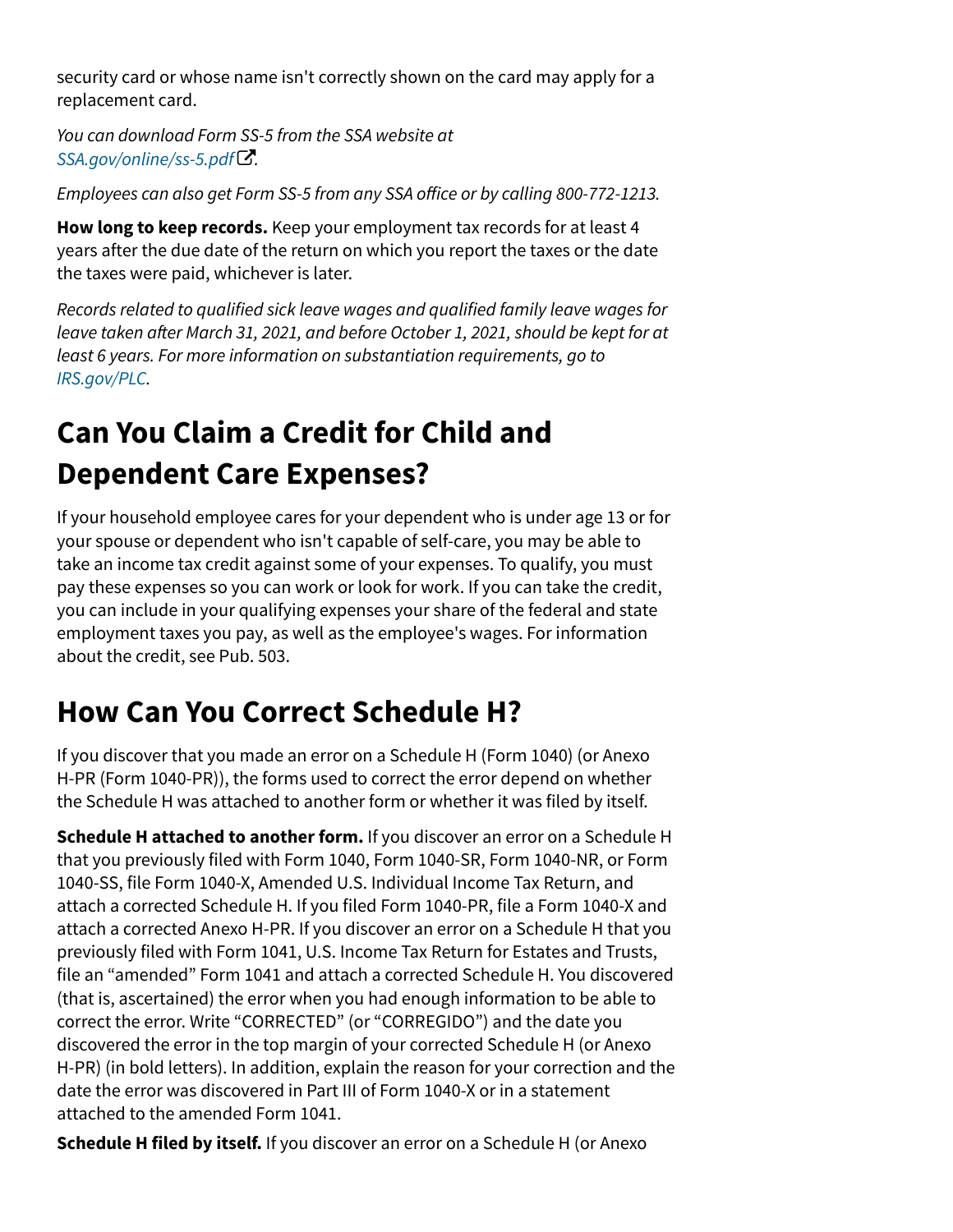H-PR) that you filed as a stand-alone return, file another stand-alone Schedule H with the corrected information. You discovered (that is, ascertained) the error when you had enough information to be able to correct the error. Write "CORRECTED" (or "CORREGIDO") and the date you discovered the error in the top margin of your corrected Schedule H (or Anexo H-PR) (in bold letters). In addition, explain the reason for your correction and the date the error was discovered in a statement attached to the corrected Schedule H. If you have an overpayment, also write "ADJUSTED" (or "CORREGIDO") or "REFUND" (or "REEMBOLSO") in the top margin, depending on whether you want to adjust your overpayment or claim a refund. (See *[Overpayment of tax](https://www.irs.gov/publications/p926#en_US_2022_publink1000105089)*, later.)

**When to file.** File a corrected Schedule H when you discover an error on a previously filed Schedule H. If you're correcting an underpayment, file a corrected Schedule H no later than the due date of your next tax return (generally, April 15 of the following calendar year) after you discover the error. If you're correcting an overpayment, file a corrected Schedule H within the refund period of limitations (generally, 3 years from the date your original form was filed or within 2 years from the date you paid the tax, whichever is later).

**Underpayment of tax.** You must pay any underpayment of social security and Medicare taxes by the time you file the corrected Schedule H. Generally, by filing on time and paying by the time you file the return, you won't be charged interest (and won't be subject to failure-to-pay or estimated tax penalties) on the balance due. However, underreported FUTA taxes will be subject to interest.

**Overpayment of tax.** You may either adjust or claim a refund of an overpayment of social security and Medicare taxes on a previously filed Schedule H. However, if you're correcting an overpayment and are filing the corrected Schedule H within 90 days of the expiration of the period of limitations, you can only claim a refund of the overpayment.

*Adjust the overpayment.* If the corrected Schedule H is filed with a Form 1040-X or an amended Form 1041, adjust your return by indicating on line 23 of the Form 1040-X or on line 30a of the Form 1041 that you would like the overpayment applied to your estimated taxes on Form 1040, Form 1040-SR, Form 1040-NR, Form 1040-PR, Form 1040-SS, or Form 1041 for the year in which you're filing the corrected Schedule H. If the corrected Schedule H is filed as a stand-alone return, adjust your return by writing "ADJUSTED" (or "CORREGIDO") in the top margin (in bold letters). If you adjust your return, you won't receive interest on your overpayment. If the corrected Schedule H will be filed within 90 days of the expiration of the refund period of limitations, you may not adjust the return and must claim a refund for the overpayment. You may not adjust your return to correct overpayments of FUTA tax.

*Claim for refund process.* If the corrected Schedule H is filed with a Form 1040-X or an amended Form 1041, claim a refund by indicating that you would like the overpayment refunded to you on Form 1040-X, line 22, or Form 1041, line 30b. If the corrected Schedule H is filed as a stand-alone return, claim a refund by writing "REFUND" (or "REEMBOLSO") in the top margin (in bold letters). You will receive interest on any overpayment refunded, unless the overpayment is for FUTA tax because you were entitled to increased credits for state contributions.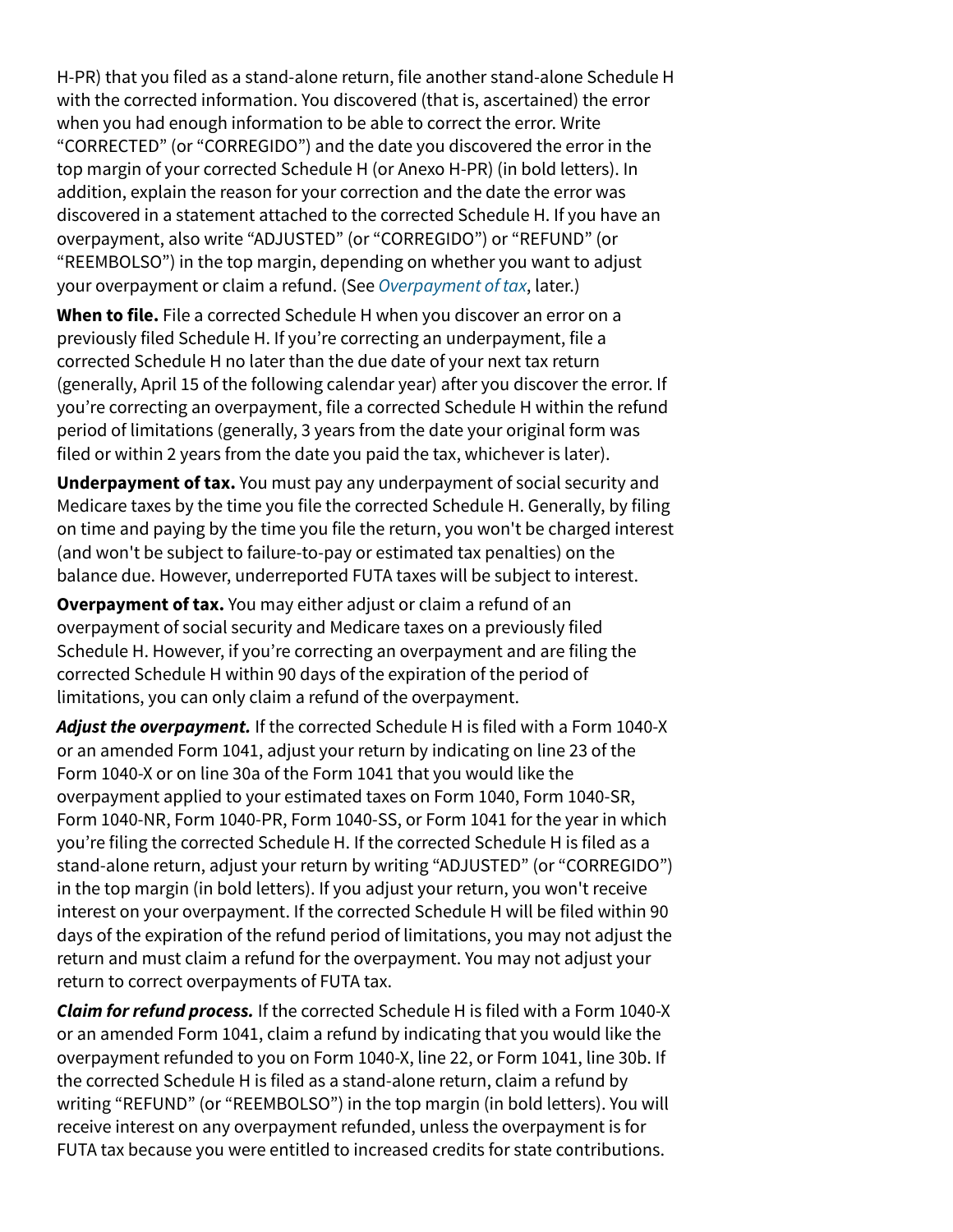**Required repayment or consent.** If you previously overreported social security and Medicare taxes, you may adjust your overpayment only after you've repaid or reimbursed your employees the amount of the overcollection of employee tax. You reimburse your employees by applying the overwithheld amount against taxes to be withheld on future wages. You may claim a refund for the overpayment only after you've repaid or reimbursed your employees the amount of the overcollection or you've obtained consents from your employees to file the claim for refund for the employee tax. Include a statement that you repaid or reimbursed your employees, or obtained their written consents in the case of a claim for refund, in Part III of Form 1040-X or in a statement attached to the amended Form 1041 or the stand-alone corrected Schedule H.

**Filing required for Forms W-2 or Forms W-2c.** Whether you previously underreported tax or overreported tax, you will generally be required to file Form W-2, or their territorial equivalents (if none was previously filed), or Form W-2c, Corrected Wage and Tax Statement, to reflect the changes reported on your corrected Schedule H.

**Additional Medicare Tax.** Generally, you may not correct an error in Additional Medicare Tax withholding for wages paid to employees in a prior year unless it is an administrative error. An administrative error occurs if the amount you entered on Schedule H isn't the amount you actually withheld. For example, if the Additional Medicare Tax actually withheld was incorrectly reported on Schedule H due to a mathematical or transposition error, this would be an administrative error. If a prior year error was a nonadministrative error, you may correct only the **wages** subject to Additional Medicare Tax withholding.

Any underwithheld Additional Medicare Tax must be recovered from employees on or before the last day of the calendar year in which the underwithholding occurred. Any excess Additional Medicare Tax withholding must be repaid or reimbursed to employees before the end of the calendar year in which it was withheld.

**Additional information.** For more information about correcting errors on a previously filed Schedule H, see **Form 944-X: Which process should you use?** on page 6 of Form 944-X, and the Instructions for Form 944-X (substitute "Schedule H" for "Form 944-X"). Also go to [IRS.gov/CorrectingEmploymentTaxes](https://www.irs.gov/correctingemploymenttaxes) for general information about correcting employment taxes.

## **How To Get Tax Help**

If you have questions about a tax issue; need help preparing your tax return; or want to download free publications, forms, or instructions, go to [IRS.gov](https://www.irs.gov/) to find resources that can help you right away.

**Preparing and filing your tax return.** After receiving all your wage and earnings statements (Forms W-2, W-2G, 1099-R, 1099-MISC, 1099-NEC, etc.); unemployment compensation statements (by mail or in a digital format) or other government payment statements (Form 1099-G); and interest, dividend, and retirement statements from banks and investment firms (Forms 1099), you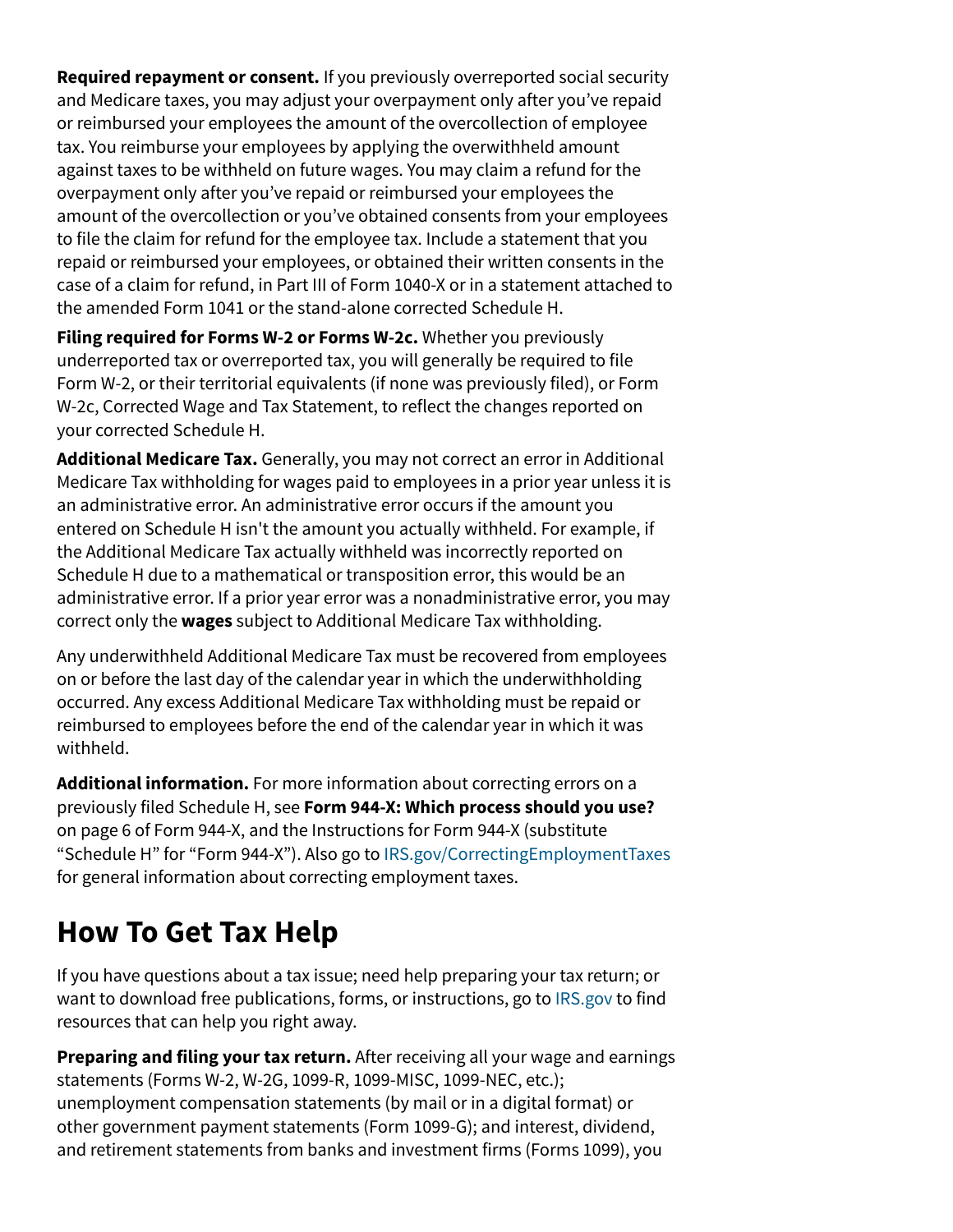have several options to choose from to prepare and file your tax return. You can prepare the tax return yourself, see if you qualify for free tax preparation, or hire a tax professional to prepare your return.

*For 2021, if you received an Economic Impact Payment (EIP), refer to your Notice 1444-C, Your 2021 Economic Impact Payment. If you received Advance Child Tax Credit payments, refer to your Letter 6419.*

**Free options for tax preparation.** Go to [IRS.gov](https://www.irs.gov/) to see your options for preparing and filing your return online or in your local community, if you qualify, which include the following.

- **Free File.** This program lets you prepare and file your federal individual income tax return for free using brand-name tax-preparation-and-filing software or Free File fillable forms. However, state tax preparation may not be available through Free File. Go to [IRS.gov/FreeFile](https://www.irs.gov/freefile) to see if you qualify for free online federal tax preparation, e-filing, and direct deposit or payment options.
- **VITA.** The Volunteer Income Tax Assistance (VITA) program offers free tax help to people with low-to-moderate incomes, persons with disabilities, and limited-English-speaking taxpayers who need help preparing their own tax returns. Go to [IRS.gov/VITA,](https://www.irs.gov/vita) download the free IRS2Go app, or call 800-906-9887 for information on free tax return preparation.
- **TCE.** The Tax Counseling for the Elderly (TCE) program offers free tax help for all taxpayers, particularly those who are 60 years of age and older. TCE volunteers specialize in answering questions about pensions and retirement-related issues unique to seniors. Go to [IRS.gov/TCE](https://www.irs.gov/tce), download the free IRS2Go app, or call 888-227-7669 for information on free tax return preparation.
- **MilTax.** Members of the U.S. Armed Forces and qualified veterans may use MilTax, a free tax service offered by the Department of Defense through Military OneSource. For more information, go to [MilitaryOneSource](https://www.militaryonesource.mil/miltax) ${\mathbf \Xi}$  ([MilitaryOneSource.mil/MilTax](https://www.militaryonesource.mil/miltax) ${\mathbf \Xi}$ ).

Also, the IRS offers Free Fillable Forms, which can be completed online and then filed electronically regardless of income.

**Using online tools to help prepare your return.** Go to [IRS.gov/Tools](https://www.irs.gov/tools) for the following.

- The [Earned Income Tax Credit Assistant](https://www.irs.gov/eitcassistant) ([IRS.gov/EITCAssistant\)](https://www.irs.gov/eitcassistant) determines if you're eligible for the earned income credit (EIC).
- The [Online EIN Application](https://www.irs.gov/ein) ([IRS.gov/EIN\)](https://www.irs.gov/ein) helps you get an employer identification number (EIN) at no cost.
- The [Tax Withholding Estimator](https://www.irs.gov/individuals/tax-withholding-estimator) [\(IRS.gov/W4app](https://www.irs.gov/W4app)) makes it easier for everyone to pay the correct amount of tax during the year. The tool is a convenient, online way to check and tailor your withholding. It's more user-friendly for taxpayers, including retirees and self-employed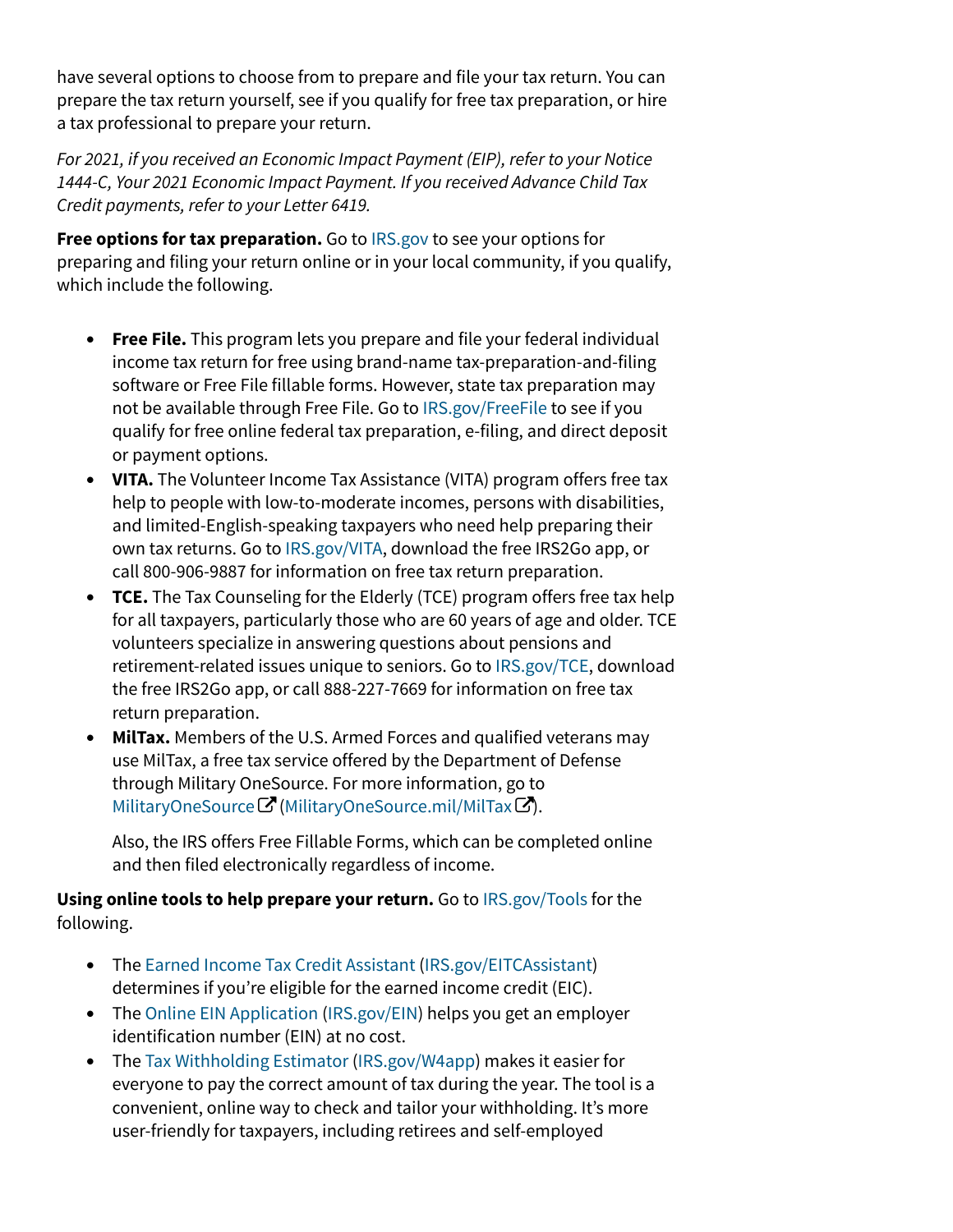individuals. The features include the following.

 $\blacktriangleright$  Easy to understand language.

▶ The ability to switch between screens, correct previous entries, and skip screens that don't apply.

 $\blacktriangleright$  Tips and links to help you determine if you qualify for tax credits and deductions.

▶ A progress tracker.

▶ A self-employment tax feature.

 $\blacktriangleright$  Automatic calculation of taxable social security benefits.

- The [First-Time Homebuyer Credit Account Look-up](https://www.irs.gov/credits-deductions/individuals/first-time-homebuyer-credit-account-look-up) [\(IRS.gov/HomeBuyer\)](https://www.irs.gov/homebuyer) tool provides information on your repayments and account balance.
- The [Sales Tax Deduction Calculator](https://www.irs.gov/salestax) [\(IRS.gov/SalesTax](https://www.irs.gov/salestax)) figures the amount you can claim if you itemize deductions on Schedule A (Form 1040).

### *Getting answers to your tax questions. On IRS.gov, you can get up-to-date information on current events and changes in tax law.*

- [IRS.gov/Help](https://www.irs.gov/help): A variety of tools to help you get answers to some of the most common tax questions.
- [IRS.gov/ITA](https://www.irs.gov/ita): The Interactive Tax Assistant, a tool that will ask you questions and, based on your input, provide answers on a number of tax law topics.
- [IRS.gov/Forms:](https://www.irs.gov/forms) Find forms, instructions, and publications. You will find details on 2021 tax changes and hundreds of interactive links to help you find answers to your questions.
- You may also be able to access tax law information in your electronic filing software.

**Need someone to prepare your tax return?** There are various types of tax return preparers, including tax preparers, enrolled agents, certified public accountants (CPAs), attorneys, and many others who don't have professional credentials. If you choose to have someone prepare your tax return, choose that preparer wisely. A paid tax preparer is:

- Primarily responsible for the overall substantive accuracy of your return,
- Required to sign the return, and
- Required to include their preparer tax identification number (PTIN).

Although the tax preparer always signs the return, you're ultimately responsible for providing all the information required for the preparer to accurately prepare your return. Anyone paid to prepare tax returns for others should have a thorough understanding of tax matters. For more information on how to choose a tax preparer, go to [Tips for Choosing a Tax Preparer](https://www.irs.gov/tax-professionals/choosing-a-tax-professional) on IRS.gov.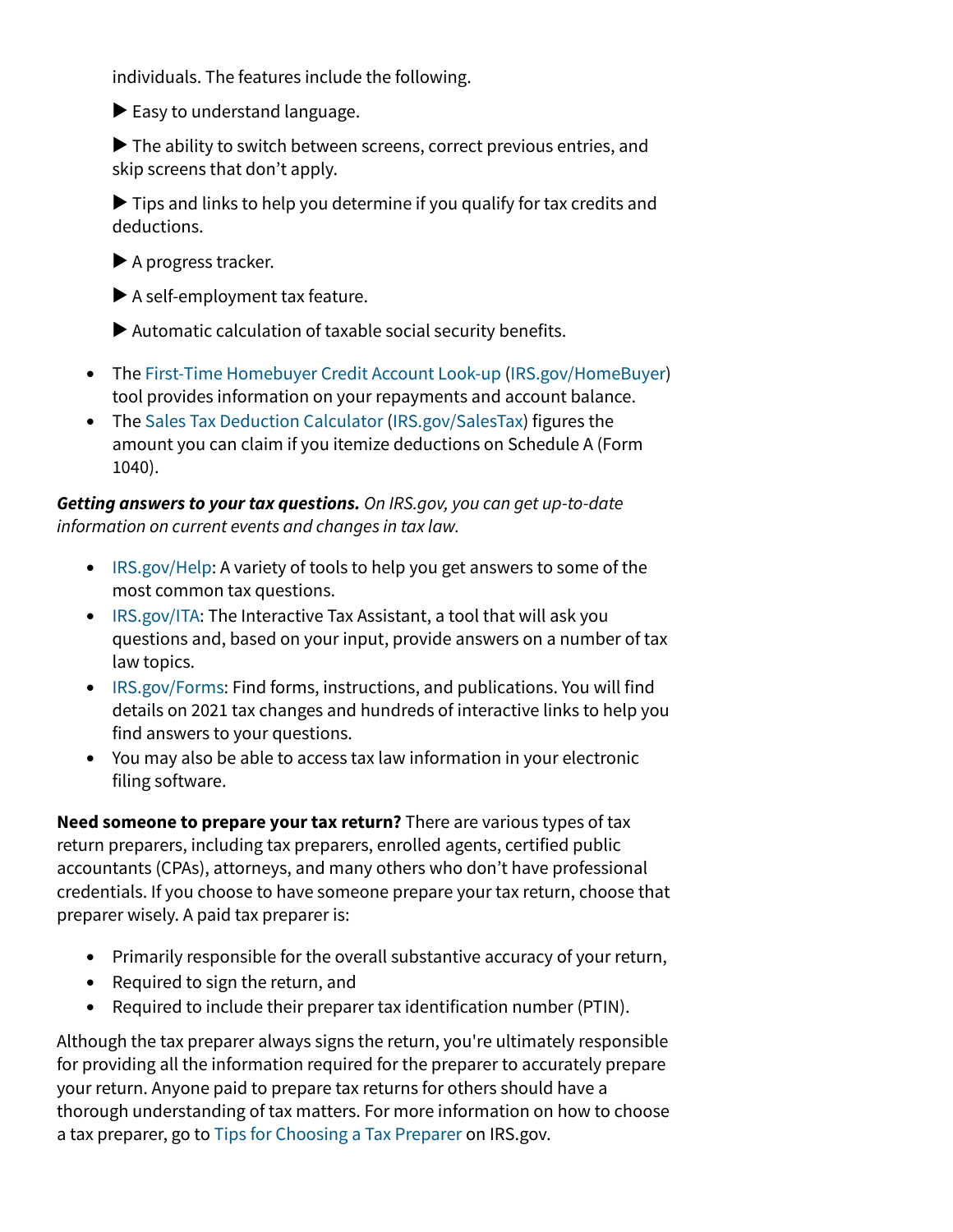**Advance child tax credit payments.** From July through December 2021, advance payments were sent automatically to taxpayers with qualifying children who met certain criteria. The advance child tax credit payments were early payments of up to 50% of the estimated child tax credit that taxpayers may properly claim on their 2021 returns. Go to [IRS.gov/AdvCTC](https://www.irs.gov/advctc) for more information about these payments and how they can affect your taxes.

**Coronavirus.** Go to [IRS.gov/Coronavirus](https://www.irs.gov/coronavirus) for links to information on the impact of the coronavirus, as well as tax relief available for individuals and families, small and large businesses, and tax-exempt organizations.

**Employers can register to use Business Services Online.** The Social Security Administration(SSA) offers online service at SSA.gov/employer  $\bm{\mathcal{C}}$  for fast, free, and secure online W-2 filing options to CPAs, accountants, enrolled agents, and individuals who process Form W-2, Wage and Tax Statement, and Form W-2c, Corrected Wage and Tax Statement.

**IRS social media.** Go to [IRS.gov/SocialMedia](https://www.irs.gov/socialmedia) to see the various social media tools the IRS uses to share the latest information on tax changes, scam alerts, initiatives, products, and services. At the IRS, privacy and security are our highest priority. We use these tools to share public information with you. **Don't** post your social security number (SSN) or other confidential information on social media sites. Always protect your identity when using any social networking site.

The following IRS YouTube channels provide short, informative videos on various tax-related topics in English, Spanish, and ASL.

- [Youtube.com/irsvideos](https://www.youtube.com/irsvideos) $\mathbf{C}$ .
- [Youtube.com/irsvideosmultilingua](https://www.youtube.com/IRSvideosmultilingua) $\mathbf C$ .
- [Youtube.com/irsvideosASL](https://www.youtube.com/IRSvideosASL) $\mathbb{Z}$ .

**Watching IRS videos.** The IRS Video portal ([IRSVideos.gov](http://www.irsvideos.gov/)*C*) contains video and audio presentations for individuals, small businesses, and tax professionals.

**Online tax information in other languages.** You can find information on [IRS.gov/MyLanguage](https://www.irs.gov/mylanguage) if English isn't your native language.

**Free Over-the-Phone Interpreter (OPI) Service.** The IRS is committed to serving our multilingual customers by offering OPI services. The OPI Service is a federally funded program and is available at Taxpayer Assistance Centers (TACs), other IRS offices, and every VITA/TCE return site. The OPI Service is accessible in more than 350 languages.

**Accessibility Helpline available for taxpayers with disabilities.** Taxpayers who need information about accessibility services can call 833-690-0598. The Accessibility Helpline can answer questions related to current and future accessibility products and services available in alternative media formats (for example, braille, large print, audio, etc.).

**Getting tax forms and publications.** Go to [IRS.gov/Forms](https://www.irs.gov/forms) to view, download, or print most of the forms, instructions, and publications you may need. Or, you can go to [IRS.gov/OrderForms](https://www.irs.gov/orderforms) to place an order.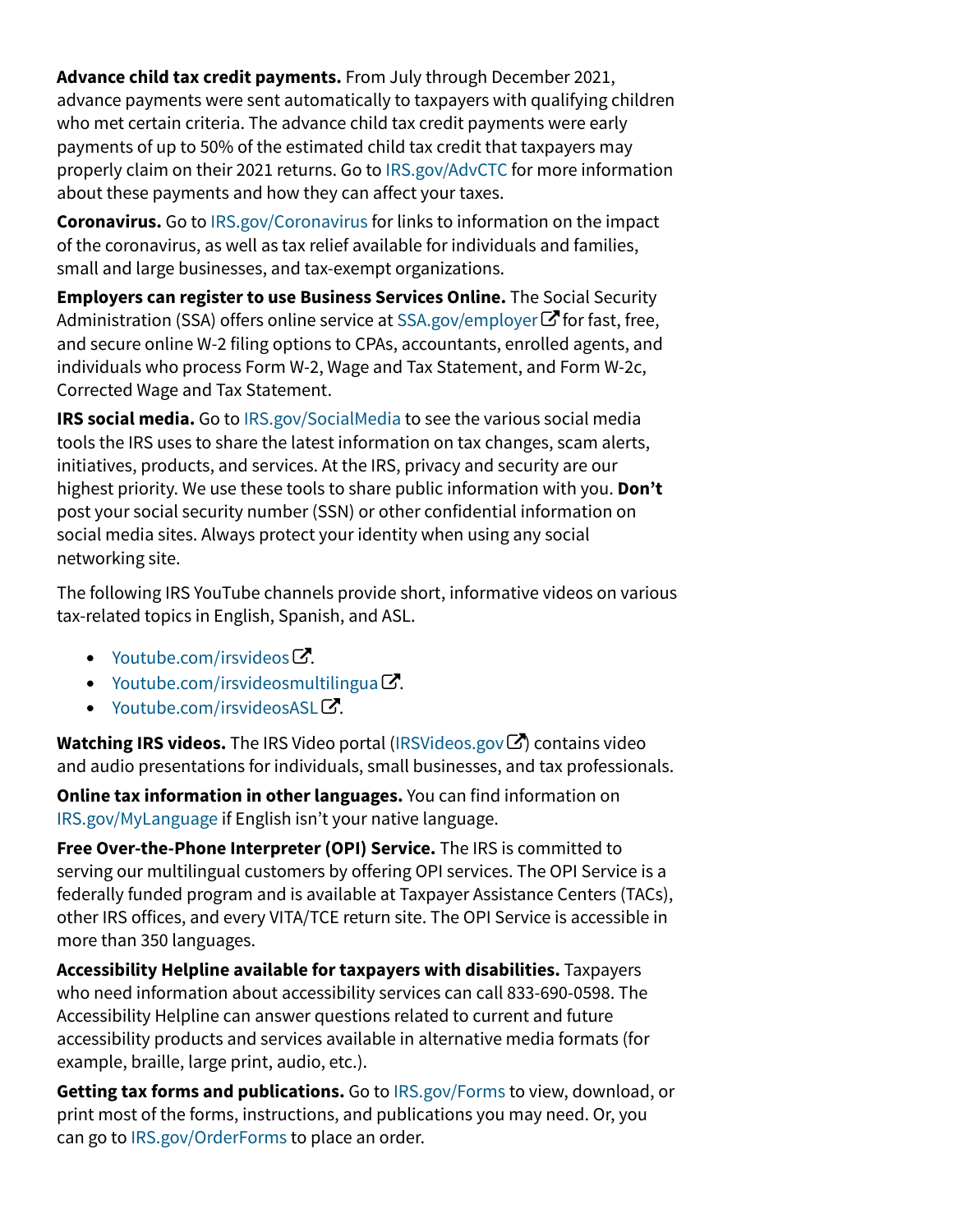**Getting tax publications and instructions in eBook format.** You can also download and view popular tax publications and instructions (including the Instructions for Form 1040) on mobile devices as eBooks at [IRS.gov/eBooks.](https://www.irs.gov/ebooks) **Note.** IRS eBooks have been tested using Apple's iBooks for iPad. Our eBooks haven't been tested on other dedicated eBook readers, and eBook functionality may not operate as intended.

**Access your online account (individual taxpayers only).** Go to [IRS.gov/Account](https://www.irs.gov/account) to securely access information about your federal tax account.

- View the amount you owe and a breakdown by tax year.
- See payment plan details or apply for a new payment plan.
- Make a payment or view 5 years of payment history and any pending or scheduled payments.
- Access your tax records, including key data from your most recent tax return, your EIP amounts, and transcripts.
- View digital copies of select notices from the IRS.
- Approve or reject authorization requests from tax professionals.
- View your address on file or manage your communication preferences.

**Tax Pro Account.** This tool lets your tax professional submit an authorization request to access your individual taxpayer [IRS online account.](https://www.irs.gov/account) For more information, go to [IRS.gov/TaxProAccount.](https://www.irs.gov/taxproaccount)

**Using direct deposit.** The fastest way to receive a tax refund is to file electronically and choose direct deposit, which securely and electronically transfers your refund directly into your financial account. Direct deposit also avoids the possibility that your check could be lost, stolen, or returned undeliverable to the IRS. Eight in 10 taxpayers use direct deposit to receive their refunds. If you don't have a bank account, go to [IRS.gov/DirectDeposit](https://www.irs.gov/directdeposit) for more information on where to find a bank or credit union that can open an account online.

**Getting a transcript of your return.** The quickest way to get a copy of your tax transcript is to go to [IRS.gov/Transcripts.](https://www.irs.gov/transcripts) Click on either "Get Transcript Online" or "Get Transcript by Mail" to order a free copy of your transcript. If you prefer, you can order your transcript by calling 800-908-9946.

#### **Reporting and resolving your tax-related identity theft issues.**

- Tax-related identity theft happens when someone steals your personal information to commit tax fraud. Your taxes can be affected if your SSN is used to file a fraudulent return or to claim a refund or credit.
- The IRS doesn't initiate contact with taxpayers by email, text messages, telephone calls, or social media channels to request personal or financial information. This includes requests for personal identification numbers (PINs), passwords, or similar information for credit cards, banks, or other financial accounts.
- Go to [IRS.gov/IdentityTheft,](https://www.irs.gov/identitytheft) the IRS Identity Theft Central webpage, for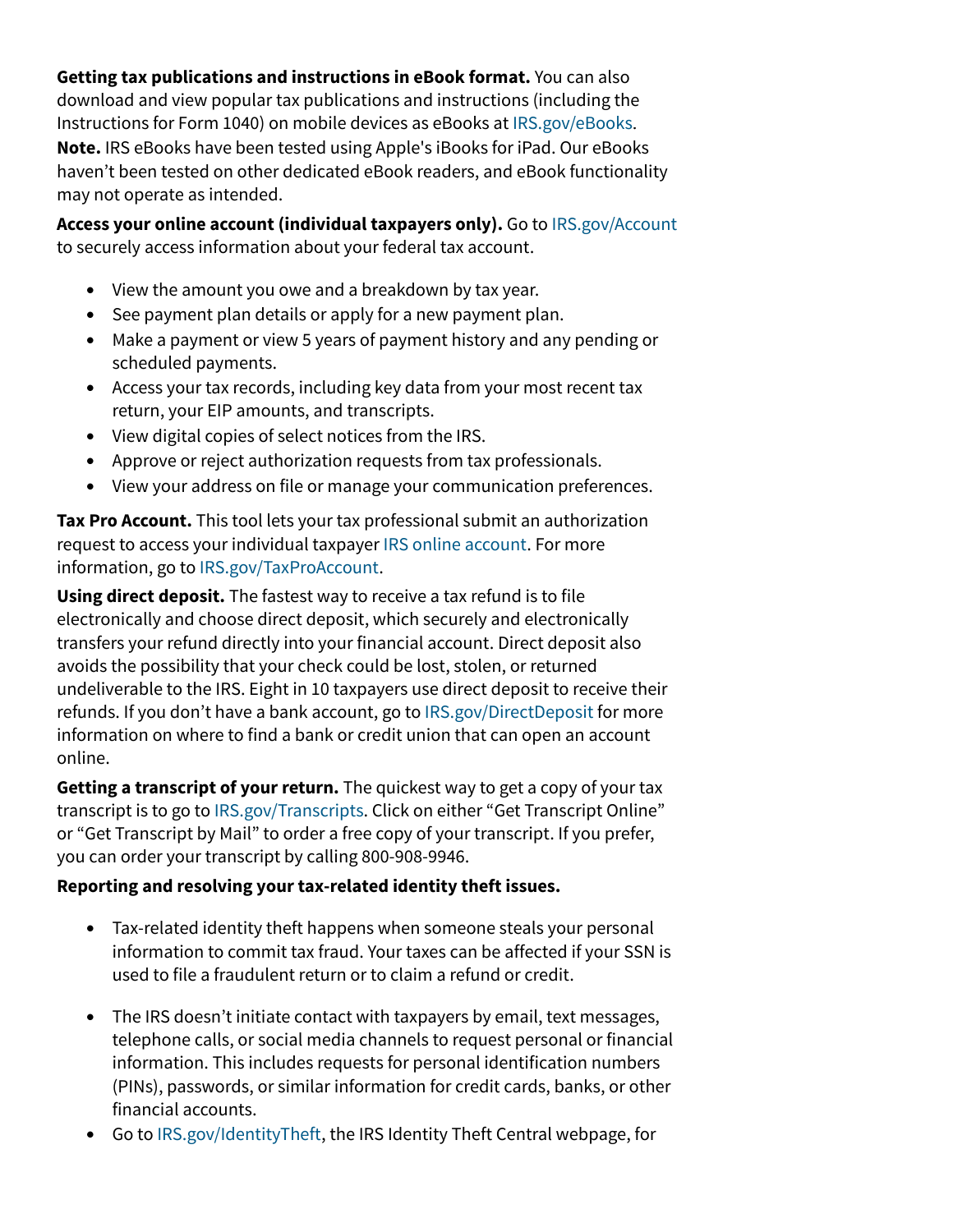information on identity theft and data security protection for taxpayers, tax professionals, and businesses. If your SSN has been lost or stolen or you suspect you're a victim of tax-related identity theft, you can learn what steps you should take.

• Get an Identity Protection PIN (IP PIN). IP PINs are six-digit numbers assigned to taxpayers to help prevent the misuse of their SSNs on fraudulent federal income tax returns. When you have an IP PIN, it prevents someone else from filing a tax return with your SSN. To learn more, go to [IRS.gov/IPPIN](https://www.irs.gov/ippin).

### **Ways to check on the status of your refund.**

- Go to [IRS.gov/Refunds](https://www.irs.gov/refunds).
- Download the official IRS2Go app to your mobile device to check your refund status.
- Call the automated refund hotline at 800-829-1954.

**Note.** The IRS can't issue refunds before mid-February 2022 for returns that claimed the EIC or the additional child tax credit (ACTC). This applies to the entire refund, not just the portion associated with these credits.

**Making a tax payment.** Go to [IRS.gov/Payments](https://www.irs.gov/payments) for information on how to make a payment using any of the following options.

- [IRS Direct Pay:](https://www.irs.gov/directpay) Pay your individual tax bill or estimated tax payment directly from your checking or savings account at no cost to you.
- [Debit or Credit Card](https://www.irs.gov/payments/pay-taxes-by-credit-or-debit-card): Choose an approved payment processor to pay online or by phone.
- [Electronic Funds Withdrawal:](https://www.irs.gov/efw) Schedule a payment when filing your federal taxes using tax return preparation software or through a tax professional.
- [Electronic Federal Tax Payment System](https://www.irs.gov/eftps): Best option for businesses. Enrollment is required.
- [Check or Money Order:](https://www.irs.gov/payments/pay-by-check-or-money-order) Mail your payment to the address listed on the notice or instructions.
- [Cash](https://www.irs.gov/payments/pay-with-cash-at-a-retail-partner): You may be able to pay your taxes with cash at a participating retail store.
- [Same-Day Wire](https://www.irs.gov/samedaywire): You may be able to do same-day wire from your financial institution. Contact your financial institution for availability, cost, and time frames.

**Note.** The IRS uses the latest encryption technology to ensure that the electronic payments you make online, by phone, or from a mobile device using the IRS2Go app are safe and secure. Paying electronically is quick, easy, and faster than mailing in a check or money order.

**What if I can't pay now?** Go to [IRS.gov/Payments](https://www.irs.gov/payments) for more information about your options.

• Apply for an [online payment agreement](https://www.irs.gov/opa) [\(IRS.gov/OPA\)](https://www.irs.gov/opa) to meet your tax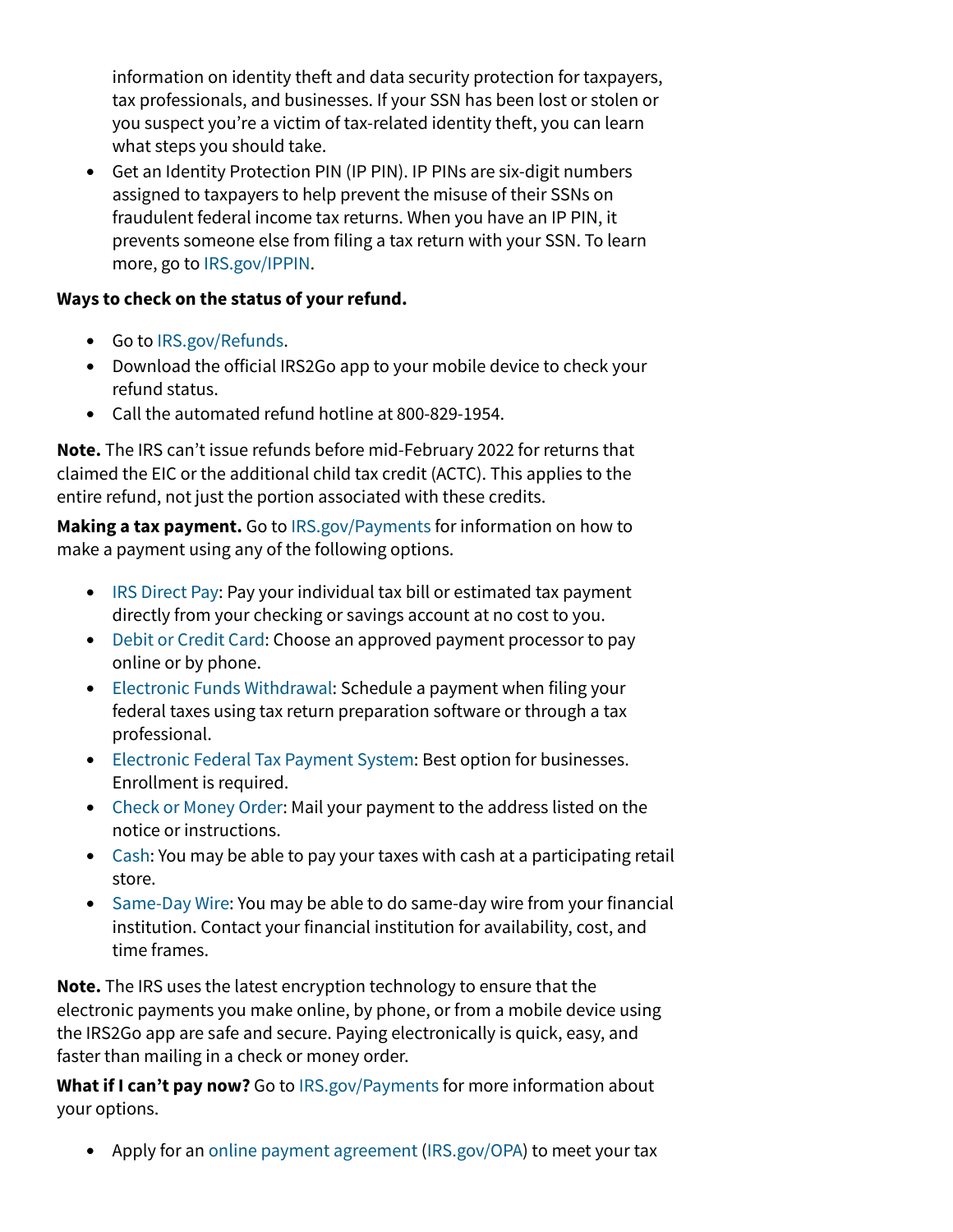obligation in monthly installments if you can't pay your taxes in full today. Once you complete the online process, you will receive immediate notification of whether your agreement has been approved.

• Use the Offer in Compromise Pre-Qualifier  $\mathbf C$  to see if you can settle your tax debt for less than the full amount you owe. For more information on the Offer in Compromise program, go to [IRS.gov/OIC.](https://www.irs.gov/payments/offer-in-compromise)

**Filing an amended return.** You can now file Form 1040-X electronically with tax filing software to amend 2019 or 2020 Forms 1040 and 1040-SR. To do so, you must have e-filed your original 2019 or 2020 return. Amended returns for all prior years must be mailed. Go to [IRS.gov/Form1040X](https://www.irs.gov/Form1040X) for information and updates.

**Checking the status of your amended return.** Go to [IRS.gov/WMAR](https://www.irs.gov/wmar) to track the status of Form 1040-X amended returns.

**Note.** It can take up to 3 weeks from the date you filed your amended return for it to show up in our system, and processing it can take up to 16 weeks.

**Understanding an IRS notice or letter you've received.** Go to [IRS.gov/Notices](https://www.irs.gov/notices) to find additional information about responding to an IRS notice or letter.

You can use Schedule LEP, Request for Change in Language Preference, to state a preference to receive notices, letters, or other written communications from the IRS in an alternative language, when these are available. Once your Schedule LEP is processed, the IRS will determine your translation needs and provide you translations when available. If you have a disability requiring notices in an accessible format, see Form 9000.

**Contacting your local IRS office.** Keep in mind, many questions can be answered on IRS.gov without visiting an IRS TAC. Go to [IRS.gov/LetUsHelp](https://www.irs.gov/letushelp) for the topics people ask about most. If you still need help, IRS TACs provide tax help when a tax issue can't be handled online or by phone. All TACs now provide service by appointment, so you'll know in advance that you can get the service you need without long wait times. Before you visit, go to [IRS.gov/TACLocator](https://www.irs.gov/taclocator) to find the nearest TAC and to check hours, available services, and appointment options. Or, on the IRS2Go app, under the Stay Connected tab, choose the Contact Us option and click on "Local Offices."

## **The Taxpayer Advocate Service (TAS) Is Here To Help You**

## **What Is TAS?**

TAS is an *independent* organization within the IRS that helps taxpayers and protects taxpayer rights. Their job is to ensure that every taxpayer is treated fairly and that you know and understand your rights under the [Taxpayer Bill of](https://www.taxpayeradvocate.irs.gov/get-help/taxpayer-rights) [Rights.](https://www.taxpayeradvocate.irs.gov/get-help/taxpayer-rights)

## **How Can You Learn About Your Taxpayer Rights?**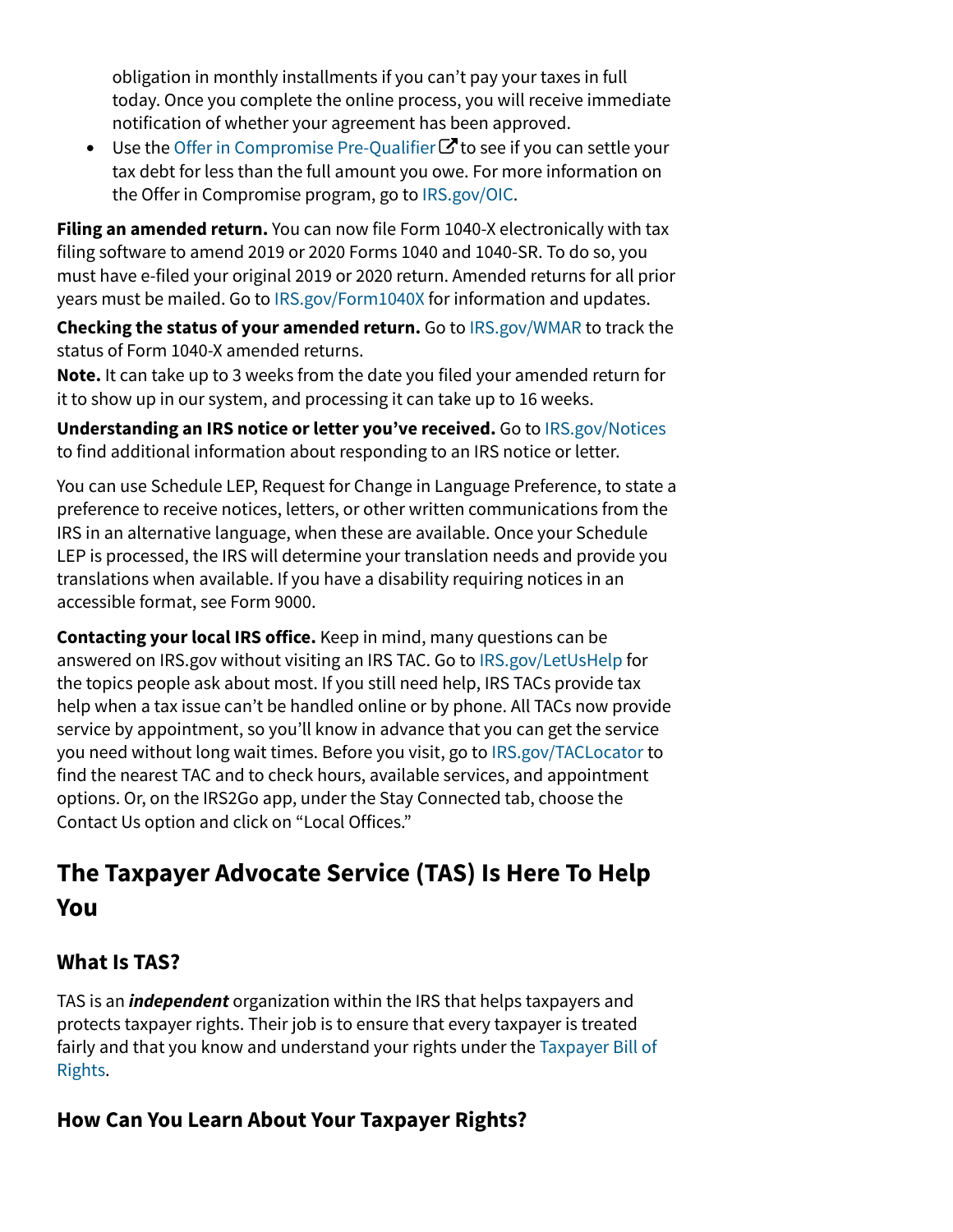The Taxpayer Bill of Rights describes 10 basic rights that all taxpayers have when dealing with the IRS. Go to [TaxpayerAdvocate.IRS.gov](https://www.taxpayeradvocate.irs.gov/) to help you understand what these rights mean to you and how they apply. These are **your**rights. Know them. Use them.

### **What Can TAS Do for You?**

TAS can help you resolve problems that you can't resolve with the IRS. And their service is free. If you qualify for their assistance, you will be assigned to one advocate who will work with you throughout the process and will do everything possible to resolve your issue. TAS can help you if:

- Your problem is causing financial difficulty for you, your family, or your business;
- You face (or your business is facing) an immediate threat of adverse action; or
- You've tried repeatedly to contact the IRS but no one has responded, or the IRS hasn't responded by the date promised.

## **How Can You Reach TAS?**

TAS has offices [in every state, the District of Columbia, and Puerto Rico](https://www.irs.gov/advocate/local-taxpayer-advocate). Your local advocate's number is in your local directory and at [TaxpayerAdvocate.IRS.gov/Contact-Us](http://www.taxpayeradvocate.irs.gov/contact-us). You can also call them at 877-777-4778.

## **How Else Does TAS Help Taxpayers?**

TAS works to resolve large-scale problems that affect many taxpayers. If you know of one of these broad issues, report it to them at [IRS.gov/SAMS](https://www.irs.gov/sams).

## **TAS for Tax Professionals**

TAS can provide a variety of information for tax professionals, including tax law updates and guidance, TAS programs, and ways to let TAS know about systemic problems you've seen in your practice.

## **Low Income Taxpayer Clinics (LITCs)**

LITCs are independent from the IRS. LITCs represent individuals whose income is below a certain level and need to resolve tax problems with the IRS, such as audits, appeals, and tax collection disputes. In addition, LITCs can provide information about taxpayer rights and responsibilities in different languages for individuals who speak English as a second language. Services are offered for free or a small fee for eligible taxpayers. To find an LITC near you, go to [TaxpayerAdvocate.IRS.gov/about-us/Low-Income-Taxpayer-Clinics-LITC](https://www.taxpayeradvocate.irs.gov/about-us/low-income-taxpayer-clinics-litc/) or see IRS Pub. 4134, [Low Income Taxpayer Clinic List.](https://www.irs.gov/pub/irs-pdf/p4134.pdf)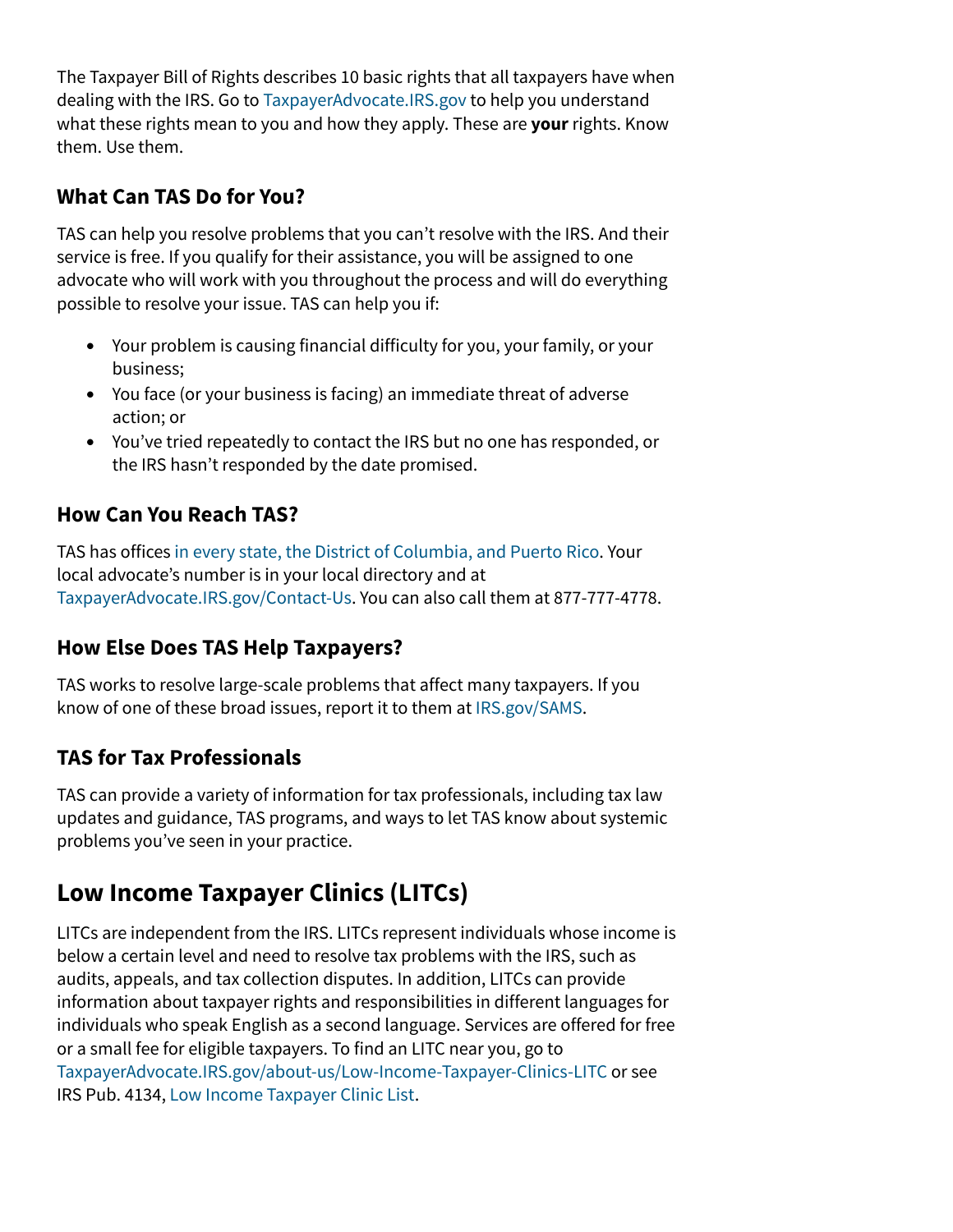## **Publication 926 - Additional Material**

## **Index**

## **A**

**Additional Medicare Tax, [Social Security and Medicare Taxes,](https://www.irs.gov/publications/p926#en_US_2022_publink100086735) [Withholding](https://www.irs.gov/publications/p926#en_US_2022_publink100086741) [the employee's share.](https://www.irs.gov/publications/p926#en_US_2022_publink100086741) Assistance (see [Tax help\)](https://www.irs.gov/publications/p926#ientry-idm140464084267520)**

### **B**

**Baby-sitting costs (see Child and dependent care expenses) Babysitters (see [Household employee](https://www.irs.gov/publications/p926#ientry-idm140464079807648)) Business employers, employment tax payment option, [Payment option for](https://www.irs.gov/publications/p926#en_US_2022_publink100086762) [business employers.](https://www.irs.gov/publications/p926#en_US_2022_publink100086762) Butlers (see [Household employee](https://www.irs.gov/publications/p926#ientry-idm140464079807648))**

### **C**

**Caretakers (see [Household employee\)](https://www.irs.gov/publications/p926#ientry-idm140464079807648) Certified professional employer organizations (CPEOs), [Reminders](https://www.irs.gov/publications/p926#en_US_2022_publink100086718) Child and dependent care expenses, credit for, [Can You Claim a Credit for](https://www.irs.gov/publications/p926#en_US_2022_publink100086780) [Child and Dependent Care Expenses?](https://www.irs.gov/publications/p926#en_US_2022_publink100086780) Comments on publication, [Comments and suggestions.](https://www.irs.gov/publications/p926#en_US_2022_publink100086720) Cooks (see [Household employee](https://www.irs.gov/publications/p926#ientry-idm140464079807648)) Correcting Schedule H Schedule H attached to another form, [How Can You Correct Schedule](https://www.irs.gov/publications/p926#en_US_2022_publink100086781) [H?](https://www.irs.gov/publications/p926#en_US_2022_publink100086781) Schedule H filed by itself, [How Can You Correct Schedule H?](https://www.irs.gov/publications/p926#en_US_2022_publink100086781)**

**Credit reduction states, [Reminders](https://www.irs.gov/publications/p926#en_US_2022_publink100086718)**

### **D**

**Dependent care expenses, [Can You Claim a Credit for Child and Dependent](https://www.irs.gov/publications/p926#en_US_2022_publink100086780) [Care Expenses?](https://www.irs.gov/publications/p926#en_US_2022_publink100086780) Disability payments, state, [State disability payments treated as wages.](https://www.irs.gov/publications/p926#en_US_2022_publink100086739) Domestic worker (see [Household employee](https://www.irs.gov/publications/p926#ientry-idm140464079807648)) Drivers (see [Household employee\)](https://www.irs.gov/publications/p926#ientry-idm140464079807648)**

#### **E**

**Earned income credit (EIC), [What Do You Need To Know About the Earned](https://www.irs.gov/publications/p926#en_US_2022_publink100086755)**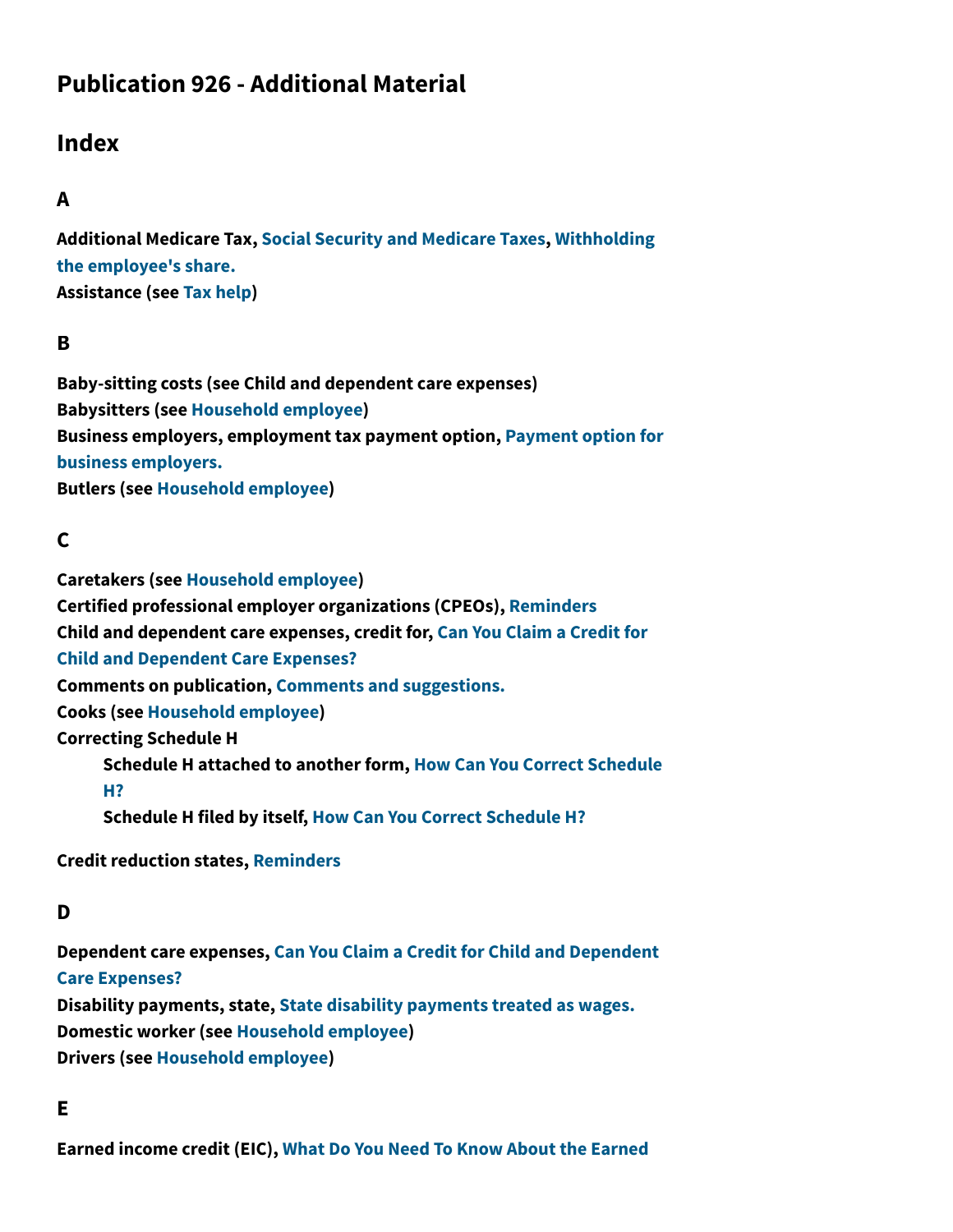#### **[Income Credit?](https://www.irs.gov/publications/p926#en_US_2022_publink100086755)**

**EIC notice, [Notice about the EIC.](https://www.irs.gov/publications/p926#en_US_2022_publink100086757) Employer identification number (EIN), [Employer identification number](https://www.irs.gov/publications/p926#en_US_2022_publink100086766) [\(EIN\).](https://www.irs.gov/publications/p926#en_US_2022_publink100086766) Employing an alien legally (see [Legal employee](https://www.irs.gov/publications/p926#ientry-idm140464084804880))**

**Employment eligibility verification form, [Can Your Employee Legally Work](https://www.irs.gov/publications/p926#en_US_2022_publink100086728)**

#### **[in the United States?](https://www.irs.gov/publications/p926#en_US_2022_publink100086728)**

**Employment taxes**

**Need to pay, [Do You Need To Pay Employment Taxes?](https://www.irs.gov/publications/p926#en_US_2022_publink100086732) Payment options, [Payment option for business employers.](https://www.irs.gov/publications/p926#en_US_2022_publink100086762) Tax returns, [Business employment tax returns.](https://www.irs.gov/publications/p926#en_US_2022_publink100086772)**

**Estimated tax, paying, [Paying estimated tax.](https://www.irs.gov/publications/p926#en_US_2022_publink100086761)**

### **F**

**Federal income tax withholding, increasing (see [How to increase](https://www.irs.gov/publications/p926#ientry-idm140464072026416) [withholding](https://www.irs.gov/publications/p926#ientry-idm140464072026416))**

**Federal unemployment (FUTA) tax, [Federal Unemployment \(FUTA\) Tax](https://www.irs.gov/publications/p926#en_US_2022_publink100086745)**

**Form**

**1040-ES, [Paying estimated tax.](https://www.irs.gov/publications/p926#en_US_2022_publink100086761) 940, [Business employment tax returns.](https://www.irs.gov/publications/p926#en_US_2022_publink100086772) 941, [Business employment tax returns.](https://www.irs.gov/publications/p926#en_US_2022_publink100086772) 943, [Business employment tax returns.](https://www.irs.gov/publications/p926#en_US_2022_publink100086772) 944, [Business employment tax returns.](https://www.irs.gov/publications/p926#en_US_2022_publink100086772) I-9, [Can Your Employee Legally Work in the United States?](https://www.irs.gov/publications/p926#en_US_2022_publink100086728) Schedule H (Form 1040), [How Do You Make Tax Payments?](https://www.irs.gov/publications/p926#en_US_2022_publink100086758), [Schedule](https://www.irs.gov/publications/p926#en_US_2022_publink100086770) [H.](https://www.irs.gov/publications/p926#en_US_2022_publink100086770) SS-4, [Employer identification number \(EIN\).](https://www.irs.gov/publications/p926#en_US_2022_publink100086766) SS-5, [Employee's SSN.](https://www.irs.gov/publications/p926#en_US_2022_publink100086776) W-2, [Notice about the EIC.](https://www.irs.gov/publications/p926#en_US_2022_publink100086757), [Form W-2.](https://www.irs.gov/publications/p926#en_US_2022_publink100086768) W-4, [Do You Need To Withhold Federal Income Tax?,](https://www.irs.gov/publications/p926#en_US_2022_publink100086752) [Asking for more](https://www.irs.gov/publications/p926#en_US_2022_publink100086760) [federal income tax withholding.](https://www.irs.gov/publications/p926#en_US_2022_publink100086760) W-4P, [Asking for more federal income tax withholding.](https://www.irs.gov/publications/p926#en_US_2022_publink100086760)**

**Forms you must file, [What Forms Must You File?](https://www.irs.gov/publications/p926#en_US_2022_publink100086765) FUTA (see Federal Unemployment (FUTA) Tax)**

#### **H**

**Health aides (see [Household employee\)](https://www.irs.gov/publications/p926#ientry-idm140464079807648) House cleaning workers (see [Household employee](https://www.irs.gov/publications/p926#ientry-idm140464079807648)) Household employee, [Do You Have a Household Employee?](https://www.irs.gov/publications/p926#en_US_2022_publink100086722)**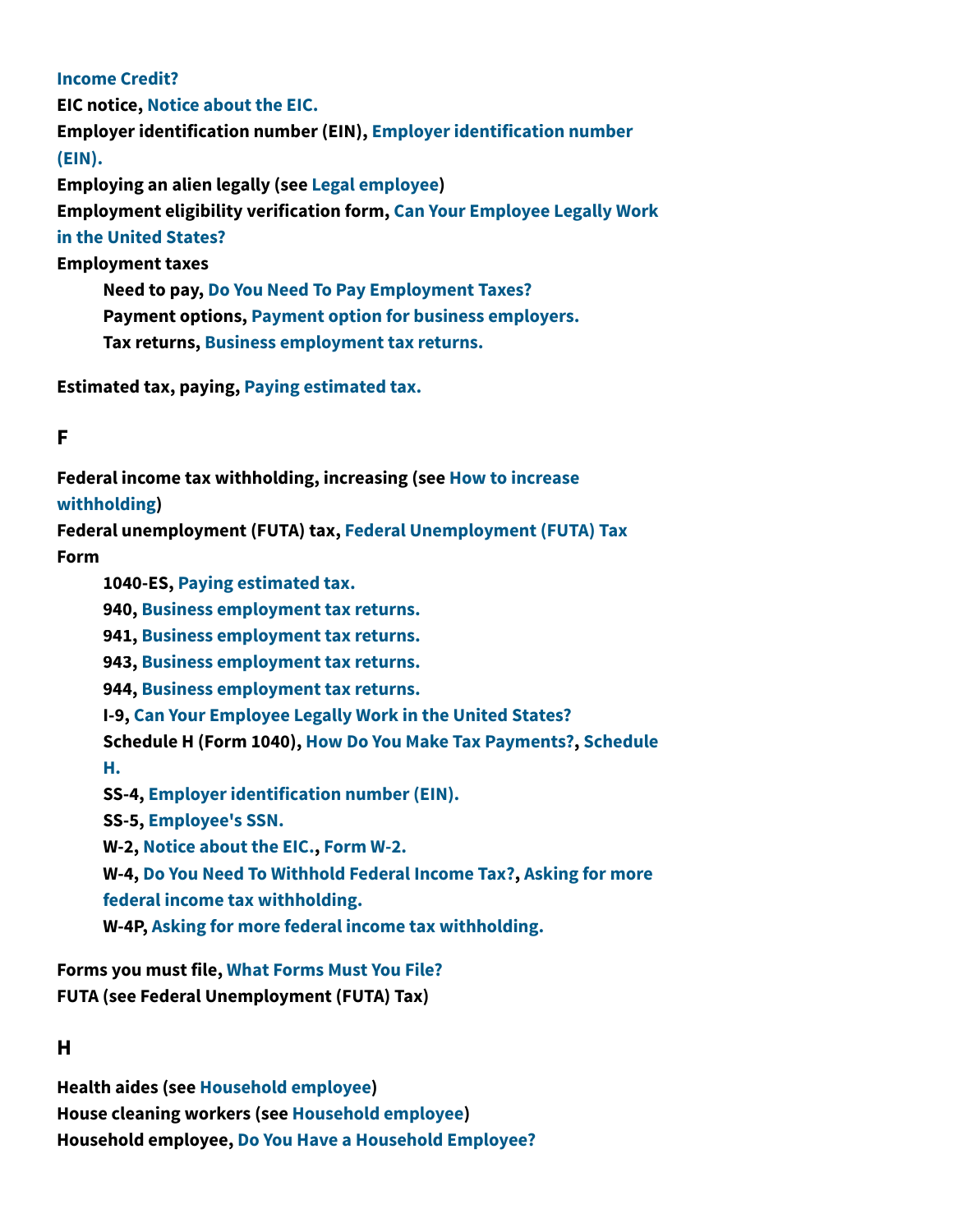**Housekeepers (see [Household employee](https://www.irs.gov/publications/p926#ientry-idm140464079807648)) How to increase withholding, [Asking for more federal income tax](https://www.irs.gov/publications/p926#en_US_2022_publink100086760) [withholding.](https://www.irs.gov/publications/p926#en_US_2022_publink100086760)**

**How to pay estimated tax, [Paying estimated tax.](https://www.irs.gov/publications/p926#en_US_2022_publink100086761)**

**I**

**Income tax withholding, increasing (see [How to increase withholding](https://www.irs.gov/publications/p926#ientry-idm140464072026416))**

### **L**

**Legal employee, [Can Your Employee Legally Work in the United States?](https://www.irs.gov/publications/p926#en_US_2022_publink100086728)**

### **M**

**Maids (see [Household employee\)](https://www.irs.gov/publications/p926#ientry-idm140464079807648) Medicaid waiver payments, [Reminders](https://www.irs.gov/publications/p926#en_US_2022_publink100086718) Medicare (see Social security and Medicare taxes)**

### **N**

**Nannies (see [Household employee\)](https://www.irs.gov/publications/p926#ientry-idm140464079807648) Nonemployees, [Workers who aren't your employees.](https://www.irs.gov/publications/p926#en_US_2022_publink100086725) Nurses, private (see [Household employee\)](https://www.irs.gov/publications/p926#ientry-idm140464079807648)**

### **O**

**Outsourcing payroll duties, [Reminders](https://www.irs.gov/publications/p926#en_US_2022_publink100086718)**

### **P**

**Publications (see [Tax help\)](https://www.irs.gov/publications/p926#ientry-idm140464084267520)**

### **R**

**Records you must keep, [What Records Must You Keep?](https://www.irs.gov/publications/p926#en_US_2022_publink100086773)**

### **S**

**Schedule H (Form 1040), [How Do You Make Tax Payments?](https://www.irs.gov/publications/p926#en_US_2022_publink100086758), [Schedule H.](https://www.irs.gov/publications/p926#en_US_2022_publink100086770) Self-employed workers (see [Nonemployees](https://www.irs.gov/publications/p926#ientry-idm140464066114960)) Social security and Medicare**

**Taxes, [Social Security and Medicare Taxes](https://www.irs.gov/publications/p926#en_US_2022_publink100086735) Wages, [Social security and Medicare wages.](https://www.irs.gov/publications/p926#en_US_2022_publink100086737)**

**Social security number, employee's, [Employee's SSN.](https://www.irs.gov/publications/p926#en_US_2022_publink100086776)**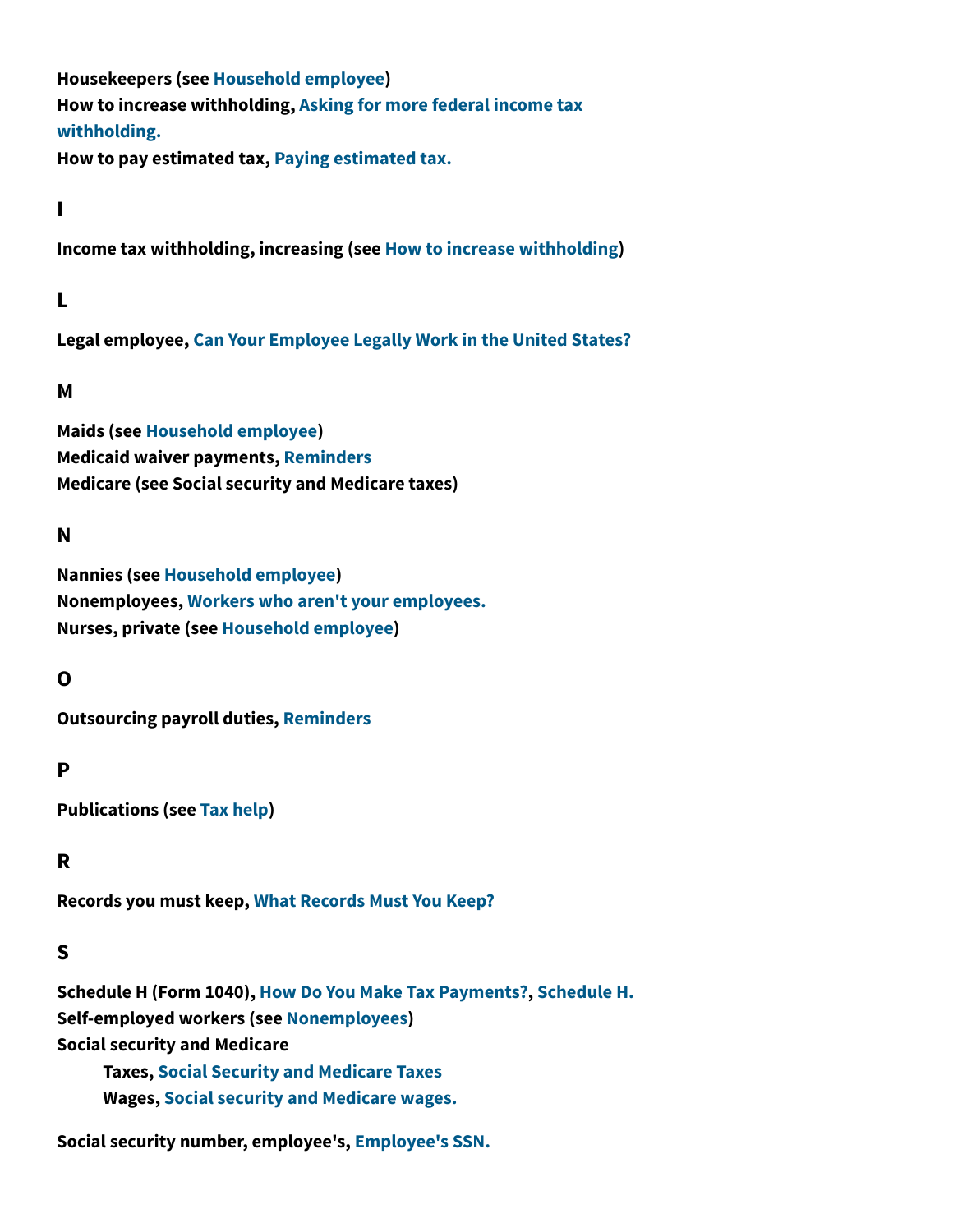**State**

**Disability payments, [State disability payments treated as wages.](https://www.irs.gov/publications/p926#en_US_2022_publink100086739) Employment taxes, [State employment taxes.](https://www.irs.gov/publications/p926#en_US_2022_publink100086734)**

**Suggestions for publication, [Comments and suggestions.](https://www.irs.gov/publications/p926#en_US_2022_publink100086720)**

### **T**

**Tax credits**

**Child and dependent care expenses, [Can You Claim a Credit for Child](https://www.irs.gov/publications/p926#en_US_2022_publink100086780) [and Dependent Care Expenses?](https://www.irs.gov/publications/p926#en_US_2022_publink100086780) Earned income, [What Do You Need To Know About the Earned Income](https://www.irs.gov/publications/p926#en_US_2022_publink100086755) [Credit?](https://www.irs.gov/publications/p926#en_US_2022_publink100086755)**

**Tax help, [How To Get Tax Help](https://www.irs.gov/publications/p926#en_US_2022_publink100091079)**

#### **Taxes**

**How to make payments, [How Do You Make Tax Payments?](https://www.irs.gov/publications/p926#en_US_2022_publink100086758) Medicare, [Social Security and Medicare Taxes](https://www.irs.gov/publications/p926#en_US_2022_publink100086735) Social security, [Social Security and Medicare Taxes](https://www.irs.gov/publications/p926#en_US_2022_publink100086735)**

#### **U**

**Unemployment taxes**

**Federal, [Federal Unemployment \(FUTA\) Tax](https://www.irs.gov/publications/p926#en_US_2022_publink100086745) State, [State employment taxes.](https://www.irs.gov/publications/p926#en_US_2022_publink100086734)**

**USCIS website, [Can Your Employee Legally Work in the United States?](https://www.irs.gov/publications/p926#en_US_2022_publink100086728)**

#### **W**

#### **Wages**

**Cash, [Cash wages.](https://www.irs.gov/publications/p926#en_US_2022_publink100086738) FUTA, [FUTA wages.](https://www.irs.gov/publications/p926#en_US_2022_publink100086747) Medicare, [Social security and Medicare wages.](https://www.irs.gov/publications/p926#en_US_2022_publink100086737) Social security, [Social security and Medicare wages.](https://www.irs.gov/publications/p926#en_US_2022_publink100086737) State disability payments, [State disability payments treated as wages.](https://www.irs.gov/publications/p926#en_US_2022_publink100086739)**

#### **Withholding**

**Employee's share, [Withholding the employee's share.](https://www.irs.gov/publications/p926#en_US_2022_publink100086741) Federal income tax, [Do You Need To Withhold Federal Income Tax?](https://www.irs.gov/publications/p926#en_US_2022_publink100086752) How to increase, [Asking for more federal income tax withholding.](https://www.irs.gov/publications/p926#en_US_2022_publink100086760) Wages, [Wages.](https://www.irs.gov/publications/p926#en_US_2022_publink100086753)**